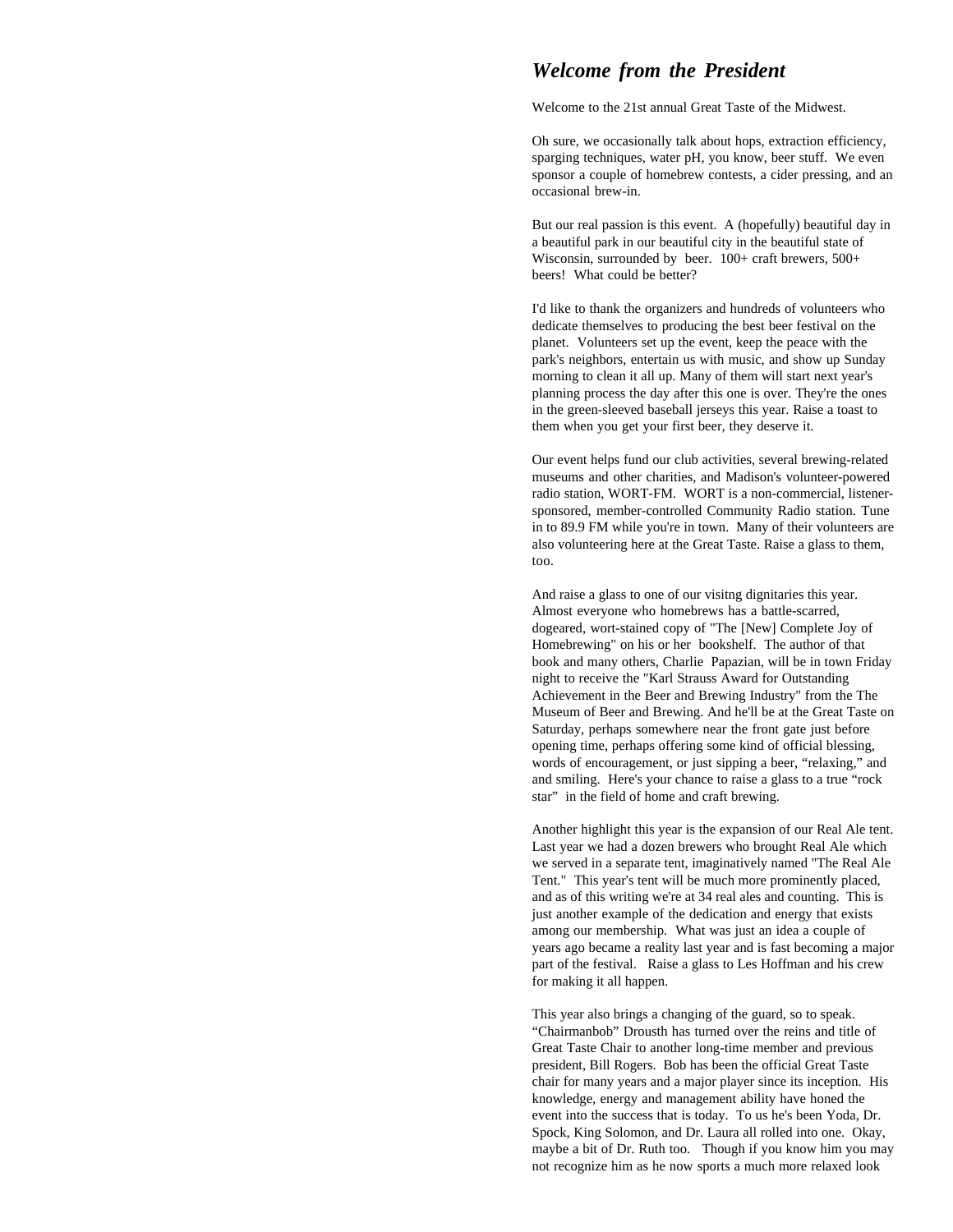on his face. What the heck, raise a glass to him, too. Thank you, Bob! And raise one more glass to our incoming chair, Bill Rogers, who will, I'm sure, continue the tradition of excellence. Bill was our club president for the past four years, worked side by side with Bob on the Great Taste, and has now achieved Great Taste - Jedi Knight status, so don't worry, you're in good hands.

On a bit of a more serious note, while you're raising all these glasses to toast, raise a glass of water once in a while too. Stay hydrated, it might be hot out. And after you do that, have another glass of water before your next beer. Seriously.

And please remember, this is a NON-DRIVING EVENT. We want to see you next year, too. There are free shuttles running to the local brewpubs, breweries, and pubs in all parts of town. Get on one and get some chow somewhere. Cabs are available for \$1 to take you to any home address or hotel in Dane County. Remember to graciously tip the driver who got you home safely. Use and thank your designated driver. Sample responsibly and don't drive.

Thank you for coming, and for getting home safely.

Steve Andrusz Madison Homebrewers and Tasters Guild

http://mhtg.org

### *2007 Festival Organisers and Staff*

As president "Middle Steve" Andrusz noted, it takes a lot of people to present this festival, not just the hundreds of volunteers the day of the festival, but those who are involved with planning the event throughout the year. On our 21st anniversary, we give special recognition to the organisers and staff who have been involved in some capacity for at least ten years.

#### **15 or more years of service**

**Bob Drousth (21)** -- chairmanbob Emeritus(Praise Bob!) **"Little Steve" Klafka (21)** -- Go-to Guy **"Tux" Tom Griffin (18)** -- Dunkmaster and Lord of the Strap **Glenn Schultz (18)** -- Mr. Bread **Bryan Bingham (17)** -- Grounds and Facilities, Tents & Toilets **Bob Paolino (16)** -- Program Editor, Media/VIP liaison, bikes **Mitch Gelly (16) -- City Relations Greg Younkin (15)** -- Festival Gnome and Weather Manager **Brett Schultz (15)** -- Chief Keg Jockey

#### **10-14 years of service**

President, **Fred Swanson (14)** -- Brewery Liaison **Don McCreath (14)** -- Brewery Assistant **"Middle Steve" Andrusz (13)** -- MHTG President, Signs **"Big Steve" Ensley (11)** -- King Gambrinus Emeritus

### **...those working on their first 10 years, and we hope many more...**

**Bill Rogers** -- chairmanBill **Mark Morrison** --Volunteer supervisor, Blanket & Chair Police **Carl DuRocher --** Treasurer/Shuttles **Mary Ellen Rieland--**, treasurer assistant **Stefan Berggren, Nathan Kanous, Mark Garthwaite** (also beer czar!), and **Tony Jacque**s -- Masters of Tickets **Dave Pegelow** -- Vendor Tent and Food Sales, Secretary **Paul Kinas, Bryan Koch, Jason Penn, Mike Sproul,** and **Larry Walker** -- Brewer load-in, check-in, and load-out **Les Hoffman** -- Real Ale Czar **Ted Gisske** -- WORT/Music **Joe Frattinger, Caroline and Dan Genzale, Dan Hedtcke, Eric Schoville, Charlie Talbot**, and **Jason Walters** -- Front Gate, Parking, Traffic Control, Security, Safety, Fire Control, Signs **Carol Bracewell** -- Graphic arts liaison **Mark Alfred** -- Dunk Tank and Babe Magnet **Page Buchanan and Pat Propsom** -- Cooling and Hydration Specialists (water in its frozen and liquid phases) **Judy Kusek** -- Club Headquarters and Club Mom **Gail Propsom, Mike Dereszynski**, and **Jeff Folgert** -- Care and Feeding of Brewers and Festival Staff **Jeremy Rintz** -- Webcasting **Jaquie Rice** -- Advertising sales **Tony Hazlett** -- Volunteer Assistant **Mark Schnepper** -- Structured beer evaluation specialist **Steve Weakly** - Clubhouse proprietor / Wonder's Pub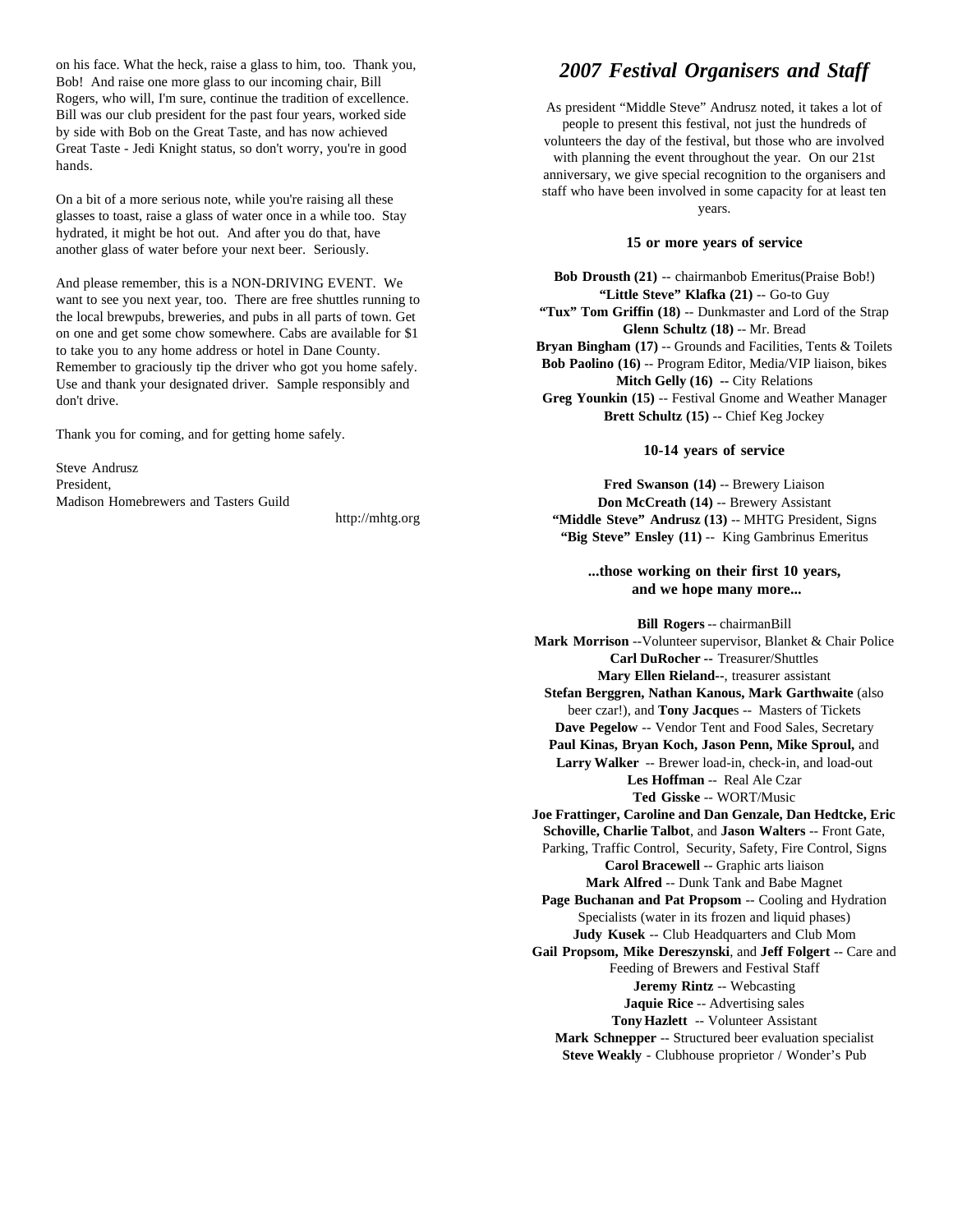# *From the Editor:*

Steve Andrusz noted the passion about beer shared by all the volunteers who put this festival together for you to enjoy. Part of that passion is educating people about beer, its history, the different styles, and how to enjoy it responsibly as a food product rather than as a drug. It's hard to respect a beer that is marketed for having less (after)taste or body, less filling so you can drink more and more. Instead, we put on this festival so the 5,000 lucky ticket holders here today can learn more about what real beer is about, and to distinguish the various flavours and aromas that please them.

Yes, there's plenty of beer here today to taste, but we hope you also learn a little more about the beers. We try to provide in this program book more information about the breweries and the beer styles being served than probably any other beer festival's program listings. Take a few minutes to review it during the festival, and keep it for after the fest to remind you of some of the beers you may wish to seek out at the store or in your travels.

#### *Now go have a beer!*

#### *Bob Paolino, program editor*

P.S. At another classic Wisconsin beer festival, the Blessing of the Bock, Festmaster John Zutz always opens with a confession that if anything goes wrong at the festival, it's his fault... and then proceeds to note a few exceptions, such as brewers who didn't communicate with him. Well, if there's anything wrong with this program, it's probably my fault, too, except for.... Seriously, if you have suggestions for improvements, just send me a note at nowgohaveabeer@brewingnews.com. And if something really bothers you about it, check the dunk tank schedule early this afternoon and donate a few bucks to charity by trying to throw some tennis balls to dunk me during my shift in the tank! NOW go have a beer!

# *Thanks...*

Thanks to ticket vendors who were outlets for local ticket sales as a favour to us and a convenience to their customers.

Thanks also to the advertisers, whose support offsets part of the cost of providing this book for you. Please support the advertisers who helped us to bring you today's festival.

The printing for this program book looks so good because of the work by Jim Mayhew at Quick Silver Press.

Thanks to the local and regional beer publications who are involved with the festival and provide free samples for your reading and fermented enlightenment.

Thanks to Randy Mosher for designing this year's beautiful festival logo. And thanks to Canada Coaster for putting that logo on a beermat for us! (If you ever need beermats for your pub or even your home basement bar, you know where to find good work.)

Thanks to the Bicycle Federation of Wisconsin and their volunteers for providing attended bicycle valet parking. This service has been a huge and popular success for those who have

planned ahead for car-free transportation. The sponsors of the service ask that you please let the volunteers go home on time and reclaim your bike as soon as possible, and definitely before 7pm. If you feel uncertain about your ability to make the whole trip home after the festival, please consider taking advantage of Madison Metro's "Bikes on Buses" or allowing a discounted taxi to take you and your bicycle home.

Thanks to Bucky's Rentals, suppliers of our tents and port-asans, for their great service.

Thanks to the City of Madison (especially Elinor Riley in parks) for the annual use of this beautiful park and making sure that all the necessary paperwork was done just right. We'll do our best with the help of our adult and youth volunteers as always to return the park to the city in better condition than we found it and continue to do so for many years into the future. Thanks also to the Madison Police officers for their services to the event . . . and to the well-behaved crowds every year that make their (and our) jobs that much easier.

Thanks to Belgian Wannabe chairmanBill for his usually cool to keep the rest of us in check in our intense philosophical discussions of beer festival management.

# *Music at the Great Taste*

Enjoy our diverse lineup of music while you sample craft beer. No stage, no amplification, just find them as you wander the event! Thanks to Ted Gisske (and the musicians, of course) for making it possible.

# *Vendors*

Don't miss our vendor tent, with historical and brewing-related exhibits, good reading, and opportunities to freshen up your beer wardrobe.

#### **Mall:**

AHA, Ale Street News, American Brewer Briess, Brewing News, Brewing Supply group, Cargill, Glasses,Mugs and Steins Hop Union, Micromatic, North Country Malt Supply Mt Horeb CC, Wine & Hop Shop, Wyeast Yesterbeer, Zymurgy Outfitters

#### **We also have food vendors to keep you nourished. Please be sure to have something to eat with all the great beers!**

Baumgartners (cheese and liverwurst sandwiches) Glass Nickel Pizza Hot Sammies (Chicago style hot dogs and sauages) Milio's (sub sandwiches) Mike Losse catering (Jingles) (Brats and Burgers) Peoples bakery (Shish-ka bobs)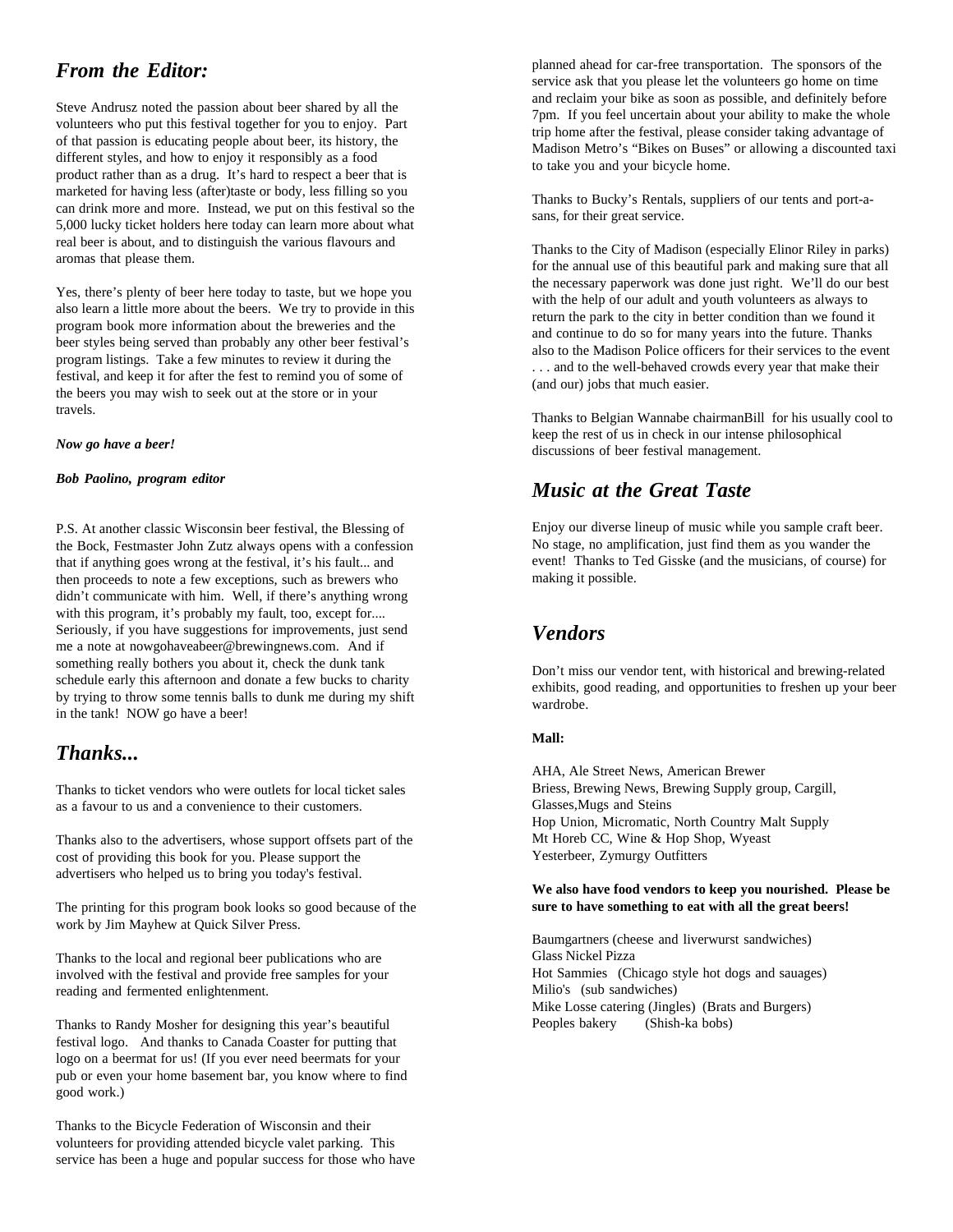We will again be live webcasting from the festival, broadcast on Beer should be served at the temperature intended by the Saturday. Go to mhtg.org for the links to the webcast, where brewery. Generally, though, a serving temperature of 45-55F you'll also find links to archived coverage after the festival. will enable you to perceive beer flavor most easily.

Our goal is to give the viewers a taste of the Great Taste. We plan to you? to interviewing brewers, MHTG members, and lucky ticket \* Second, swirl the beer in the glass, releasing some of the holders. We'll check out the beer, the craziest tent booths, and carbonation. Smell the aromatic given off by the beer. Is it catch some of the music of the festival. We hope to have as pleasant? Does it smell sweet, like malt? Does it smell flowery, much--or more--fun than last year, and even better coverage.Tell like hops? Does it smell fruity, like raspberry, apple, banana, your friends, and smile for the camera! grapefruit, or pear?

# *MHTG Tent*

The Madison Homebrewers and Tasters Guild tent is "festival headquarters" for many purposes. Brewers who need staff or volunteer assistance should visit the tent or speak with the staff members on duty (look for the special shirts and name badges). Festival patrons can purchase this year's stylish commemorative T-shirts and other items; check the list of door prize winners; or get information on membership. If you need to summon aid in an emergency situation, contact one of the Madison police officers on duty or go to the tent to arrange for assistance.

# *Dunk Tank*

"Dunk a Brewer" has been a popular feature of the festival since being added in 1997, and has been a way for MHTG to raise money for a local charitable cause. The first year we raised the money for the family of a nine-year-old girl who had an especially aggressive form of leukemia. In 1998 the Wheelchair Recycling Project received a lightly used electric chair and the funds to rebuild it. In 1999 we helped grant a very sick child's special wish through our donation to Thursday's Child. For three year, we donated to Challenger Division Little League Baseball. Since 2000, MHTG has donated to a program that provides computers and adaptive computing services to people with disabilities.

Retrotech Computer Corp is a non profit organization which is dedicated to providing computer and information access to anyone economically disadvantaged, physically disabled or handicapped. This is accomplished through recycling and refurbishing computer equipment. Donations help in affording the space, overhead, and equipment to expedite the goal. No one at Retrotech is paid. However hundreds of recepients have been served.

The Great Taste has long been a benefit event for Community Radio WORT/89.9FM, with a large portion of the proceeds from ticket sales donated to promote the same kind of diversity over the airwaves as we promote in the beer world. The dunk tank and bootstrap sales allow us to extend our charitable impulses to an additional (and "micro"-sized) nonprofit. But raising money at the festival is only part of our effort. We hope to give added exposure to these causes such that it raises community awareness of what these small organisations do. We hope you will support them not only by tossing a few balls to dunk a brewer or buying a bootstrap to keep your glass safe and hands free, but also by giving your own time and other resources to a deserving cause in your community that might go mostly ignored by the large institutional funders. Thank you for your support.

# *Webcasting How Does One Taste Beer?*

\* First, look at the beer. Does it retain its head? Does it appeal

\* Third, taste the beer. "Chew" the liquid so it gets to all parts of your tongue. Where do you perceive flavor characters? Sweetness is perceived on the tip of the tongue. Saltiness and sourness are perceived at the sides, and bitterness is perceived only at the back of the tongue. Take another mouthful. What are your impressions? Ask yourself: Is the bitter balanced with the sweet? Does the beer feel thin or thick, light-bodied or full-bodied? Is there a pleasant aftertaste? Is there pleasant carbonation?

Do you want another? If so, remember the beer.

## *...and more*

**SERVING SIZE:** The serving size for samples is two ounces. Brewers are instructed not to provide full pours. Please do not ask them to fill your glass. With so many different choices and so little time (but still a long afternoon) you do not need more than a small taste of any particular beer. If you want a larger taste, make yourself a customer of that brewery after the festival.  **By the way, don't be stingy with water to keep yourself hydratedwith all that beer and the hot weather.**

**CLOSING TIME.** Closing time is 6pm. All brewers MUST stop serving at that time, because our licence for the event goes through 6pm. Do not endanger the future of the festival (and don't invite a personal encounter with the police officers) by asking for "just one more" at 6pm. Please proceed promptly to the marked exit. (Do not go out over the fences.) The location for taxi and shuttle service, which we encourage you to use, is clearly marked.

#### **SMOKING! Although we have finally had some rain recently, overall, it's been a very dry summer and grass fires could be a real risk if the grounds are dry on Saturday.**

We understand that people differ greatly in their opinions about smoking. But this is a beer festival--not a tobacco festival. As a bar patron interviewed in a newspaper article on Madison's smoking ban commented, "You can't enjoy good beer with bad smoke." Yes, it is an outdoor event, but even baseball stadiums and other sports venues commonly prohibit smoking. **It is simply not something you should expect to do within the boundaries of the festival, so please don't.** 

Our policy is designed to protect personal safety and comfort where nearly 6,000 people gather in a relatively small space (no one likes cigarette burns), and also accommodates those guests who wish to smoke.

We discourage smoking anywhere in the festival, but be aware that **fire safety regulations prohibit smoking in the tents; violators risk being ejected from the event on the spot.**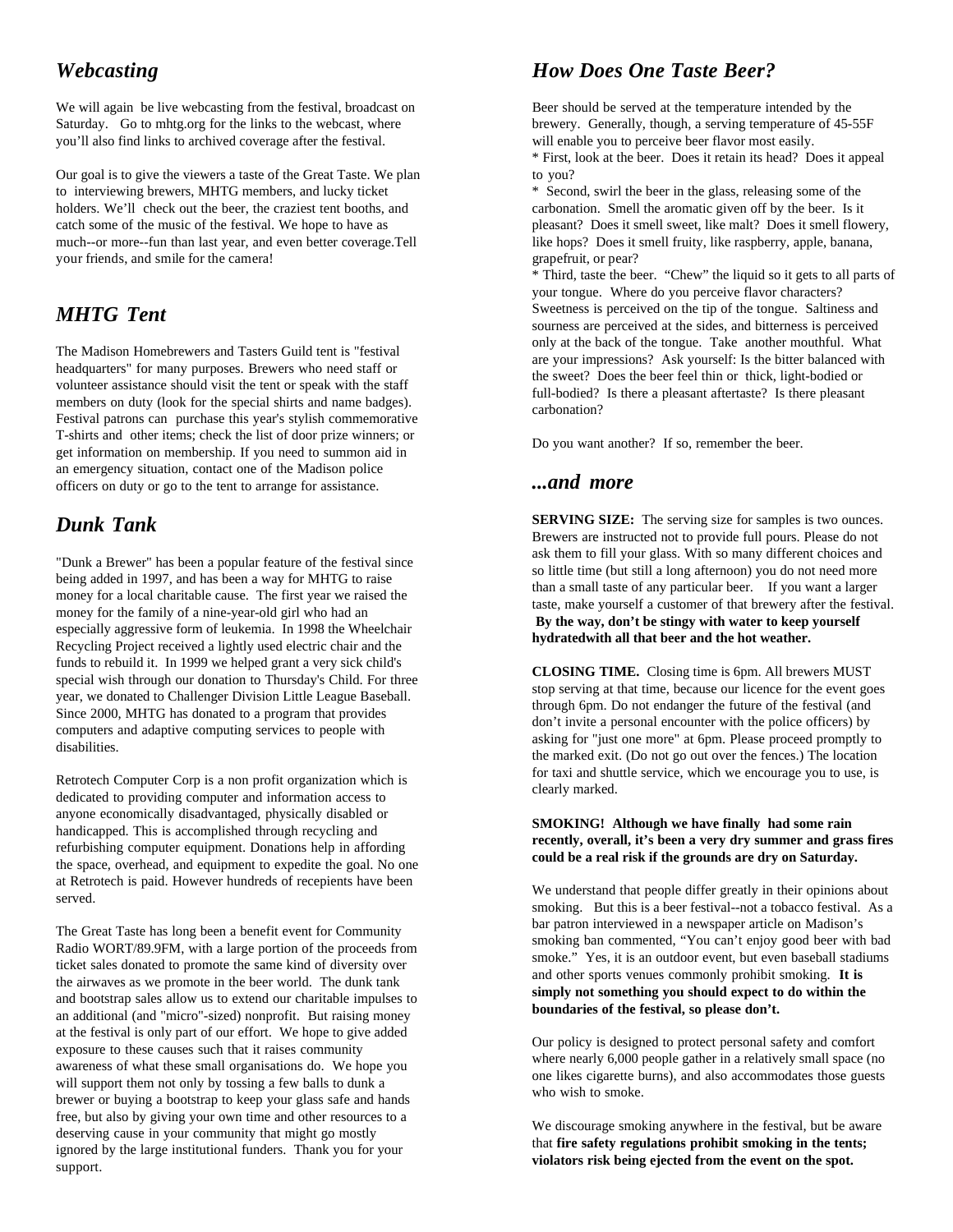**We accommodate those who want to smoke by providing hand-stamps for reentry at the main gate,** and if you choose to smoke, be sure that you fully extinguish and properly dispose your smoked litter in a receptacle outside the fenced festival grounds. Better yet, carry your own personal receptacle with you Picking up hundreds of cigarette butts out of the grass is an unpleasant task for our cleanup volunteers; if you don't believe it, stop by bright and early tomorrow morning to help out. Thanks for your cooperation!

**CHAIRS, BLANKETS, COOLERS:** If you plan to set up a "base" for your day's operations, you need to be on the periphery of the grounds and out of the flow of traffic. Coolers will be inspected for beer upon exit.

We hope that you will find this book useful both today as you take your tasting tour of the Midwest's best breweries, and as a reference as you look for good beer in your travels throughout the region. Use the alphabetically and numerically crossreferenced map of the festival grounds (bound in the book this **Mama Mia Pizza Beer:** Homebrewer Tom Seefurth created this take you where it may. To help you coordinate your use of the 300+ garlic cloves, fresh basil, and oregano. It is filtered so book and the map more effectively, each brewery listing in the there's no pizza in the beer. And yes, it smells and tastes like book includes its booth number. pizza!

We also provide a listing of beers in the Real Ale Tent, and a schedule page where you can take notes about "special tappings" throughout the day.

Take the program home with you and save it as a beer reference and directory for your own travels and other adventures through the Midwest. When you visit a brewery or brewpub, tell 'em you saw them at the Great Taste! When your friends ask you about the fest, show them the book to rub it in when you tell them all they missed (and that they can't procrastinate over ticket purchases)! The program incorporates details about breweries and their beers to the extent that the breweries provided that information. Incomplete or outdated program listings are a result of breweries not responding to our requests for program information. We thank the people at the breweries who took the time to provide festival-goers with complete information.

Although it's not always easy with so many breweries/beers and a limited number of pages, we tried where possible to provide at least some extra space on most pages for brief notes about the beers you sample. If you enjoy a particular beer, make a few notes for future reference to guide your purchases for home consumption and while enjoying a night out.

# *FINAL WORDS*

We hope you enjoy your experience at North America's second longest-running craft beer festival. Plan now to join us at the 22nd Annual Great Taste of the Midwest as always on the second Saturday. For additional information about the festival, write to us at P.O. Box 1365, Madison, WI 53701-1365 (enclose SASE) or check us online at http://mhtg.org For now. . .

# **Now go have a beer!**

# **ILLINOIS**

**AMERICA'S BREWING COMPANY (330)** 630.264.2739 205 North Broadway / Aurora walterpaytonsroundhouse.com roundhousebrewmaster@comcast.net Brewmaster: Mike Rybinski

*Using this Program* featuring live music. There are 9 beers on tap at all time--6 Established 1996. America's Brewery at Walter Payton's Roundhouse is a 30 bbl. DME system inside a 72,000 sq.ft. train roundhouse originally built in 1853. The building was refurbished in 1996 and named one of the country's top ten restorations in 2000. The complex offers indoor and outdoor dining for 270, a cognac bar, Walter Payton's Museum of football memorabilia, America's club (comedy), banquets in six rooms for up to 600 people, and courtyard entertainment standards and 3 seasonals-- covering a wide range of styles.

> **Dirty Summer Blonde Chocolate Beer:** Light color, chocolate aroma, and definitely a chocolate taste. Discover that chocolate and beer do go together!

year!) to find the brewery booths, or let your sense of adventure and we brewed a batch at the Roundhouse. Made with tomatoes,

**Sweetness Stout:** Named for our beloved Walter Payton. Unfermentable lactose makes it a milk stout, not a dry stout. GABF Gold Medal winner back in 2001.

(Sorry, no Hemp Stoned Ale this year--the feds "raided" my "stash" and won't let me use the name or brew the beer--maybe a re-work next year. )

**Roundhouse Rootbeer:** Creamy, no caffeine. Compare to A&W, but brewed in small batches in Aurora, Illinois.

**BENT RIVER BREWING COMPANY (102)** 309.797.2722 1413 5th Avenue / Moline bentriverbrewery.com Brewer: Rich Nunez bentriver@qconline.com

Established 1999. Located in the "Moline City Centre," this turnof-the-century building captures a bygone era with its two storefronts and decorative stone arches. The brewery and tasting room occupy a 1,600 square foot storefront and 1,000 square foot German-style bierhall, decorated in traditional colors and style with seating for 65 people in church pews at trestle tables with room for a band. The 2,800 square foot basement houses bottling, labelling, kegging, and storage functions.

[Brewery failed to provide a list of festival beers for publication. Get Bent, eh? We're just glad you like to come back every year]

| <b>BLUE CAT BREW PUB (302)</b><br>309.788.8247          |  |  |  |
|---------------------------------------------------------|--|--|--|
| 113 18th Street / Rock Island<br>www.bluecatbrewpub.com |  |  |  |
| bluecatbrew@bluecatbrewpub.com                          |  |  |  |
| Brewmaster: Daniel Cleaveland                           |  |  |  |
| bluecatbrew@bluecatbrewpub.com                          |  |  |  |
|                                                         |  |  |  |

Established 1994. Brother and sister Rock Island natives Dan and Martha Cleaveland founded Blue Cat in a restored century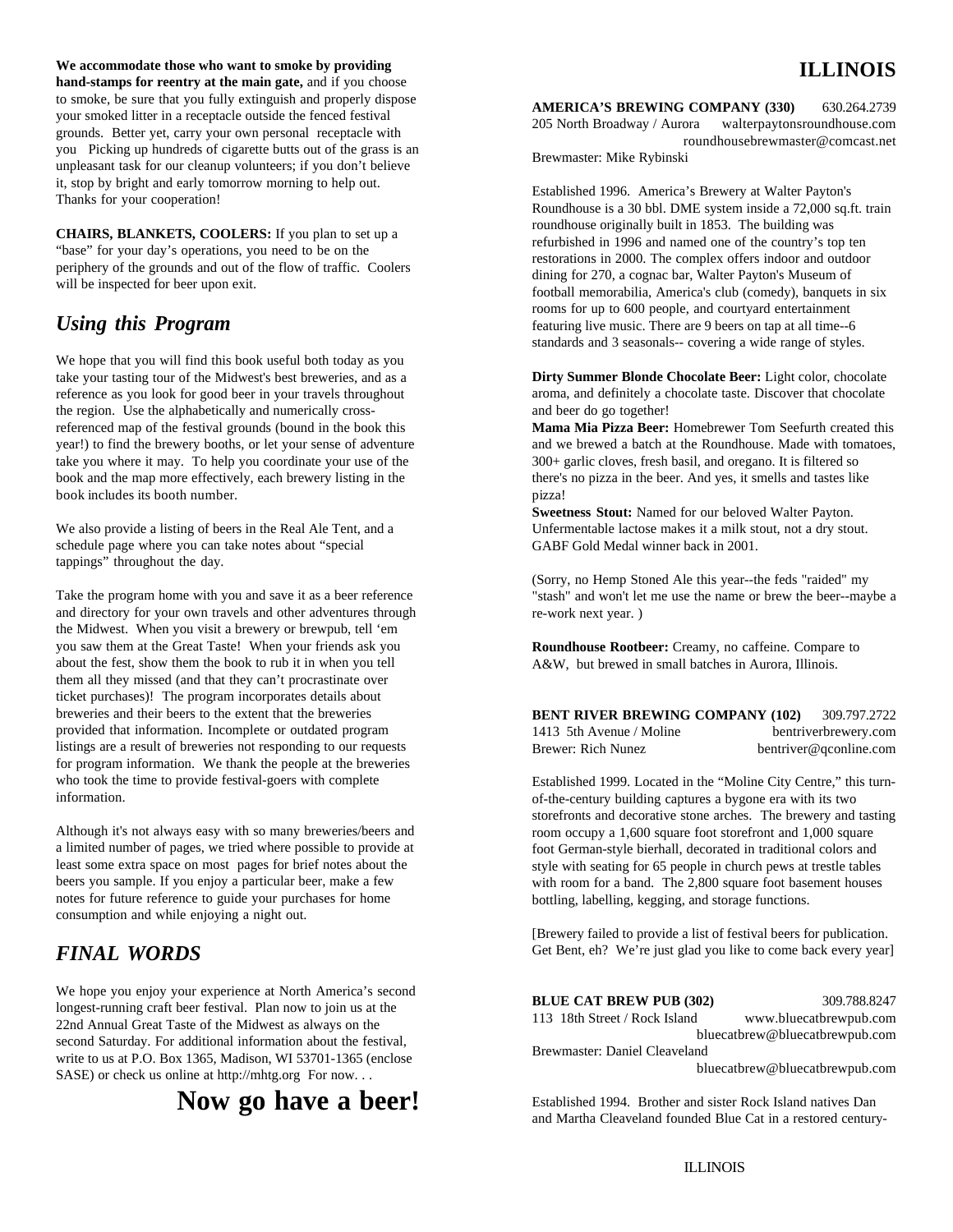old building in the downtown entertainment district. Relax and tap lines flowing with up to 12 beers year-around. We recently enjoy one of our beers on tap while watching the brewers brew added a banquet room and outdoor beer deck. Our beers are one of their nearly 50 recipes in the two-story brew tower. After available at the pub and a few better beer bars in Chicagoland a casual meal on the first floor, move upstairs for pool, darts, and even at Radio Maria in Champaign. Tours by appointment. video games, or conversation. Check our website for weekly Growlers are available for takeout and bottling is on the way! specials and monthly Beer Dinners. Tours upon request. Kegs pony kegs, 6'ers and growlers available.

**Coriander & Orange:** Spiced American Wheat, 4.5% v/v **Tucks Tenacious Tripel**: Belgian-style Tripel 10% v/v 8 8% v/v% and too many IBUs we don't really care if it is an **Mississippi Mocha Coffee Stout:** 5.6% v/v

**BRASS RESTAURANT & BREWERY (220)** 847.765.1200 **Killer Kowalski:** Our first shot at a Baltic porter. Dark, roasty, 105 Hollywood Boulevard / South Barrington yet smooth and creamy lager-licious goodness 8% v/v. www.brassrestaurantandbrewery.com

Head Brewer: Anthony Carollo foamyone@comcast.net Established 2003.Opened in 2003. Try our beers while at the

Great Taste, and visit us at our restaurant right off I-90 & Barrington Road. Attractions near Brass include AMC 30 movie theatre and Sears Center. Always six original in-house draft: Blowhard Light, Full Throtle Amber, Anticipation Pale Ale, Weissguy, and two seasonal choices. Enjoy our outside patio, fireplace, and live entertainment. We have a great Sunday Brunch and a weekday lunch buffet. The diningroom is casual and the bar sports-friendly. Kegs/growlers sold at Brass. We try to welcome tours of the brewery always

#### **Brass Belgian White Ale: Anticipation Pale Ale:**

**FLATLANDERS (333)** 847.821.1234 200 Village Green / Lincolnshire flatlanders.com Brewmaster: Art Steinhoff art@flatlanders.com

Established 1996. Flatlander's Restaurant and Brewery takes pride in its diverse and eclectic lunch and dinner menu. The beers are hand-crafted in our brewery using traditional brewing methods for exceptional character and drinkability. Tours: upon request.

**Lincolnshire Lager:** European-style lager with a distinct Saaz hop aroma and flavor.

**Abe's Honest Pale Ale:** American-style pale ale - the best! **80 Shilling Scotch Ale:** Scottish ale brewed with peated malt. **Dunkelweizen:** German-style dark wheat, malty complexity**.**

1035 Sterling Avenue / Flossmoor www.flossmoorstation.com national and international awards. Brewmaster: Matt Van Wyk flossmoorstation@yahoo.com

Established 1996. Our brewery, located in a restored Illinois Central passenger train station originally built in 1906, is proud to celebrateour first year as the Great American Beer Festival's Small Brewpub of the Year! Our Brewmaster, Matt Van Wyk, was named Small Brewpub Brewer of the Year. Our full-service restaurant and brewery features American Heartland Cuisine and a full range of world beer styles. A 15-bbl brewhouse keeps our

**Hoppy Little Gnome:** Belgian/American IPA. Chouffe yeast and lots o' Amarillo hops. 10% v/v.

**X-IPA:** Our original big IPA featuring 100% Amarillo hops. At American IPA or a Double/Imperial. You decide. **Rot Geist:** American Red Wheat beer. A session beer for

hopheads. 6% v/v.

**Great Taste of the Midwest Exclusive First Releases and**

**Special Brews:** We can't think of a better place to share our special barrel aged beer than at the Great Taste. Two years ago we ditched the special tapping times and poured them all day. You liked it and we did, too. We'll start with two or three on tap and when you finish them, we'll have more in reserve.

**Ella's Reserve:** Belgian golden strong ale aged in a Woodford Reserve Bourbon Barrel. 1st Place Strong Pale Beers at 2006 Festival of Barrel Aged Beer 10% v/v.

**Wooden Hell:** Our Sheol Barleywine 2005 laid down in a bourbon barrel since December. 9% v/v.

**BA Killer Kowalski:** Baltic Porter aged in a second use Woodford Reserve Bourbon Barrel.

**BA Man Skirt:** Wee Heavy aged in a second use Woodford Reserve Bourbon Barrel.

**11:** Our 11th Anniversary beer. Milk stout aged on whole raspberries in a Woodford Reserve Bourbon Barrel.

| <b>GOOSE ISLAND BEER COMPANY (209)</b>   | <b>CHICAGO</b>       |
|------------------------------------------|----------------------|
| 1800 W Fulton Street (brewery)           | 312.226.1119         |
| 1800 N Clybourn Ave (original brewpub)   | 312.915.0071         |
| 3535 North Clark Street (Wrigleyville) / | 773.832.9040         |
| Brewmaster: Gregory Hall                 | www.Gooseisland.com  |
| 1-800-GOOSE-ME                           | info@gooseisland.com |

**FLOSSMOOR STATION (217)** 708.957.2739 year-around. As of 2006, Goose Island beers have earned 39 Established 1988. Goose Island is a family-owned brewery committed to creating innovative, high-quality craft beers that both cater to and challenge the evolving tastes of its growing market. While all Goose Island beers are bottled and brewed in Chicago, more than half of the company's sales come from outside Illinois. Goose Island beers are currently available in 15 states and the United Kingdom. Â The company bottles 15 different craft beers at present, eight of which are available

> **"312" Urban Wheat Ale** (year-around): 4.2% v/v: Unfiltered wheat ale made with 2-row malt and Torrified wheat, hopped with Liberty and Cascade hops. Crisp, fruity flavor with a smooth creamy body. 18 IBUs.

**Honker's Ale** (year-around): 4.3% v/v. Styrian hops and roasted malt give this ale its unique spicy hop aroma and rich malt middle. Well balanced and immensely drinkable. 35 IBUs.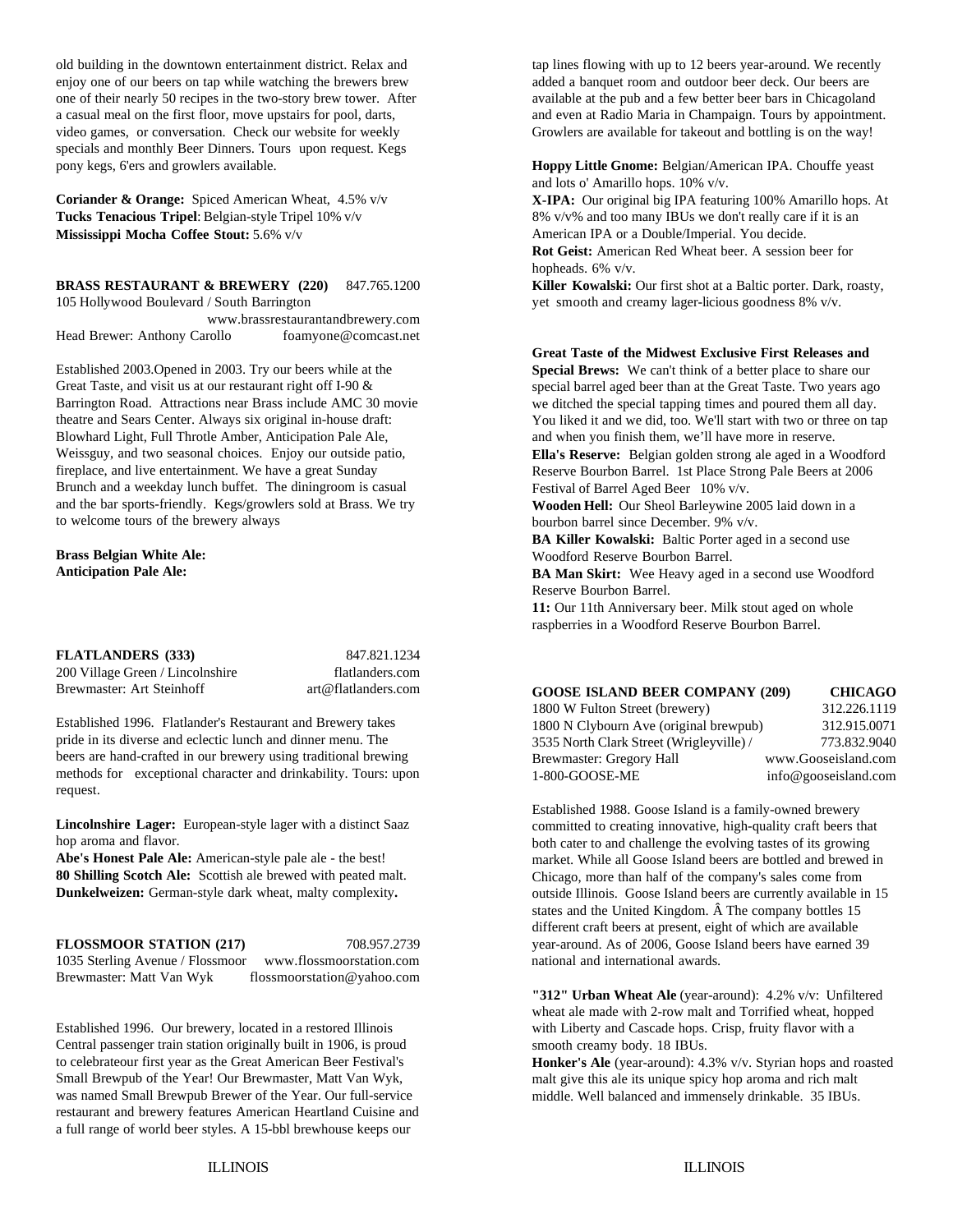fruity flavor, set off by a dry malt middle that ensures a long 15845 South LaGrange Road / Orland Park **Matilda** (year-around): 6.7% v/v. Made with a rare yeast that suggests a fruity and spicy flavor. Complex maltiness balanced with a profuse amount of hops. 32 IBUs.

**Harvest Ale** (seasonal): 5.7% v/v. Our newest addition to our seasonal lineup, pale copper with round caramel malt notes backed up by earthy hop tones and dry hop aromas. Cascade hops are exclusively used in the Extra Special Beer. 42 IBUs. **Trippel** (specialty): 6.7% v/v. A close cousin to Matilda, this golden colored Belgian-style ale is created with two strains of yeast for an authentic Belgian flavor, but then dry hopped for an intense hop finish. 40 IBUs.

**RYE.P.A** (specialty): 6.3% v/v. India Pale Ale made with 30% Rye for a complex, spicy malt character. Hopped (and then dry hopped) exclusively with Tomahawk. 70 IBUs.

**Wheatmiser** (specialty): 9.5% v/v. American-style wheatwine brewed in celebration of the 2,000th brew at our original brewpub in Lincoln Park. This beer was brewed in December 2006 and then aged for 6 months.

#### **CASK TENT: Oak-aged Celebration Red Ale:**

American-style red ale aged with toasted oak chips for two weeks. Oak mellows the malt sweetness and adds a drier finish. Hopped (and dry-)with Cascade and Centennial. 5.4% v/v.

#### **GORDON BIERSCH (310)** 630.739.6036

639 East Boughton Road. # 100 / Bolingbrook Head Brewer: Kevin Blodger kblodger@gbrestaurants.com

www.gordonbiersch.com

Established 2007. Situated in the heart of The Promenade Bolingbrook, Gordon Biersch offers handcrafted beer and premium, made from scratch food... served in a friendly and fun atmosphere! Our free-standing brewery restaurant features main and private dining, plus two outdoor patios. We brew all our beer in the spirit of the Reinheitsgebot (German purity law of 1516). This fundamental doctrine established guidelines that few breweries can live up to, but we do and why you'll find only the **Dirty Blonde:** Belgian Blonde Ale freshest, tastiest, "purest" beers on our tables.

**Czech Lager:** Bohemian-style Pilsener. Golden, medium bodied, with a spicy character. Gold medal winner 2004 GABF. **CASK TENT: 60/- Scottish Ale Marzen:** Dry, auburn-colored, Bavarian lager with a mildly sweet finish. It was originally brewed in March (Marz in German) and stored in caves to drink during warmer weather.

| <b>GOVNOR'S PUBLIC HOUSE (317)</b>         | 847.658.4700       |
|--------------------------------------------|--------------------|
| 220 North Dandall Dood / Loka in the Uille | 0.0112200322000322 |

220 North Randall Road / Lake in the Hills govnors.com Brewer: Kevin Buckley

Established 2001. Govnor's is a small independently-owned brewpub located in the Northwest suburbs of Chicagoland. Initially opened (pre-brewpub) in 1986, Govnor's strives to bring brews to the table that are full of American ingenuity and rooted in European tradition. We are in the midst of planning our new bottling operation as well.

**Absolute Rat Bastard:** Hybrid brown ale **Public House Pale Ale:** English style pale **Two beers TBA:**

#### **India Pale Ale** (year-around) 5.9% v/v. Spicy hop aroma and **HARRISON'S BREWING COMPANY (228)** 708.226.0100

hop finish. Styrian, Cascade, Fuggle, and Centennial. 60 IBUs. Brewmaster: Joachim Mekoum www.harrisonsbrewpub.com

A late addition to the fest. Visit their booth to find out more!

**ILLINOIS BREWING COMPANY (110)** 309.829.2805 102 North Center #111 / Bloomington illinoisbrewing.com Proprietor: Jeff Skinner

Established 1999. Our brewery is an 8.5 barrel CDC brewhouse with three fermenters and seven serving tanks. Tours are available to small groups by appointment.

### **O'Turly:**

**New Market Pale Ale:** Lyte Lager: If you love American light beer...

#### **MICKEY FINN'S BREWERY (335)** 847.362.6688

412 N. Milwaukee Ave. / Libertyville mickeyfinnsbrewery.com Brewmaster: Greg Browne info@mickeyfinnsbrewery.com

Established 1994. A \$2 million renovation transformed Mickey Finn's into a 10,000 square foot, two level restaurant, bar and brewery. In addition, warm weather guests can enjoy dining on the outdoor patio complete with propane-heated lanterns that create a cozy atmosphere late into the autumn months. Mickey Finn's offers a range of award-winning (GABF & WBC) ales and lagers. A handful of patron favorites remain on tap year-around, with an additional 25 seasonal brews available at various times throughout the year. Mickey Finn's also offers award-winning (Real Ale Festival) cask-conditioned ales served in the traditional English style. Growlers (64 oz.) and keggy draft systems (3.3 US gallons) are available to go directly from the brewery. Come on in and sip yourself a Mickey Finn.

**Cerveza:** Mexican-style lager **Triple J Barley Wine:** 9 %v/v **Red Menace:** American Red Ale **Mr C's English Pale Ale: Gudenteit Hefeweiss:**

**PIECE (202)** 773.772.4422 1927 West North Avenue / Chicago piecechicago.com Brewer: Jonathan Cutler

Established 2001. [Brewery failed to provide brewery description and list of festival beers for publication. I think Jonathan is trying to keep a secret from us so we visit the booth.]

Try the beer jointly produced by Piece and Three Floyds.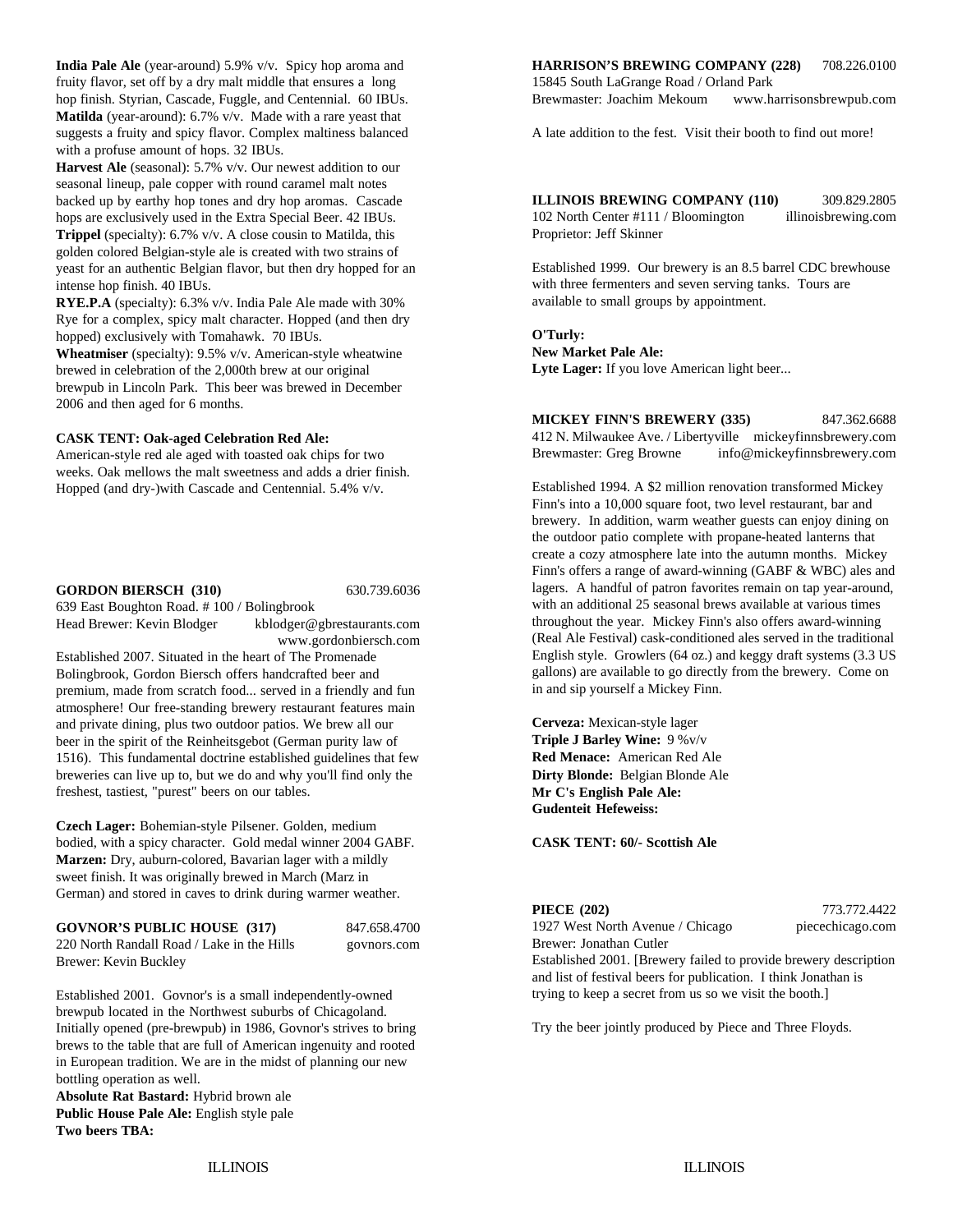### **PRAIRIE ROCK BREWING COMPANY (307)** 847.622.8888

127 South Grove / Elgin prairierockbrewingcompany.com Brewmaster: Jim Wolfer

Established 1999. 15 bbl brewery with full service bar and restaurant. Live music Friday and Saturday nights outdoor in our Rock Garden. (weather permiting)

**Vanilla Creme Ale:** Reminiscent of an old-fashioned cream ale, but with a kick! 5.0%v/v.

**Pale Rider Ale:** Hoppy, citrusy American-style Pale Ale. Brewed and dry hopped with copiousamounts of Pacific Northwest hops. 5.5%v/v.

**TWO BROTHERS BREWING CO. (223)** 630.393.4800 30W114 Butterfield Road / Warrenville TwoBrosBrew.com Partners in Brewing: Jim Ebel and Jason Ebel jason@TwoBrosBrew.com

Established 1996. Two Brothers, founded by brothers Jim and Jason Ebel, began as a draft only production brewery. The brewhouse was produced in Vancouver and based on the traditional 3-vessel brewhouses of Germany. The balance of the brewery was mostly donated! The Ebel brothers' grandfather, a retired dairy farmer, donated his bulk milk tanks, which were quickly converted to fermenters. In 1998 Two Brothers secured an 8-head bottling line. Today, the only thing left of the original brewery is the brewhouse itself. Because of increased sales and demand, Two Brothers upgraded to a state of the art 20 head filler replaced their 8 head bottle filler in Spring 2003. They are currently building a new 30,000 barrel brewery that will be ready in the fall of 2007. Two Brothers' award-winning products are currently available in Illinois, Wisconsin, Ohio, Indiana, Massachusetts and Pennsylvania.

**Domaine DuPage French Country Ale:** Rural northern Francestyle amber ale. Well balanced, full and sweet up front, caramel, toasty, and fruity characters. The finish has a gentle floral and spicy hop balance that cleanses the palate. 5.9 %v/v.

**Ebel's Weiss Bavarian Wheat Beer:** Traditional Bavarian-style Hefeweizen, naturally unfiltered, wonderful malt sweetness, and soft aroma of clove, vanilla, and banana. 4.9%v/v.

**Hop Juice Double IPA:** Tremendous malt backbone to stand up to the level of hops used. 10%v/v 100.1 IBU.

**Victor's MemoriAle Alt German Alt:** Tradition style Alt that we have ramped up to 7.5%v/v.

**Heliocentric Braggot:** 50%- 50% of Mead and Ale using 100% locally produced Sunflower Honey. 7%v/v.

## **BARLEY ISLAND BREWING CO. (208)** 317.770.5280

639 Conner Street / Noblesville www.barleyisland.com Brewmaster: Jon Lang barleyisland@sbcglobal.net

Established 1999. We are a full-service restaurant, pub, and brewery located in historic downtown. Barley Island is the 17th century name for a room in an alehouse in which beer was consumed. True to its name, Barley Island produces tavern-style ales which are served in our Old World decor restaurant and pub. With several year-around brews, seasonals, guest beers, and our beer engine you can expect to savor a variety of craftbrew at Barley Island. Besides best selling menu items like Scotch eggs, fish and chips and beer-battered pork tenderloins, we serve dinner specials using our beer in the kitchen whenever possible. Barley Island is open for lunch Monday -Saturday and dinner every day. For entertainment we have NTN Trivia playmakers available in the restaurant and pub. Check out our web site for live music on the weekends with a popular Sunday acoustic open stage. Our tavern themed brands can be located in 12 oz bottles throughout the state of Indiana. In 2007 we expanded distribution to central Illinois and Minnesota. Our 22 oz bomber of Bourbon Barrel-Aged Oatmeal Stout is a sought-after fall/winter seasonal. Come visit us and experience why Barley Island is the "Home of the Fifth Basic Food Group!"

**Sheet Metal Blonde:** Light, refreshing, and approachable Belgian-style witbier spiced with coriander, bitter orange peel and chamomile.

**Dirty Helen Brown Ale:** Copper color, medium hop bitterness, nutty finish. Named for legendary Milwaukee tavern owner who could outswear anyone!

BarFly IPA: American India Pale Ale with Summit hops. Citrus-orange aroma and taste are supported by a strong malt backbone. 60 IBUs. 6.0% v/v.

**Barrel-Aged IPA:** BarFly IPA aged in a Buffalo Trace distillery bourbon barrel, although it's a barrel with less bourbon remains, it still imparts woody, oaky, and vanilla flavors - similar to IPA's shipped from England to India back in the day.

**Bourbon Barrel-Aged Oatmeal Stout:** You will appreciate our attempt to hold over 5 gallons of this thick, chewy oatmeal stout aged in a charred white oak Buffalo Trace barrel. Be sure to check out the bourbon aroma before sampling.

| <b>BROAD RIPPLE BREW PUB (126)</b>  | 317.253.2739           |
|-------------------------------------|------------------------|
| 840 East 65th Street / Indianapolis | broadripplebrewpub.com |
| Owner: John Hill                    | bpub@indy.rr.com       |
| Brewmaster: Kevin Matalucci         |                        |

Established 1990. The Broad Ripple Brewpub, Indiana's first brewpub, was opened in November 1990 by owners John and Nancy Hill. It is as authentic an English pub as one is apt to find this side of the pond. Within a series of small, intimate rooms, the brewpub has a tin ceiling, rich woodwork, cushioned benches, and a room for darts. True to English tradition, John and brewer Kevin Matalucci produce only top-fermented ales in the seven-barrel system. We offer at least seven brews plus a brewer's tap. Carry-out is available in growlers. The Broad Ripple Brewpub offers an extensive lunch and dinner menu to match the excellence of our beer, including our extremely popular English favorites -- Scotch eggs, fish and chips, bangers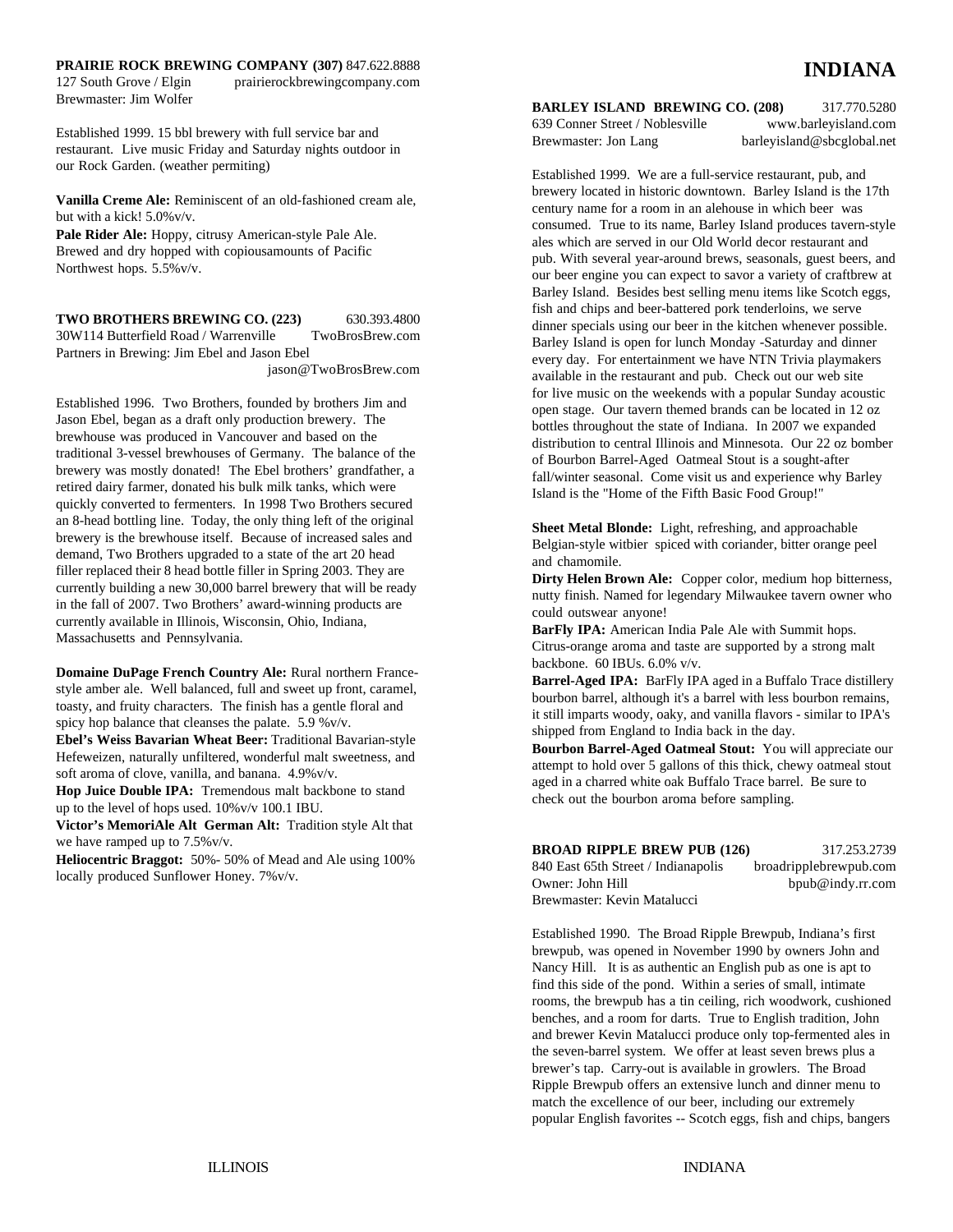fine ales and excellent food, served in the coziness of a catered events, as well. LBC has been voted Lafayette's "Best neighborhood pub, is what has led Broad Ripple to be voted Live Music Venue" two years running and plays host to live "Indianapolis' Best Brewpub" for 15 years. music and comedy acts featuring the best in local, national and

but with John's long-standing reputation for great beer, ya gotta 2007, we will begin bottling operations. Look for LBC brews stop by and try some.] coming to a retail outlet near you!

casual setting serving classic European foods and authentic Available in bottles summer 2007. 5.8% v/v 64 IBUs. handcrafted Belgian-style ales and Continental lagers in a friendly, welcoming environment. Filling main dishes include "Moules Frites" - gigant pots of steaming mussels served with a cone of Belgian fries - savory crepes, Belgian beef stew, sandwiches, and a variety of specials served daily. Imported cheese, salads, and cones of Belgian frites with 10 dipping sauces are offered among other traditional European foods. Brugge is partially owned by Indianapolis native and movie star Abraham Benrubi and his childhood friends Ted and Shannon Miller, who recently moved back to Indianapolis to raise their children after opening restaurants and breweries in Hong Kong, Mainland China and Taiwan. Brugge has recently purchased the facilities of the Terre Haute Brewing Company and has begun brewing its line of Belgian Ales at the brewery. The exciting

**Tripel de Ripple:** Our tripel evokes thoughts of vanilla and pears. Use caution, this beauty drinks a lot smaller than it is. **Black:** Inspired by Brussels black ale, ours leaves behind much of the bitter astringency often associated with jet-black beers. **Old Dog Cru:** Spiced Belgian Ale. Chinese prickly ash, orange peel and evaporated cane juice.

lineup of beers is slotted to hit the streets September 1 statewide.

**LAFAYETTE BREWING COMPANY (328)** 765.742.2591 beers. MABC's production brewery bottles five different 622 Main Street / Lafayette www.lafayettebrewingco.com varieties including "Gabby Blonde" Lager, Auburn Lager, "Ol' Brewmaster/President: Greg Emig mail@lafayettebrewingco.com Woody" Pale Ale, "Ruby" Raspberry Wheat, and "Big Daddy" Brewer: Chris Johnson Brown Ale.

Established 1993.We are a full-service brewpub operating a 7 barrel system with 2007 production of approximately 800 barrels. We offer six flagship ales and a broad spectrum of seasonal and specialty ales. We've developed a reputation for producing assertive ales using traditional methods and ingredients, with refined summer ales, massively hopped IPAs, decidedly smoky rauch beers, barrel-aged ales, and many others rotating through our lineup. Our facility also sports two levels of brewpub fun! The first floor houses the brewery, tap room, family dining room, and our original restaurant kitchen offering full lunch and dinner service featuring items from traditional pub fare to hand-cut bison steaks and fresh seafood. Our daily specials keep things fresh and inviting for even the most loyal customers. The second floor is the entertainment heart of LBC. With a capacity of 340, this massive bar room opened in 2002 and features a selection of fine spirits, pub games (billiards, foosball, etc.), a pizza kitchen serving great pies, appetizers, and

and mash, and shepherd's pie. We believe that the marriage of sandwiches and a stage. The second floor is available for private [Brewery failed to provide a list of festival beers for publication, 9pm, smoking permitted in first floor tap room only. Summer of international artists. We are smoke-free daily until 9 pm. After

**BRUGGE BRASSERIE** (211) 317.255.0978 Hearty amber ale featuring caramel malt overtones followed by a 1011A E. Westfield Boulevard / Indianapolis burst of the distinctive citrus/orange character of Amarillo hops. Two-time All-Star: Ted Miller www.brugge-beer.com The name is a tongue-in-cheek reference to the fact that our Established 2005. Brugge Brasserie offers a sophisticated but hops in their beer- making a nice hoppy ale the "common" style. **Tippecanoe Common Ale:** Our best seller, year-around. clientele here in Tippecanoe County prefer an assertive dose of

**Black Angus Oatmeal Stout:** A perennial favorite! We combine five malts and 10% oatmeal to create this silky smooth full-bodied black ale. Available in bottles summer 2007. Yeararound availability. 6.2% v/v, 44 IBUs.

**Eighty-Five:** Hops, hops and more hops. An intensely bitter American pale ale supplemented with a massive dry-hopping of Centennial hops. Our own Alpha Acid Test! Year-around. (6.2% v/v, 85 IBUs)

**Big Boris Barleywine:** Named after the mythical gargoyles that perch behind the bar and protect all things LBC, this massive seasonal ale sports big fruity overtones and an well-aged softness that belies its strength. Check out the various vintages throughout the day! (9.5% v/v, 75IBUs)

| <b>MAD ANTHONY BREWING CO. (222)</b> | 260.426.2537    |
|--------------------------------------|-----------------|
| 2002 Broadway / Fort Wayne           | madbrew.com     |
| Brewmaster/Owner: Todd Grantham      | madbrew@msn.com |

Established 1998. Our small brewing company operates two Munchie Emporium restaurants, one brewpub in Fort Wayne and one taproom in Auburn. We also operate a 15 barrel production brewery from which we self-distribute draft and bottles throughout Fort Wayne and Indianapolis. The restaurants are eclectic and offer huge menus including our "almost world famous" gourmet pan pizza, and 6-9 draft MABC

**Auburn Lager:** American Amber Lager, malty and slightly sweet with subtle hop character.

**Summer Daze:** hybrid style of beer brewed with a hypnotic blend of wheat, caramel malt, aromatics, and a large dose of clover honey.

**IPA:** American style I.P.A. with a rich malt character, assertive hop bitterness, and aroma from Pacific Northwest hops.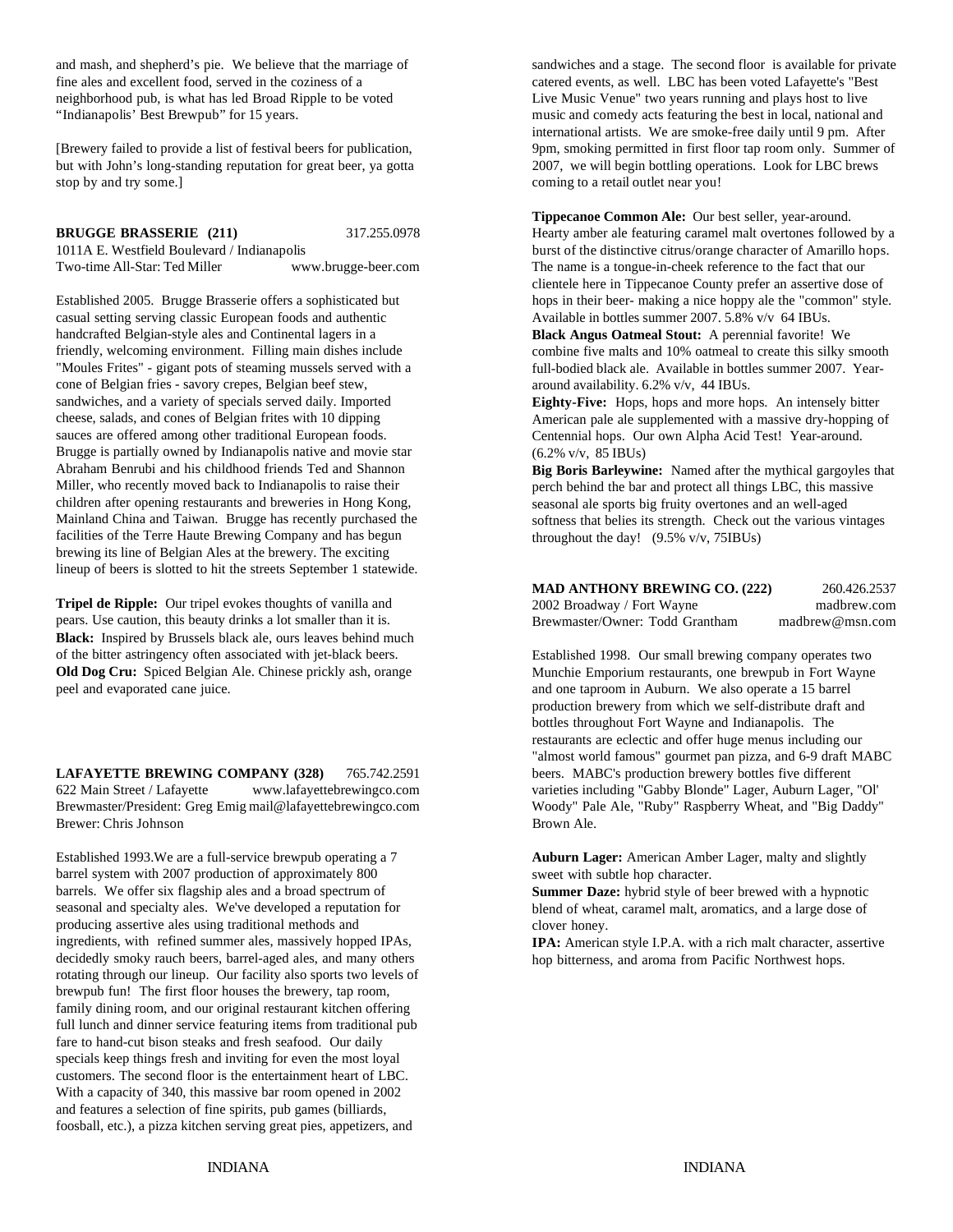#### **NEW ALBANIAN BREWING CO. (338)** 812.944.2517 **SHORELINE BREWERY (127)** 219.TRY.HOPS 3312 Plaza Drive / New Albany www.newalbanian.com 203 Wabash Street / Michigan City www.shorelinebrewery.com

Publicanista! richosnewsletter.blogspot.com Assistant: Layton Cutler roger@newalbanian.com

(Read: For a long while, there wasn't enough money), we began and exposed brick adorn the inside of the pub for a warm brewing on site in October 2002. No marketing surveys were welcome to our guests. Sitting at the Prohibition-era antique bar, consulted, and a business plan was prepared only because the pulled from a south side, Chicago basement speakeasy, beer bank insisted on it. Then as now, we rely on raw instinct, denote the match of the 10 barrel Specific Mechanical all-night skull sessions and the occasional craft beer for artistic brewery. Shoreline's food pairs perfectly with our fresh inspiration. Most of NABC's 500-barrel annual capacity is sold handcrafted beers. Our kitchen uses all fresh, never frozen, on tap at Rich O's Public House and Sportstime Pizza, the ingredients, including seafood flown in daily, to accompany our brewery's on-premise arms, where our founding principle ales and lagers. Making a reputation as a hot music venue has remains that beer is neither soda pop nor a frozen and flavorless been a priority at the brewery since opening. Fresh original receptacle for lime wedges, paper umbrellas and carbohydrate music has been passing through the doors Thursdays, Fridays, counts. Rather, beer is the enduring and mysterious union of and Saturdays to be enjoyed by hop heads, and big beer grain, hops, water and yeast, and at NABC, beer tastes the way it drinkers. Shoreline has made a reputation for our ales and lagers, was meant to taste: Like beer. being the only Indiana brewery to win at the last World Beer

**Hoptimus:** Double IPA; meant to be consumed when young, fiery and intense. European 2-row malts with Northern Brewer, Nugget, Fuggle, Cascade (dry hopped with Fuggle & Cascade) hops, and a House London yeast. OG: 1.086, 9% v/v, 90-100 **Beltaine Scottish Ale:** 2006 World Beer Cup silver medallist.

**Thunderfoot:** English 2-row and dark crystal malts, with roasted barley and flaked oats. Northern Brewer, Willamette, and Cascade hops. House London ale yeast. Dried tart cherries are added to the hopback and the beer is aged with dried Bing cherries and medium toast oak chips. The result is ultimate urban (and palate) renewal. OG: 1.094, 10.5% v/v 75-80 IBUs. **Sesh Wheat Ale:** Refreshing American style wheat ale, 30% **Elsa Von Horizon Imperial Pilsner:** First brewed in 2007 as part of the "Brewer's Best Friend" series (named for our brewers' **DW Belgian Wit Ale:** Notes of clove, banana, and orange, dogs). "Antagonize and be bitten!" Turbo Pilsener and Munich mixed with a smooth blend of Belgian malts, and wheat. malts, Hallertau, Tettnang (bittering, flavor, aroma), and

Hersbrucker (aroma, secondary, barrel) hops, and a San Francisco/California Common yeast. OG: 1.082, 8% v/v. **Phoenix Kentucky Komon:** The Louisville area's only indigenous beer style during the 19th-century heyday of local brewing was an everyday quaffer with adjuncts (often a percentage of sour mash from corn), generally dark, brewed and consumed quickly, and seldom spotted far from the source brewery. 6-row malt, roasted barley, flaked corn, and flaked rye. Nugget, Fuggle, and Cascade hops. San Francisco/California Common yeast. OG: 1.058, 6% v/v. 26 IBUs.

#### **CASK:**

**Malcolm's Old Setters Ale:** Also part of the "Brewer's Best Friend" series, this one is a cask-conditioned firkin exclusively for the Great Taste of the Midwest. Maris Otter, dark crystal, aromatic, black, and brewers crystal malts with Progress (flavor and aroma; no bittering) hops and the House London ale yeast. OG: 1.104, 12% v/v.

Publican: Roger Baylor; Brewer: Jesse Williams Brewmaster: Sam Strupeck shorelinebrew@sbcglobal.net

Established 2002. After many years of planning and preparation the brewpub sits in a historical (1857) lumberyard. Yellow pine Established 2005. Near the beautiful beaches of Michigan City, Cup for Beltaine Scottish Ale. Be sure to check out one of the many bourbon- or rye- aged beers brought along for your tasting pleasure.

IBUs. The number one selling beer at Shoreline, Beltaine celebrates the start of spring each year on May 1st. In Scotland, participants of the pagan festival typically run around communal fires naked and take home some of the fire to their hearths. A rich amber color and hints of caramel, make this beer extremely easy drinking.

> wheat, all amarillo hops for a nice citrus balanced session ale. **Sum Nug IPA:** Summit and Nugget hops make a great combination in this American style IPA. Super hoppy from start to finish with a huge malt backbone. An instant favorite. **Three Sum IIPA:** Imperial IPA, full bodied and balanced with a huge amount of hops. Three types of high alpha acid hops combined to hop over the top in this beautiful beer.

**BIG BOURBON SERIES:** All Bourbon-aged in 15 year-old Elijia Craig barrels:

**Big Bella Heavy Scotch Ale:** Shoreline's 50th batch is a strong offering with intermingling flavors of molasses, currant, berries, and caramel.

#### **Discombobulation Celebration Ale:** (AKA

Discombourbonlation when aged on bourbon) Barley Wine. **Lost Sailor Imperial Stout:** A special offering brewed for the release of our first run of bottles, never served before today. Intense chocolate, coffee, and warm alcohol flavors abound in this strong stout.

**Curse The Goat Dopplebock:** Monks brewed this style of beer for Lent; while fasting they were allotted a few liters of beer per day to sustain life. For forty days all they could consume was beer, so they made it strong and hearty. Our dopplebock is both strong and hearty, while also being ultra smooth. We will also be pouring **Goat on Rye**, the same batch of dopplebock aged in a rye barrel instead of bourbon. Come taste the difference a barrel can make.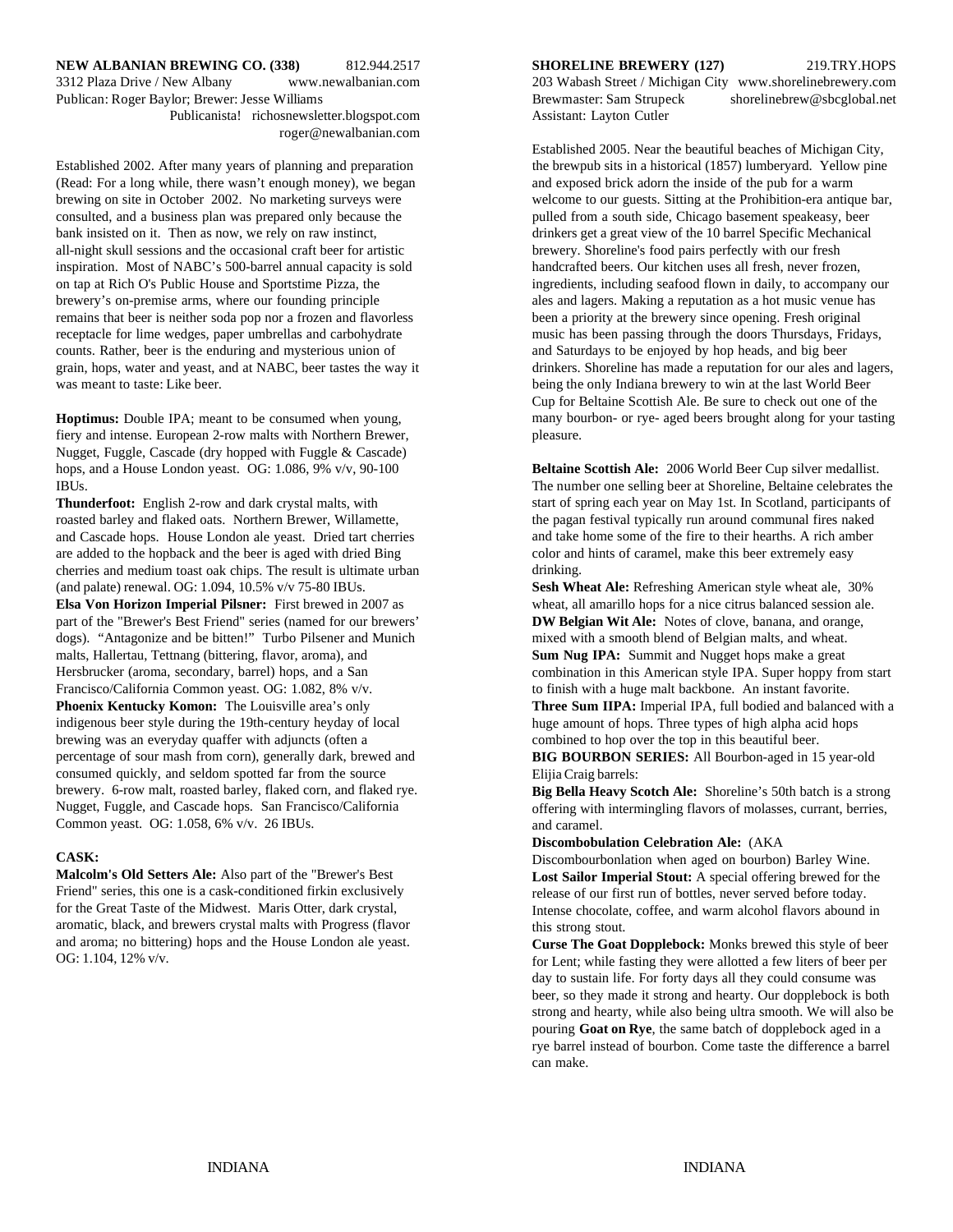**THREE FLOYDS BREWING CO., LLC (201)** 219.922.3565 9750 Indiana Parkway / Munster 3Floyds.com Presidente: Nick Floyd ThreeFloydspub.com Brewers: Nick Floyd, Chris Boggess, Barnaby Struve, and Steve Bernard alphaking1@msn.com

Established 1996. Three Floyds (Nick, Simon, and Mike) first opened in Hammond, Indiana, and originally produced only keg beer for the Chicago/Northwest Indiana market in its small, garage warehouse. Three Floyds moved to Munster, Indiana, in 2000 and produces multiple award-winning kegged and bottled beer, which it markets predominantly in the Midwest. Now you can also visit their brewpub!

**Fantabulous Resplendance 10th anniversary ale: AlphaKing Pale ale: DarkLord Imperial Russian Stout: Gumballhead American Wheat: GorchFock-Helles: Barrel Aged Dark Lord: DreadNaught Imperial I.P.A.: ....plus others**

### **UPLAND BREWING COMPANY (122)** 812.336.2337 350 West 11th Street / Bloomington www.uplandbeer.com Head Brewer: Caleb Staton caleb@uplandbeer.com

Established 1998. From inception, we have provided Hoosiers and beer lovers with quality craft-focused ales and lagers. The 30 barrel brewhouse is visible from the Upland Tap Room, which provides eclectic American cuisine to pair with seven draught choices. Annually, we celebrate the coming of spring with a traditional German Maifest and the harvest-time with a polka-filled Oktoberfest. Upland continues to grow with a recent expansion in 2007 focusing on quality, energy recovery, and Tap Room dining experience.

**Upland Wheat Ale:** 2002 GABF Gold medal winner. A light refreshing Belgian-style Witbier with hints of organic chamomile, coriander and orange peel. 4.5% v/v, 11 IBUs. **Upland Dragonfly IPA:** Hopped to perfection, the Dragonfly retains a wonderful malt character with a floral hop nose and bitter finish. 6.5% v/v, 44 IBUs

**Bad Elmer's Porter:** 2004 World Beer Cup Bronze medal winner. Smooth, rustic, filled with hints of chocolate and roasted grains over a medium-bodied dark ale. 5.5% v/v, 13 IBUs. **Bumblebee Saison:** Belgian-style farmhouse ale with ginger, star anise, coriander, grains of paradise and Indiana honey. Interestingly enough, it always seems to bring some bees around when poured outside. 7% v/v, 20 IBUs.

# **MILLSTREAM BREWING COMPANY (103)** 319.622-3672

**IOWA**

835 48th Avenue / Amana www.millstreambrewing.com Brewers: Aaron Taubman, Chris Priebe

brewery@millstreambrewing.com Established 1985. Millstream is the first brewery to operate in the German heritage towns of the Amana Colonies since 1884. We try our best to make great beer in the Germanic tradition. Visit our brewery in scenic Main Amana where you can enjoy the gemutlichkeit of the hospitality room and to view the brewing and bottling areas and the lagering cellars where we make our award-winning beers. Located across from the Woolen Mill in Main Amana. Our beer is available in Wisconsin at Brennan's Country Farm Market locations. Tours available; please arrange in advance.

**John's Generations White Ale:** Brewed for the #1 beer store in Iowa, John's Grocery of Iowa City. Belgian-style Witbier has a zesty orange aroma, soft body and a hint of coriander spice. **Schild Brau Amber:** Easy drinking German Vienna style lager. Roasted caramelized malt is carefully balanced by German Hersbrucker finishing hops. GABF (Vienna Lager) medals in 2003, 04, 05, 06. This beer must have something right! **Warsh Pail Ale:** Heavily hopped with Cascade hops for a citrus profile, backed up with an intense pale malt profile. A hoppy IPA in the "boring" central plains... how exciting! **Mystery Saison:** Special beer made by secretive brewers, just for festivals. Zesty, Champagne-like with secret spice additions. **Old Time Rootbeer:** Rich sweet flavor with plenty of vanilla. Very highly ranked by self proclaimed Rootbeer Connoisseurs.

**OLD CAPITOL BREW WORKS (120)** 319.337..3422 525 South Gilbert / Iowa City www.oldcapitolbrewworks.com Brewmaster: Paul Krutzfeldt; Brewer: Adam Zwanziger zwanziger@gmail.com

Established 2004. We strive to capture the essence of the world's great traditions while adding our own personality and flair. We serve our beers on premises as well as bar/bistro accounts across Iowa. Our beer is available in in half barrels, sixth barrels and growlers. Enjoy real ale Thursday evenings, when we feature a firkin of cask-conditioned ale in our pub. Open daily 11am-2am. **2006 beers (no 2007 submission):**

**??Public House Pale Ale:** American Pale Ale brewed with Centennial and Cascade hops. The number one seller at our brew pub and soon available in bottles.

**??Big Black Snake Malt Liquor:** What amounts to a big, American-style pilsner, well-balanced and easy drinking. **??Hefe-Weizen:** Wheat beer brewed in the German tradition with banana and clove aroma and flavor. Unfilitered and a favorite among Iowa bike riders.

**??Straight Pipe Stout:** A smooth and rich milk stout.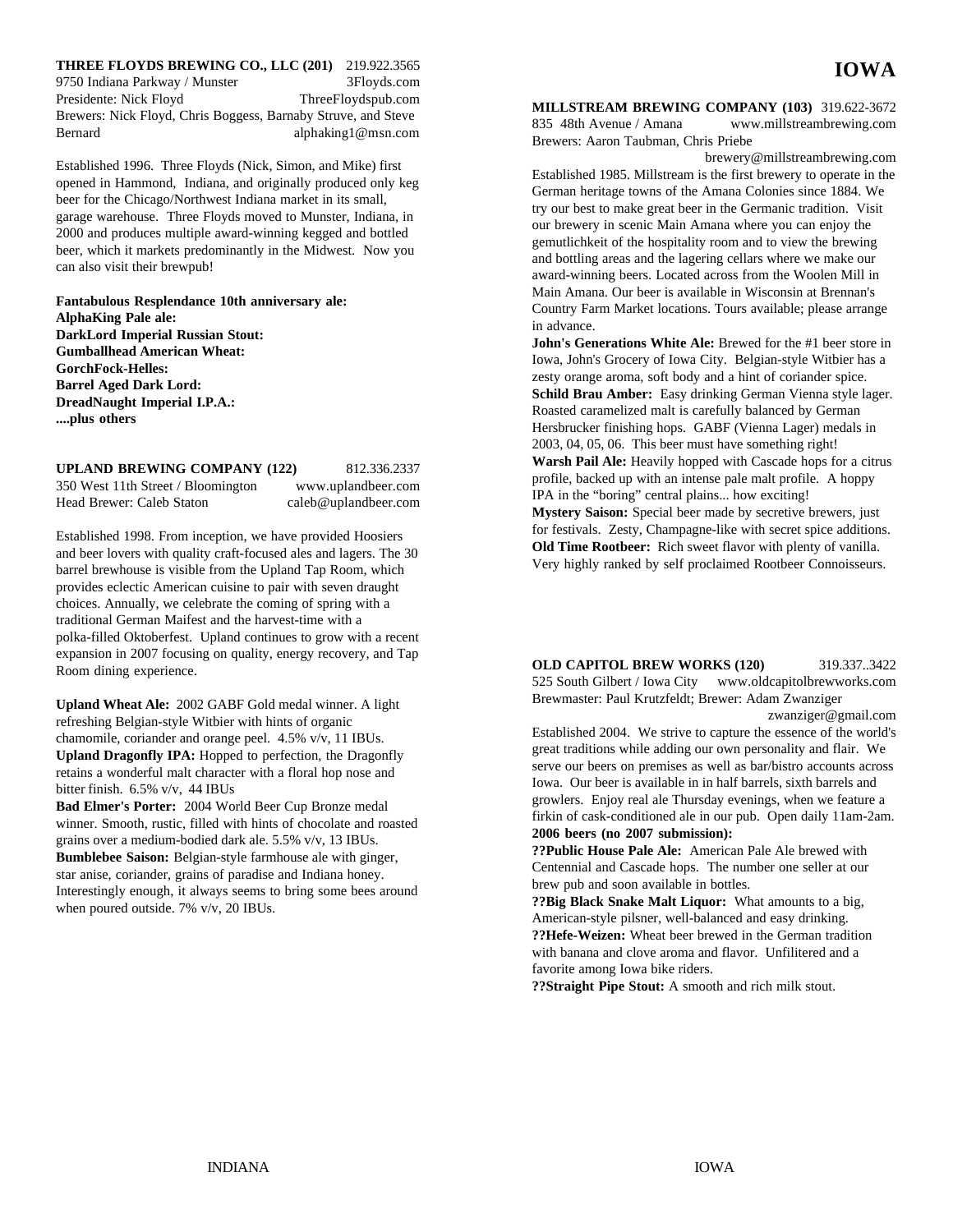#### **THIRD BASE SPORTS BAR/BREWERY(224)** 319.378.9090

500 Blairs Ferry Rd NE / Cedar Rapids thirdbasebrewery.com Brewer: Travis Scheidecker 3bbrewer@gmail.com Established 1996 (as Cedar Brewing Company) We are now doing business as Third Base Brewery under new ownership, management, and brewer. We are the first and only true brewpub in Cedar Rapids since Prohibition. Our beers are brewed in house on our 8.5 barrel system. We have a diverse food menu to compliment our wide range of beer styles served year-around. Our beer is also available in growlers, 1/6 barrels, ½ barrels, and soon at our other Third Base locations in Cedar Rapids, Iowa City, and Des Moines. Open seven days a week 11am-2am.

**Beggar Jon's Hefeweizen:** Classic-style wheat ale, light and refreshing with hints of banana, clove, and even some bubble gum in the flavor and aroma. Named for a regular at the pub who begged and pleaded with us for years to brew a real hefeweizen. Prosit! 4.0% v/v 14 IBUs.

**3 Baggin Blonde Ale:** What do you get when you brew a German-style Kolsch with an American West Coast flair? A clean, crisp summer ale with a prominent, but not extreme, citrus hop flavor. Enjoy the best of both worlds. 6.0% v/v, 30 IBUs. **Oak Aged Bourbon Stout:** Oatmeal stout aged with oak chips, bourbon, and vanilla. Need we say more about this fest-only beer? 10% v/v.

Imperial IPA: Hops, Hops, and more hops, with some malt backbone. (Just for the fest) 10 % v/v, and somwhere over 100 but under 200 IBU.

# **MICHIGAN**

**ARCADIA BREWING COMPANY (227)** 269.963.9520 103 W.Michigan / Battle Creek arcadiabrewingcompany.com Founder/President: Tim Suprise Head Brewer: Bryan Wiggs bryan@arcadiabrewingcompany.com

Established 1996. Arcadia Brewing Company's ales have earned international recognition for British style beers that are "Handcrafted with a Passion for Taste." Arcadia Ales are brewed on an authentic 25-barrel Peter Austin Brick Kettle Brewing System from England, using English Two-Row malted barley and Pacific Northwest US hops. Distributed in draught (15.5 and 5.2 gallon kegs) and in 12 ounce bottles throughout Michigan, Indiana, and Ohio, in the Milwaukee and Madison markets of Wisconsin, and in selected markets in Minnesota.

#### **I.P.A.:**

**Whitsun:** American spiced wheat ale (summer seasonal) **Hopmouth:** Double I.P.A. **Scotch Ale**: 90 Shilling variety **Coco Loco:** Triple chocolate stout

| <b>ATWATER BLOCK BREWERY (229)</b> | 313.877.9205            |
|------------------------------------|-------------------------|
| 237 Joseph Campau / Detroit        | atwaterbeer.com         |
| Brewmaster: Hazen Schumacher       | atwater@atwaterbeer.com |

Established 1997. Located in Detroit's Historic Rivertown District, Atwater Block ishoused in a 1916 factory warehouse that was founded in March of 1997. Our brewing process, however, is over 200 years old. We have an imported Kaspar Schultz brewhouse from Bamberg, Germany. D istinctly fresh and flavorful, our award winning beers are sure to please! We will be serving three of our brands.

**Voodoovator:** Doppelbock 9.5% v/v **Vanilla Java Porter:** 16P 6% v/v. **Atwater Pilsner:** GABF Silver Winner12P 5% v/v.

| <b>BELL'S BREWERY, INC. (320)</b> | 269.382.2338            |
|-----------------------------------|-------------------------|
| 8938 Krum Avenue / Galesburg      | www.bellsbeer.com       |
| Founder/President: Larry J. Bell  | larrybell@bellsbeer.com |

Established 1985. Bell's Brewery, Inc., formerly Kalamazoo Brewing Company, founded by Larry Bell as a homebrewing supply shop in 1983, sold its first beer in 1985. Originally brewing in a 15-gallon soup kettle, the company has grown remarkably from its production of 135 barrels in 1986 to over 57,000 barrels in 2005. Bell's Brewery grew from a tiny operation renting part of a former plumbing supply warehouse to what is now a 50 bbl Steinecker brewhouse in a 50,000 sq. ft. facility in nearby Comstock with an annual brewing capacity of 130,000 bbls. Originally self-distributed, Larry and crew brewed, bottled, and delivered all of the beer to market for the company's first four years. By 1989, Bell's was shipping more than 500 barrels annually and assigned its first wholesaler to further establish itself across Michigan. After struggling several years to produce and sell robust, full-bodied ales against a tide of a mass-market domestic beer, Bell's began to see the demand for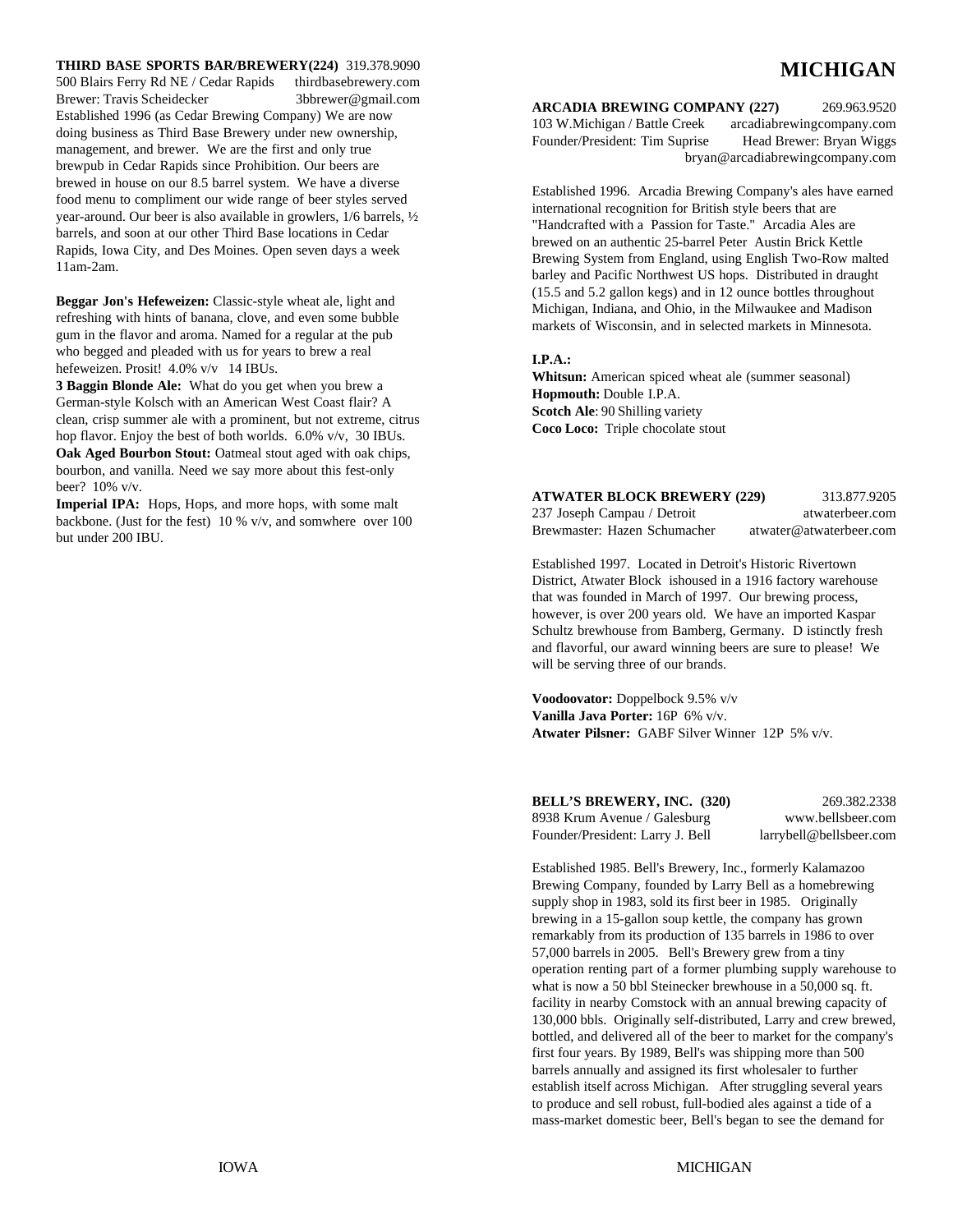craft beer grow dramatically. Bell's soon ventured outside we won a Gold Medal at the 2006 World Beer Cup for our Michigan, developing a reputation across the Midwest. The Belgian Trippel (Final Absolution). Final is our flagship and we brewery currently sells its beer across a 10-state Midwestern just can't make enough of it to feed all the thirsty beer nuts in trade area, through a network of over 35 quality wholesalers. Michigan. Our brewhouse is a three barrel system from Heavy The brewery has not announced any plans to open new states, Duty Products in Ontario, Canada. On our tiny little system but will consider minor geographic expansion as production Jason and I managed to crank out 1,090 barrels last year. capacity allows. More than twenty years of brewing has built a nationwide reputation as a creative and talented brewery, playing a significant role in changing the beerscape of the nation. Our ongoing goal is to brew thoughtfully, creatively and artistically. We strive to bring an authentic and pleasant experience to all of our customers through our unique beers and look forward to sharing them with you today.

[I think that means the brewery failed to provide a list of festival beers for publication. I bet you'll find something tasty here, possibly even something you didn't have at Maduro last evening]

**DARK HORSE BREWING COMPANY (301)** 269.781.9940 511 S. Kalamazoo Street / Marshall darkhorsebrewery.com Owner/Head Brewer: Aaron Morse

Established 1997. Dark Horse Brewing Comapny opened in late fall 1997 with two objectives in mind: brewing great beer and carrying on the brewing tradition in Marshall. Dark Horse is the thirteenth brewery the small historic city has seen in the past 150 years, and the only brewery since prohibition. You'll be able to taste the love and passion we put into every batch. All our beers are unfiltered to give you all the flavor and body you deserve. Although our distribution is expanding, if you are in Marshall, please stop by our tap room and you'll see the only thing we take seriously is the beer.

#### Age: 8

Birth place: marshall, mi (conceived in marquette, mi) Favorite color: black, grey, & green

Hobbies: motorcycles, music, fishing, whiskey & drinking beer Turn ons: hank williams the third, tattoos, dirty bars, good beer, slayer, hops

Turn offs: stupid rules, corporations, purgatory, disco, filtered beer

**Beers on tap in heaven: crooked tree ipa, raspberry ale, too cream stout**

**Beers on tap in hell: black beer double crooked tree ipa, sapient trip ale, scotty karate scotch ale**

**Inside of the forbidden fruit confessional: whiskey richard belgian style ale, apricot whiskey richard belgian style ale, cherry whiskey richard**

**DRAGONMEAD MICROBREWERY (232)** 586.776.9428 14600 East Eleven Mile Road / Warren www.dragonmead.com Brewers: Erik Harms, Jason Giroux owners@dragonmead.com

Established 1997. We strive to offer 30-40 different styles on tap in our pub, including nitrogen-dispensed beers and two cask conditioned ales. Our draft and bottle distribution market includes the entire state of Michigan. We are proud to say that

**Final Absolution:** Belgian-style Tripel. 2006 World Beer Cup Gold Medal in the Belgian Tripel category. Notes of banana and clove in the aroma, and high gravity sweetness balanced with Hallertau hops. 9%v/v.

**Under the Kilt Wee Heavy:** 2004 World Beer Cup Bronze Medal in the Strong Scotch Ale category. Roasted Barley and Crystal malt give this beer a rich caramel flavor. 7.5%v/v. **Ring of Fire:** Pepper beer, light in color, heavy in body, and hot on the palate. Brewed with Serrano, Jalapeno, and Habanero peppers it is sure to light your mouth on fire. 7.0% v/v. **Juggernaut Double Red:** Massive amber ale loaded with American hops--Chinook, Cascade, and Centennial. Get a glass and get your hop mouth on. 9% v/v. 50 IBUs. **Dragon Daze:** Brown ale with 5 lbs. of hemp seeds that were toasted and added to the boil for a nutty flavor. Sorry no THC. 5% v/v.

**Redwing Raspberry Wheat:** American wheat beer with natural raspberry juice and puree to give it a moderate tartness and is a popular summer offering. 4.7% v/v.

**FOUNDERS BREWING COMPANY (101)** 616.776.1195 648 Monroe Ave.,NW / Grand Rapids foundersbrewing.com Vice President: Dave Engbers Brewmaster: Jeremy Kosmicki

Established 1997. We built our brewery on the exploration of recipe development and brewing techniques. Founders is not the typical microbrewery, rather we have travelled a path that breaks from the "standard" craft-brewer. Founders built its reputation on producing unique beers and we seek to offer our customers a product that stands alone on the shelf and offers a true drinking experience. "We brew beer we want to drink. Don't Drink Junky Beer!"

**Reds Rye:** Rye IPA, crimson red with a creamy tan head. Four varieties of Belgian caramel malts impart a sweet richness, balanced with its hop bitterness and floral bouquet achieved from the dry hop. In the finish, the generous amount of malted rye used accentuates a spicy crisp finish. 6.8% v/v, 68 IBUs. **Backwoods Bastard:** If you're not careful this barrel-aged version of Founders' flagship Dirty Bastard Scotch Ale may have you squealing like a pig. Dark ruby in color and brewed with ten varieties of imported malts, this beer will have you looking over your shoulder. It pairs the complex malty characteristics with the smoothness of barrel aging. This beer definitely "ain't fer the wee.wee. wee. lads!!!" 9.2% v/v, 34 IBUs **Space Mountain Belgian Brown** (all day): Rick Flair said it best, "You may not be the first, but you can be next! Whooooo! Medium-bodied Belgian brown ale has complex fruity esters combined with nutty and lightly roasted malt characters. 5%v/v, 36 IBU's. Color: Duh!

#### **Special Tappings:**

**1pm: Curmudgeon:** Old Ale brewed with an intense focus on the malt bill, very strong, rich, and malty. Brewed with molasses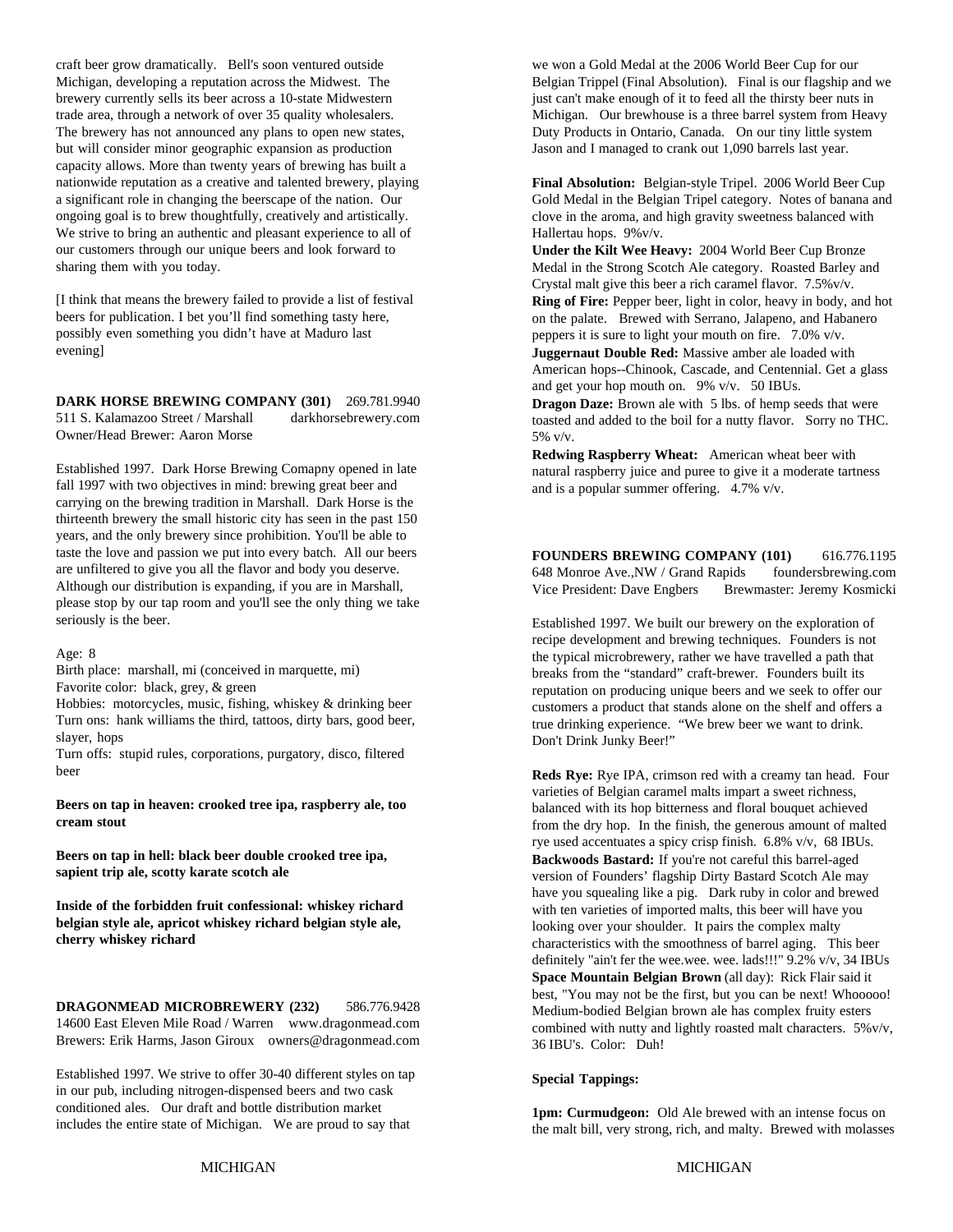and then aged in oak, it embodies a kaleidoscope of flavors. The balance makes it deceptively smooth and drinkable at 9.3% v/v, 50 IBUs.

**2pm: Kentucky Breakfast:** Backwoods pleasure without the banjo. Imperial Stout is brewed with nearly double the chocolate and coffee compared to our Breakfast Stout and then aged in bourbon barrels for a year. Our process ensures that strong bourbon undertones come through in the finish in every batch we brew. We recommend decanting at room temperature and best enjoyed in a brandy snifter. 10% v/v, 25 IBUs.

**3pm: Blushing Monk:** Blushing Monk takes fruit fermented beer to the limit. No extracts, shortcuts, or bullshit. Fermented with 100% fresh raspberries. Pours a brilliant reddish pink hue and carries an aroma best pronounced from a snifter. The perfect accompaniment with a rich chocolate dessert or as a palate cleanser, either way, sit back, sip, savor and welcome in

**4pm: Deca:** This strong ale exemplifies ten years of brewing and experimentation at Founders Brewing Company! A generous malt bill, ten hours in the kettle, a touch of hops, twice fermented with a blend of American and Belgian yeast strains, and conditioned with a delicate blend of spices. Drink it today and cellar for the future. 13.% v/v, 44 IBU's.

**5pm: Devil Dancer:** Our most complex, most innovative, most feared, and yet most revered ale. Huge malt character balances the insane alphas used to create this monster Imperial IPA. Dry hopped for 14 days with 10 hop varieties. Dangerously drinkable, deliciously evil. We dare you to dance with the Devil. **La Roja:** Artisan amber ale brewed in the Flanders tradition. 13%v/v, 112 IBUs. **Deep amber with earthy caramel**, spice and sour fruit notes

**GREAT BARABOO BREWING CO. (118)** 586.792.7397 35905 Utica Road / Clinton Township www.greatbaraboo.com Head Brewer: Jeff Levine iklevine6@yahoo.com

Established 1995. Macomb County's first brewpub has also been named MacombCounty Brewpub of the Year in 2005, 2006, and 2007 by The Macomb Daily. We have five full-time menu beers ranging from golden and American wheat, to red, pale, and porter, and one seasonal brewer's selection. Today, you get to try some of our specialties that aren't available every day! We also offer an extensive menu of burgers, sandwiches, salads, and entrees (including some of the best baby-back ribs in town) to complement the draught beer selection. Head Brewer Jeff Levine has previously brought beers to Great Taste with Dragonmead and looks forward to bringing Great Baraboo Beers to Madison for the second year. Stop by, say "Hi," "welcome back," "wow! Lilly has grown," or anything else that comes to mind, and enjoy a few samples with us while Lillian runs around collecting tattoos and soda samples.

**Red Devil ESB:** Traditional Extra Special Bitter brewed in honor of Manchester United's English Premier League Championship. C'mom you Reds!!! Caramel Malt with a healthy dose of English hops (Target, Fuggle, and East Kent Golding) for backbone. 5.7% v/v, 42 IBUs.

**Raison d'Etre:** Belgian-style Saison. This beer gives us all a "reason for being". Refreshingly strong, and well balanced with sweet orange peel and coriander. Perfect for any saison. 6.5%v/v.

**Sweet Dreams Honey Brown:** Northern English-style Brown ale, kicked up a few pegs with 45 pounds of Michigan Clover Honey. Sweet, with a slight dry, roasted finish. 5.3%v/v. **Wit's End:** Belgian-style Wit Bier. I was at the end of my last wit to think of a name for this refreshing delicacy. Pilsen malt blended with malted and unmalted wheat, dosed with bitter orange peel, coriander, hallertauer, and saaz hops. 5.0%v/v.

| <b>JOLLY PUMPKIN ARTISAN ALES (212)</b> | 734.426.4962          |
|-----------------------------------------|-----------------------|
| 3115-A Broad Street / Dexter            | jollypumpkin.com      |
| Brewer/manager: Ron Jeffries            | artisanales@gmail.com |

the Blushing Monk. 12.3% v/v 90 IBUs. proudly making outstanding award-winning beer, with our focus Established 2004. We are a unique farmhouse-style brewery on open fermentation, oak aging, and bottle conditioning, we are dedicated to elevating craft brewing into an art. We happily spend our day brewing funky sour beers for your enjoyment and ours!

> **Oro de Calabaza:** Aged in oak casks and refermented in the bottle, brewed on the Franco-Belgian tradition of special golden ales. Spicy and peppery with a gentle hop bouquet and the beguiling influence of wild yeast. 8% v/v.

developed through natural barrel aging. 7.2% v/v.

**Bam Biere:** Golden, naturally cloudy, dry hopped, and bottle conditioned for a refreshing balance of spicy malts, hops, and yeast.

**Calabaza Blanca**: Artisan white ale brewed in Belgium's biere blanche tradition. Spiced with orange peel and coriander, you'll find it refreshingly tart, with a wonderfully dry finish.

| <b>KING BREWING COMPANY (319)</b> | 248.745.5900           |
|-----------------------------------|------------------------|
| 895 Oakland Avenue / Pontiac      | www.kingbrewing.info   |
| Brewer: Scott King                | kingbrewco@hotmail.com |

Established 1994. We are celebrating our 13th anniversary of fighting the good fight and bringing honesty and truth to the beer community. We focus on traditional styles made in tradtional ways. We are old school. We actually brew drinkable beers to style guidelines. We maintain a small taproom, serve fresh, good food and are very active in our local community.

**Hardtail Ale:** Classic American Ale **King IPA:** .American IPA **King Weissbier:** Tradtional German Wheat **Mocha Java Stout:** Robust Coffee Stout

#### **KUHNHENN BREWING COMPANY (124)** 586.979.8361 5919 Chicago Road / Warren kbrewery.com

|                                                | 1.11              |
|------------------------------------------------|-------------------|
| Brewers: Eric and Bret (The Kuhnhenn Brothers) |                   |
| Assistant Brewer: Brad Giguere                 | bret@kbrewery.com |

Established 1998. The brewery's historic building was built as a hardware store in 1929. The transformation from hardware to homebrew shop and to brewery and winery has been a long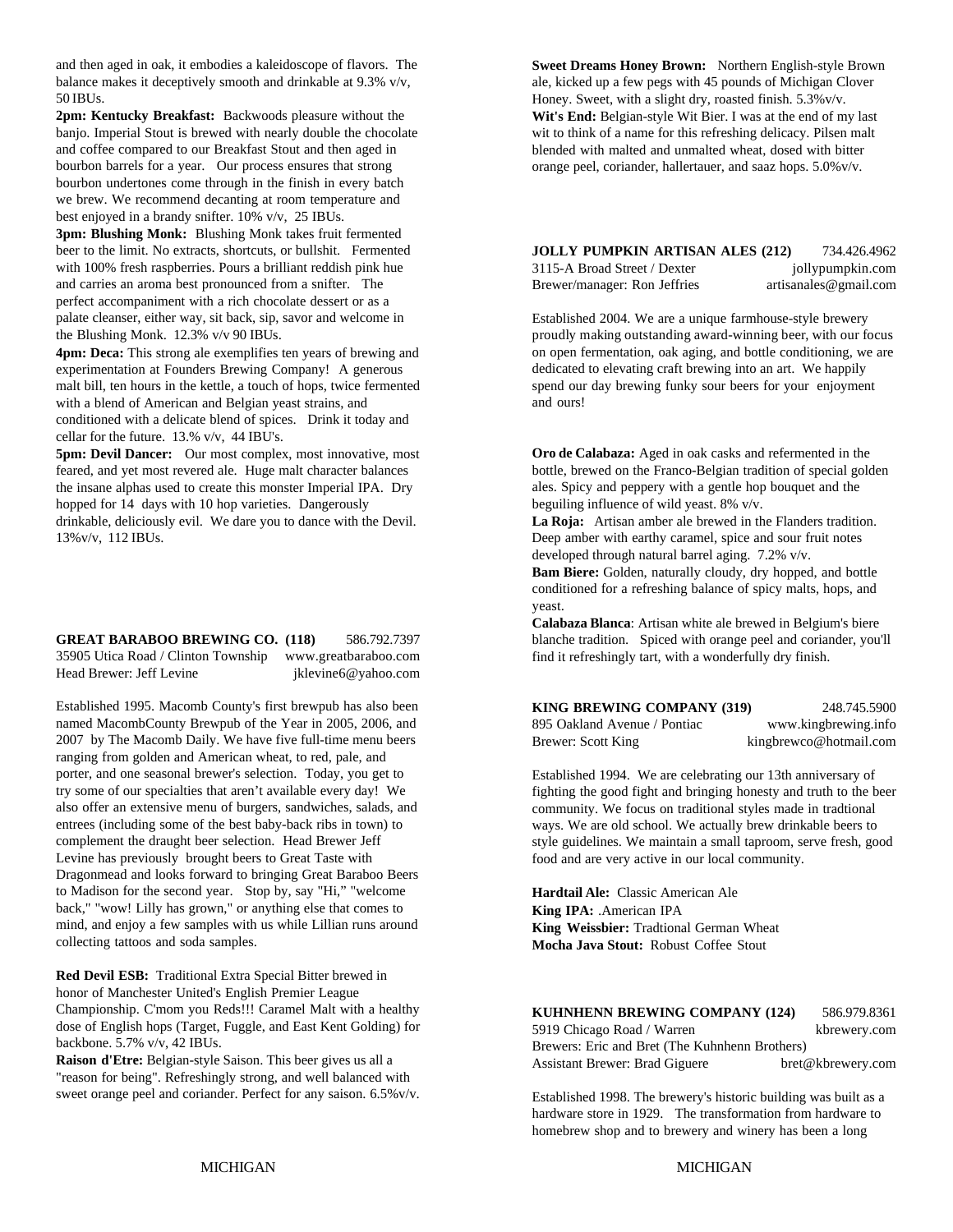sought after goal for the Kuhnhenn Brothers for the last 14 hops and a final addition to the cask assure a robust hop years. On tap you will find at least 15 different beers at any character. 55 IBU, 6% v/v. given time. The beers change frequently because of an 8-barrel brewery and Brew-on-Premise (customers brew beer!) setup. The brewery currently distributes only locally to Michigan with most sales being in-house and to go. Pub hours are 11am-12M M-Th, 11am-2am F&S, call for Sunday hours.

wheat make up the mash. The special Belgian ale yeast strain near the state capital and has grown into the diverse regional

**Fourth Dementia Olde Ale:** Deep ruby red ale. Extreme malty-caramel flavor, sweet up front, finishing with high hop bitterness and aroma. Aged for 7 months (Michigan Beer Cup gold medal winner and Peoples Choice award) OG 1.103. **Creme Brulee Java Stout:** Black ale made with real coffee. This java stout uses a unique process of caramelizing brown sugar and the addition of vanilla to give an intense Creme Brulee flavor and aroma. (Michigan beer cup Silver medal winner, World Expo of beer-Peoples Choice Award three years running). OG 1.058.

**Honey Ginger Ale:** Intense Ginger upfront sensation with a lingering honey aftertaste. Great session beer! OG 1.052 **Limited Editions:** We'll bring out an assortment of limited edition beers and mead throughout the day. Be sure to stop back for these unusual alcoholic treats. (TBA at tent).

#### **THE LIVERY (325)** 269.925.8760

190 Fifth Street / Benton Harbor liverybrew.com President/Brewer: Steve Berthel info@liverybrew.com Brewery Elf: Michael Gardner

Established 2005. Brewmaster Steve Berthel and his business partner Leslie Pickell opened one of the midwest's finest microbreweries in the Arts District of downtown Benton Harbor. Steve engineered and had fabricated a 10 bbl brewhouse, and in just two years The Livery has received lots of national attention for the many fine lagers, ales, real ale, and barrel aged beers brewed there. The Livery also features Steves' house made ciders and wines, an eclectic variety of food, live music. The Livery is proud to be part of the 2007 Great Taste of The Midwest. **Cousin Jax:** Imperial Pale Ale aged in a second use bourbon barrel for 4 months then dryhopped a second time with Amarillo. 120 IBU. 10% v/v

**McGilligans IPA:** Classic Northwest style IPA dryhopped with Cascades. 77 IBU 6.5% v/v

**Hoppelbock:** Copper colored Czech-style Doppelbock dryhopped twice with Saaz and aged for 4 months in a second use brandy cask. 34 IBU 8% v/v.

**The Liverator:** German style Doppelbock aged in a second use bourbon barrel for 6 months. 9% v/v

**Dark Czech Lager:** Russet colored dark lager well hopped with Czech Saaz that balances a pronounced malt finish. 5.5% v/v. **Trippel Weizenbock:** Dark, complex wheat lager brewed with six different malts and three different hops, and aged in a Wheat Whiskey barrel for 11 months. 12% v/v.

**CASK:English IPA**-Floor malted Glen Eagle malt and East Kent Golding hops combine to make this copper colored traditional IPA. Dryhopped before the cask with Goldings whole

**Simcoe Silly:** Belgian strong ale hybrid combining the tropical President-BrewCrew: Bobby Mason michiganbrewing.com fruit flavor and aroma of Simcoe hops with Belgian clear candi celis.com **MICHIGAN BREWING COMPANY (213)** 517.521.3600 1093 Highview Drive / Webberville bob@michiganbrewing.com

sugar, coriander, and orange peel. Pilsen malt and unmalted Established 1995. We started as a small microbrewery located produces esters of banana, with bubblegum and clove aromas brewery it is today. The beginning years were simply "beer and for a rich distinct character. (Michigan Beer Cup silver medal) peanuts" years where sales were met through local distribution OG 1.096. **and the tasting room.** Since those humble beginnings, Michigan Brewing Company has experienced phenomenal growth which included the 2002 acquisition of the Celis Brewery equipment and, more importantly, the well known Celis Brands from Miller Brewing Company. Now operating from a 76,000 sq. ft. facility, we serve our beer in a traditional pub and are currently distributing around the country. Try our line of traditional English-style ales or the Belgian classics created by Pierre Celis, including the renowned Celis White. Our goal is to not only provide beer drinkers with a great craft beer, but to simply amaze you with the best beer you've ever experienced. We also care for the environment from which our ingredients come by manufacturing and utilizing bio-diesel fuels to operate our brewery and our vehicles and in training others through our bio-diesel training facility. Check out all of our beers at michiganbrewing.com or celis.com.

> [Brewery failed to provide a list of festival beers for publication. "Celis a beer!"]

**NEW HOLLAND BREWING CO. (130)** 616.355.6422 66 East 8th Street / Holland www.newhollandbrew.com Brewmaster: John Haggerty john@newhollandbrew.com

Established 1997. We are celebrating our 10th year of brewing Art in Fermented Form. We operate two breweries, (one in our pub and one for distribution) and a micro-distillery. We're excited to bring you a diverse collection of beer today including some very special vintage beer. Not all beers will be on tap at once, so please drop by, check out our rotation schedule and come back often.

**Mad Hatter IPA:** Our flagship beer is a dry-hopped IPA with a well balanced, drinkable body. A distinctive and floral aroma is subtly balanced with delicious malt notes and crisp finish. 14P, 5.8 % v/v.

**Hatterized Hatter:** Our Mad Hatter I.P.A. pushed through whole hops in the Hatterizer, an in-line hop infuser. **Barrel-aged Hatter:** Mad Hatter I.P.A. conditioned in a

bourbon barrel. Oak and bourbon compliment the beer making for an intriguing and flavor-packed glass of I.P.A.

**Lucid Kolsch:** Our newest year-round offering. A refreshing kolsch-style beer with a soft and balanced malt character with a light hop profile and a crisp finish. 14P, 5.5%v/v.

**The Poet Oatmeal Stout:** Rich, smooth malt character enveloped in tones of roast and chocolate. A soft mouth-feel brings luxurious flavors and soothing aroma. 15P, 5.5%v/v.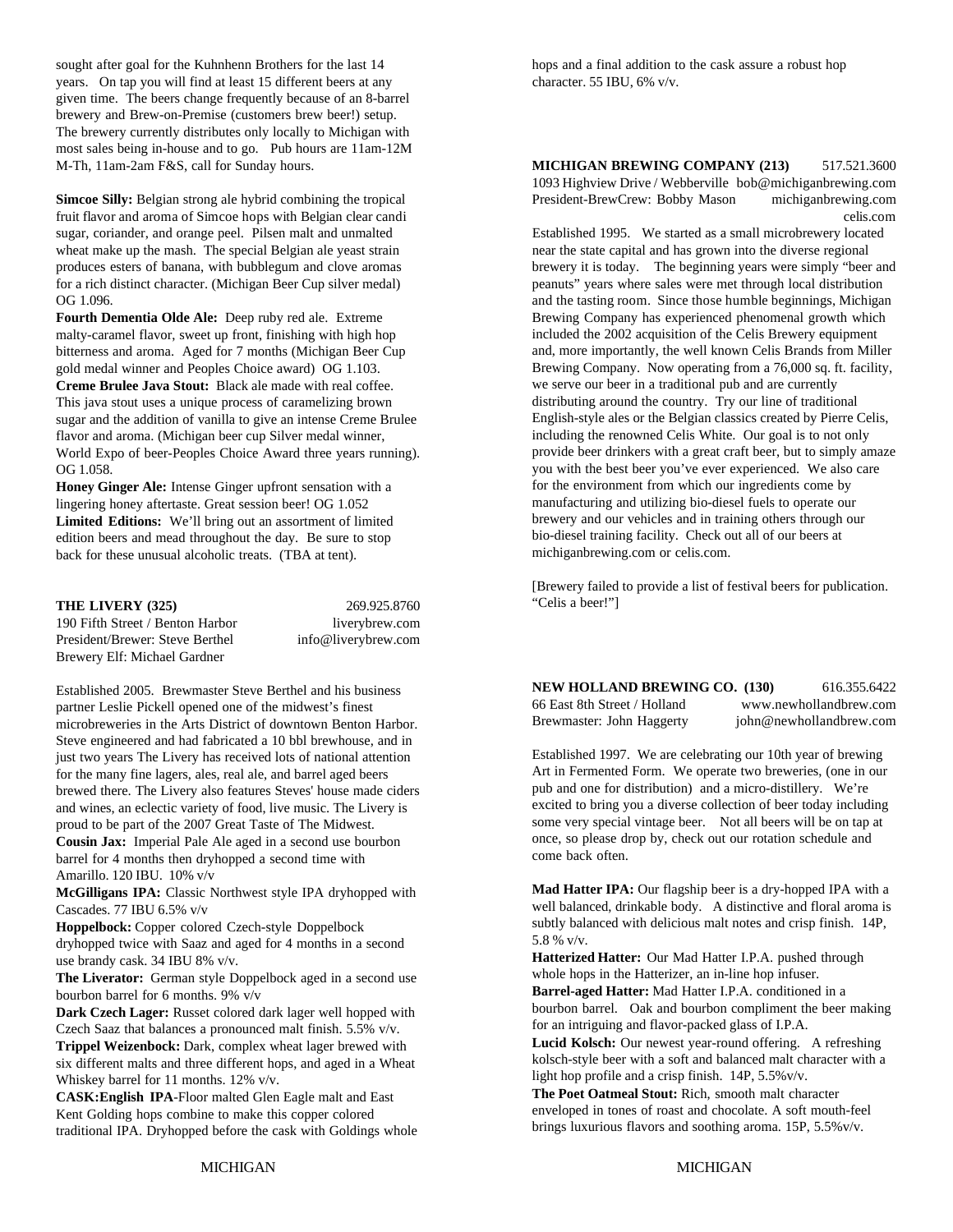toasty character and a subtle malty sweetness 13P**,** 5% v/v.

**Zoomer Wheat Ale:** American-grown wheat provides straw color and soft, clean body. With subtle, yet favorable hints of citrus fruit in its finish, Zoomer is the perfect summer companion. 11.5P, 4.7% v/v

**Red Tulip, 2006 & 2007:** A red ale with rich and smooth flavors of malted barley, balanced by underlying hints of dark fruit. 14P, 5.25% v/v .

**Dragon's Milk 2005:** barrel-aged ale with soft and rich caramel malt character and deep vanilla tones dancing in an oak bath. 19P, 9% v/.v.

**Black Tulip, 2003, 2004, 2005:** Golden color, slightly sweet body. Its ester-laden character reveals an enigmatic dance between Belgian ale yeast and candy sugar complimented by a pleasing dry finish.18.5P, 9% v/v

**Pilgrims Dole Wheatwine:** Barleywine-style ale made with 50% wheat malt, or what we at New Holland call a wheatwine. Warming and slightly sweet flavors blend with a unique caramelized character.25P, 10% v/v.

**Blue Goat Dopplebock:** Chestnut color, nutty malt profile from Munich malt. Muted hop presence and smooth caramelized body culminate in a clean, dry finish.18P, 7.5% v/v. **Existential Ale:** Consider it an extremely hoppy barleywine, or

a really big IPA. Either way, ten hop additions contribute to its lush and intriguing body. Aggressive dry-hopping brings a strong citrus character to the aroma. The flavor and smell of orange-blossoms pervade throughout. 26.4P, 11.1% v/v. **2005 PHI:**

#### **OLD HAT BREWERY AND GRILL (111)** 269.624.6445

114 North Main / Lawton oldhatbeer.com

Established 1998. Small hometown brewery established in 1993 originally as Dusters Brewery, and later purchased by Kalamazoo Brewing Company, then Silver Kettle Corp. Tom has brewed for the pub since 1998. The Hat has 14 taps and a 10BBL brew house. We usually have 10-11 beers, two wines, and 2-3 home sodas on tap. New menu tantalizes your palate with the flavor of barbeque. We offer growlers to go and kegs are available. ~700 member mug club.

#### **Alt:** Traditional style Alt beer

Brewer/Owner: Tom Fuller

**Dunkelweizen:** Tom's original clove and banana flavor. **Razmainian Devil:** Big and refreshing raspberry bock. **The Mystery beer:** You'll have to come see!

#### **Sundog Amber:** Sundog is an amber ale as deep as the copper **SHORT'S BREWING COMPANY (108)** 231.533.6622

glow of a Lake Michigan sunset. Its biscuit malt give Sundog a 121 North Bridge Street / Bellaire www.shortsbrewing.com Brewer/Owner/Beer Liberator: Joe Short

joe@shortsbrewing.com

Established 2004. We are a small microbrewery located in a quaint village in northwest lower Michigan. Since opening our doors to the public on April 23rd, 2004, we have consistently influenced our patrons in their conversion to craft brew. Furthermore, we have put ourselves on the map as a destination brewery for beer enthusiasts from all over the nation. Our pub is a restored 100 year old hardware store, with ornate wood work, stone and brick. We serve 16 different beers at any given time and offer another 13 imperial gourmets and several others in the bottle. Our deli serves fantastic toasted sandwiches, pizzas, soups and wraps of which equally compliment the diversity of our beer menu. We often hold special events and productions on our stage along with regularly scheduled live music. Our small brewery (7 bbl) seems to outgrow itself every year, and we add more parts and pieces to accommodate the growing demand for our product. We maintain our mission statement of beer liberation through industry innovation. Our quest is to educate people about the historical and cultural value of our fermented art- an art that incorporates a large spectrum of flavors that we strive to exemplify through our diverse craft brew selection. Our innovative techniques are the methods of education and our investment into the consumer. We hope you will make your way to our premium beer paradise sometime soon. Please enjoy our beer! It was handcrafted by people who care in Bellaire. Cheers! And may the Short's be with you!

**Huma Lupa Licious:** American Style India Pale Ale. Chinook, Palisade, Centennial, and Columbushops. Wheat, 2 Row Brewers, Caramel 40, Mild Ale, and Victory malts. Nickname: The weed beer. Special small people called huma lupas are said to work in the bowels of the brewery crafting this ale for cmpensation in the form of hops. It is our most popular and best selling beer. Estimated 7% v/v and 70 IBUs.

**Sustenance Black Beer:** American Dark Lager, a beer of nourishment. For when you are not only thirsty, but hungry. 2 row Pils malt with chocolate, caramel, and special roast malts, balanced lightly with Santiam hops. 150 gallons are being lagered in bourbon barrels for release at our 4 year anniversary party in April 2008.. Estimated 6.9% v/v and 18-22 IBUs.

**The Bloody Beer:** Imperial California Lager fermented with 1.5 pounds of fresh roma tomatoes per gallon and spiced with fresh dill, horseradish, celery seed and tellicherry peppercorns. The Great Taste of 2007 is the only other public tasting of this beer outside of the Imperial Beer Release tasting and food pairing we had on June 1, 2007. The rest has been bottled and is currently available at our facility. It is the 8th beer out of a collection of 13. Estimated 8.5 % v/v and 35 IBUs.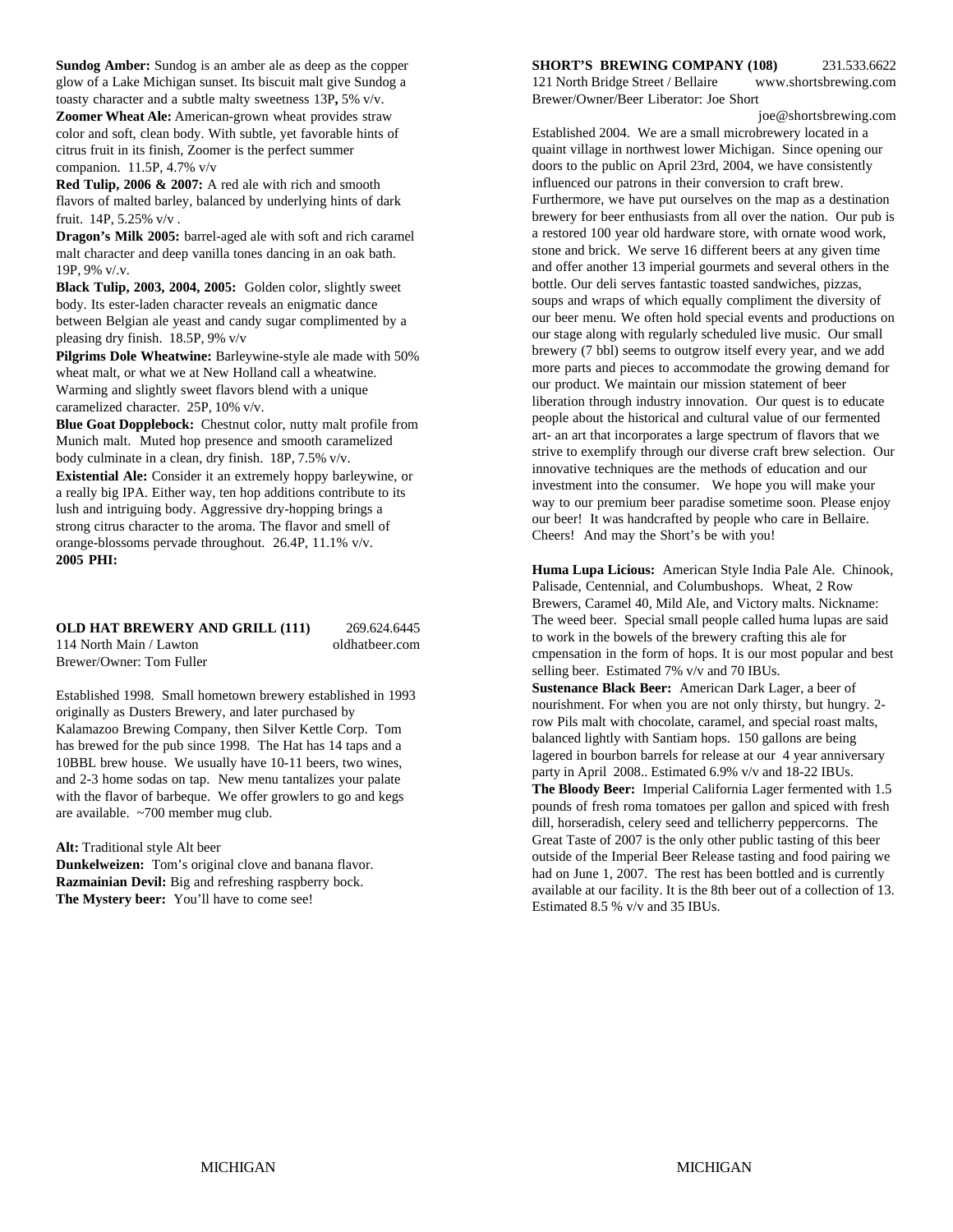# **MINNESOTA**

#### **BARLEY JOHNS BREW PUB (210)** 651.636.4670

781 Old Highway 8 / New Brighton barleyjohns.com Brewmaster: John Moore, Colin Mullen info@barleyjohns.com

Established 2000. We are a brewer-owned and operated brewpub just north of Minneapolis. We specialize in crafting both beer and food with flavor, creativity and integrity. We offer nightly dinner specials, a rotating seasonal beer selection, and a seasonal patio to complement our traditional and not so traditional pub offerings. Our small size allows us to concentrate on quality not quantity - after all, it's not the size of the brew house that matters - it's how you use it!

Left Coast Pale (5.7%): Inspired by the hop growing regions of the Pacific NW by way of a hearty dose of Mt. Hood hops accentuated by Cascade and Amarillo. A mix of crystal, wheat and brewer's malts provide a balanced malty background. **Stockyard IPA (6.8%):** British style IPA with a complex malt backbone to balance the East Kent Goldings hop additions. This IPA is dry hopped in the secondary for a greater hop aroma. **Wild Brunette (7.2%):** Our signature beer. Brewed with Minnesota-grown Wild Rice to provide a unique nuttiness along with vanilla overtones. This Wild Rice Brown Ale has ties to the American Brown Ale, but wild rice makes it Minnesotan. **Ryefeweizen (5.1%):** Not quite a rye beer, not quite a wheat beer, this style amalgamation enjoys aspects of both beer styles. The dry breadiness of the rye / wheat is promoted by the use of a mild American Wheat yeast that adds just enough weiss flavor without getting in the way. Orange in color with a nice wheat haze, a great beer to finish out the summer heat.

**2:30pm Special Limited Tapping of Dark Knight (13.5%):** The Dark Knight is a bourbon barrel aged double fermented porter. In this case we brew our standard Old 8 Porter and then feed it more sugar to boost the alcohol content. Once the fermentation is complete the Dark Knight to-be is transferred to Bourbon barrels where it ages from 4-8 months, in this case 7 months. We used barrels from the Rip Van Winkle Distillery which housed their premium bourbon - Pappy Van Winkle - for 20 years. This is a very smooth and mellow bourbon which marries nicely with the dark and complex tones of the double fermented porter. We serve this one in a 5.5oz bourbon glass and it is designed to be a slow and enjoyable brew-apertif. Heavy bourbon nose that fades upon sipping, then the chocolate and malt notes from the porter dominate the middle and a slightly tannic/dry finish to complete the taste.

#### **FITGERS BREWHOUSE (106)** 218.726.1392

600 East Superior Street / Duluth www.brewhouse.net Head Brewer: Dave Hoops brewery@brewhouse.net Brewers: Frank Kaszuba, Bob Blair, Andy Sakirson, Brian Schanzenboch

Established 1995. We are located on the shore of Lake Superior in the historic Fitgers Brewery which stopped production in 1972. Our 10 bbl brewery produced 2,500 bbls per year with more than 120 recipes on 30 tap handles among our three Duluth locations.We produce 5 types of soda, have a full bar and outdoor seating. Two generoushappy hours per day and late night dining. Also available cask ale on hand pump and growlers in glass or Nalgene.

**St Stephens Abby:** Belgian-style abbey ale. Belgian pilsner malt and color malt balanced with a strong ester profile and a warm finish. 8.2% v/v, 37 IBUs

**El Nino Double Hopped IPA:** Our flagship and best seller. Rich malt presence dominated by 7 hop varieties over 8 kettle additions. Dry hopped as well. A full bodied not over bitter hop experience. 7.1% v/v, 116.5 IBUs

**Champagne of the North:** Our version of a soured German style Berliner Weiss. We fermentedthis ale twice, included a wild yeast fermentation. The resulting light sour wheat beer is available alone or with the traditional raspberry or woodruff syrups. 3.8%, v/v 14 IBUs

**Big Boat Oatmeal Stout:** 18% oatmeal, chocolate, black and roasted barley flavors. 6.6% v/v, 55 IBUs

**Apricot Wheat:** Wheat with apricot juice.5.1% v/v, 14 IBUs **Superior Trail IPA:** A less malty more balanced IPA. The flagship beer of our other restaurant the Burrito Union. 6 hop additions, also dry hopped. 6.9% v/v 98 IBUs

Park Point Pilsener: Brewed with all German pilsner malt and noble hops. Slow fermented at 48 degrees for 3 weeks followed by 6 weeks' lagering. Clean, slightly floral 5.6% v/v, 40 IBUs. **Mr. Spock Eisbock:** Strong lager brewed in the dubbel bock style then chilled to freeze out excess water. The flavors of rich malt and alcohol balance after 1 year aging. 10.7% v/v, 38 IBUs

**FLAT EARTH BREWING COMPANY (114)** 651.698.1945 2035 Benson Avenue / Saint-Paul www.flatearthbrewing.com Brewmaster: Jeff Williamson brewer@flatearthbrewing.com

Established 2006. Flat Earth Brewing company was incorporated in Minnesota in 2006 and began making beer in the winter of 2007. Our building houses a 15 barrel JVNW system with 5 fermenters. We have a lot of fun making beer and believe that drinking beer should be fun, too. As our beers begin to roll out of the brewery, you may start to see a theme develop around them. Every beer name was designed to spark conversation at your favorite watering hole, and when we mean brewing on the edge we plan to create and deliver styles that are not frequently found in the upper Midwest. These things take time, so be patient with us as we develop and expand. Cheers for now! Today we brought 4 of our first 5 creations.

**Flat Earth Belgian Pale Ale:** Made with imported Belgian malt and a Belgian yeast strain. Sweet malt aroma with traces of orange, plum and pear. Its complex malt backbone of biscuit and hints of toast compliment the spiciness of the yeast. 14 SRM, 5.2% v/v , 21 IBUs.

**Element 115 - California Common:** UFO experts claim that this element makes UFO fly when combined with another element. A true American style beer made with lager yeast fermented at warmer ale temperatures gives this beer a slight fruity character yet remains crisp and refreshing. We aggressively hopped this beer with Northern Brewer, Cluster, Simcoe and Mt. Hood. 11 SRM, 5.5% v/v, 39 IBUs **Angry Planet - Organic Pale Ale:** Made with organic malts, simcoe and cascade hops 14 SRM, 5.5% v/v 31 IBUs. **Bermuda Triangle - Belgian Triple:** First tapping today! Belgian malt, candi sugar and honey from the Bermuda triangle. 5 SRM, 10+% v/v, 28 IBUs.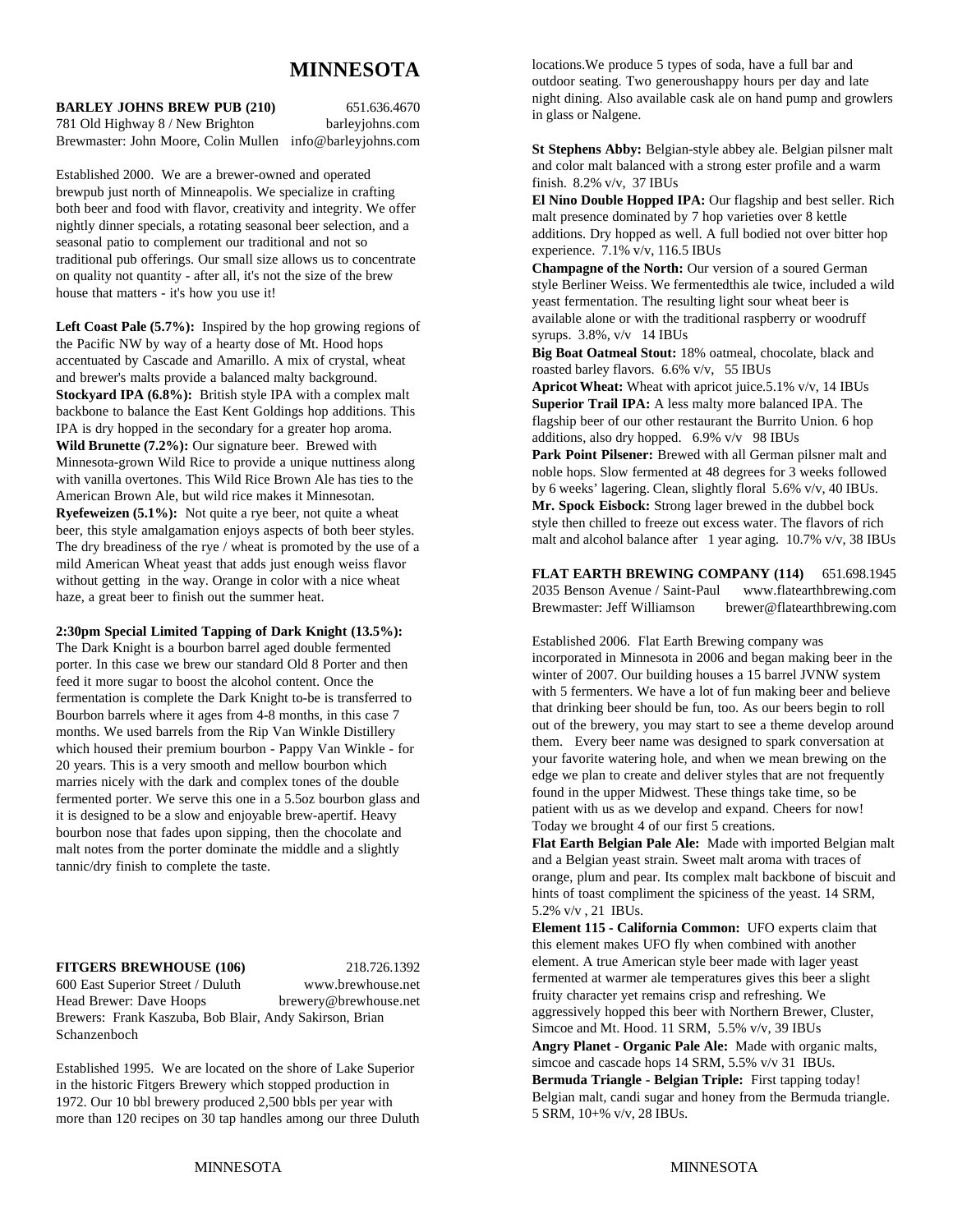#### **HERKIMER BREWING CO. (315)** 612.821.0101

2922 Lyndale Avenue, So. / Minneapolis www.theherkimer.com Brewer: David Hartmann dave@theherkimer.com **Czar Jack**: We begin by brewing a classic Russian Imperial

only brewpub in the fashionable Uptown neighborhood of barrels, with temperature variation, for 6-8 months. This Minneapolis. The menu is populated with reasonably priced, produces a delicious blend of beer/whiskey/oak. 9.3% v/v. ecclectic pub fare; the in-house brewery specializes in emulating the panoply of regional German beer styles. We shoot for brewing authentic styles that have developed over centuries rather than trying to catch the latest fad of super-strong or super-hoppy products. We trust that the long conversation between great brewers and knowledgeable, beer-loving consumers in Germany has led to the emergence of classics. Of the many regional variations of German beer, we typically serve six at any one time, with seasonality and whim dictating which six.

**Tooler's Weiss:** South German Wheat Beer featuring characteristic banana and clove notes.

**Sky Pilot Kellerbier:** Gold Medal winner at the 2006 Great American Beer Festival, this unfiltered version of a Bohemian Pilsener balances a full, malty palette with a bracing hoppy and bitter finish.

**Gose:** An oddball style produced around Leipzig, this beer combines the refreshing tartness of a Berliner Weisse with hints of coriander and citrus, and a slight saltiness.

**MINNEAPOLIS TOWN HALL (119)** 612.339.8696 (TOWN) 1430 Washington Ave., So. / Minneapolis townhallbrewery.com Brew Chief: Mike Hoops info@townhallbrewery.com Brewers: Josh Bischoff, Adam Theis

Established 1997. Our brewpub is located on the West Bank campus of the University of Minnesota, also a ten minutes' walk to the Metrodome. Our tree covered patio with outdoor seating, greets you as you enter the Town Hall Brewery. Our building once housed a trolley stop and features a beautiful pressed tin ceiling, worth a trip by itself. We offer a full menu, steel tipped darts, pool, gracious happy hours, and a warm fireplace for the harsh winter. The brewery produces many styles of beer; look for the lineup of five house ales, three seasonal offerings, and two cask ales. We are a nationally recognized brewery with awards from the Great American Beer Festival. light bronze in color with a hoppy flavor. (5.4% v/v)

American Pale, Munich, and caramel malts. Generously hopped with Amarillo, Centennial, Cascade, and Mt. Hood via 4 kettle additions and dry hopping. 6.0% v/v.

Ambrosia: Interesting golden offering brewed with German **Summit IPA:** Distinctively hoppy with a dark copper color! Pilsen malt and very little hops. Fermentation with Belgian yeast Rarely available on cask, enjoy this special treat from the tanks. and just the right amount of peach and apricot round out this summer treat. 4.8% v/v.

version of this traditional German ale. Brewed with English pale, German Vienna, and 60% American red and white malted wheat. This guy packs a punch! 7% v/v.

**Thunderstorm:** A favorite at Town Hall Brewery. Brewed using German Pilsen malt, American yeast, Saaz hops, and then comes

Stout and let it mature. Now we aquire fresh oak Jack Daniels Established 2000. We opened in December 2000 and remain the barrels from the distillery. The mature I Stout is then aged in the the fun stuff. Belgian candy sugar, Orange Blossom honey, lemongrass, bitter and sweet orange peel. 6.7% v/v. **Smoked Hefe:** Our brewery is loaded with fans of the smoked beers of Bamburg, Germany. This beer is brewed using a ridiculous amount of smoked malt and malted wheat. 4.7% v/v.

#### **CASK:**

**American Pale:** - Classic American Pale ale. We've grown fond of the cute little dwarf variety of hop called "Summit." This beer is loaded with them and it is yummy. 5.2% v/v.

**AUGUST SCHELL BREWING CO (304)** 800.770.5020 1860 Schell Road / New Ulm www.schellsbrewery.com Brewmaster: Jeremy Kral

**Red Flyer Marzen:** Malty red lager in the style of a southern River in New Ulm, the August Schell Brewing Company has German Maerzen, or Oktoberfest.<br>Been quietly crafting a family of fine specialty beers since 186 been quietly crafting a family of fine specialty beers since 1860. Established 1860. On the lush hillside banks of the cottonwood Today Schell's is the second oldest family owned and operated brewery in the United States.

> [Brewery failed to provide a list of festival beers for publication, but check out this historic brewery's beers at their booth]

**SUMMIT BREWING COMPANY (308)** 651.265.7800 910 Montréal Circle / Saint-Paul www.summitbrewing.com Founder/Pres: Mark Stutrud; Brewer: Horace Cunningham

Established 1986. Summit was founded in 1986 by homebrewer Mark Stutrud. Summit soon became the talk of the Upper Midwest with their fine selections of ales and lagers. Summit's first brew, Extra Pale Ale, soon became a favorite in Minneapolis, and is now one of the top selling beers in the Midwest. Summit celebrated its Twentieth Anniversary last year, and strives to continue making the finest beer brewed in the country. Remember, we brew what we love to drink, and we sell whatever is left over! Cheers!

**Extra Pale Ale:** Our flagship beer is a classic British-style ale, **Masala Mamma IPA:** American style IPA brewed with clean, crisp, and refreshing flavor with a beautiful golden color! **Summit Pilsner:** Czech style Pilsener with Saaz hops, it has a

#### **CASK:**

**Double Hefe**- Everyone loves wheat beer! Here is our American London enjoying this session ale! Its rich, malty taste and dark version of this traditional German ale. Brewed with English pale, amber color will have you sa **Summit ESB:** Born with British roots. "Bitter" is slang for beer in Britain, and you will feel like you are sitting in a pub in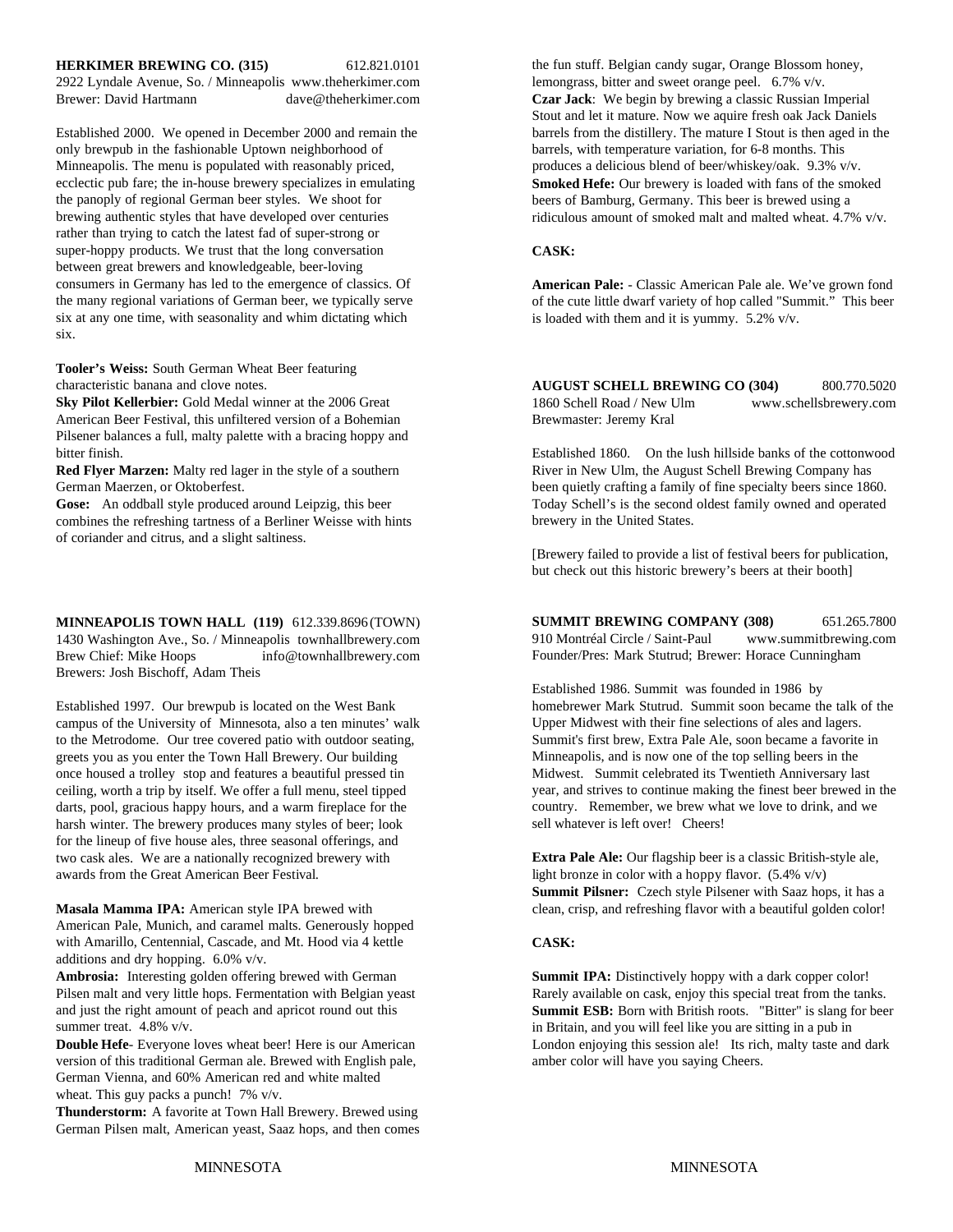#### **SURLY BREWING COMPANY (206)** 763.535.3330 4811 Dusharme Drive / Brooklyn Center www.surlybrewing.com

Master Chief Brewer: Todd Haug beer@surlybrewing.com

Established 2006. Surly Brewing began making beer in the Twin Cities in February 2006. Since then our workforce has almost tripled and brewery output has increased by a million percent. That still leaves us at five employees and constantly running out of beer. Sure we should probably be at the brewery today, brewing - packaging - and delivering, but how could we pass up the Great Taste? Surly started with the idea of brewing great beers by focusing on the beer. Not what was gonna sell well, not what we could make lots of, and certainly not what everybody would like. Hell, my Mom's German and she doesn't like our beers. If you are ready to take off the training wheels, come on over, get a beer and GET SURLY.

**Bender:** Dark mahogany oatmeal brown ale has flavors of currants, chocolate, toffee and spicy licorice. 5.2% v/v, 49 IBU. **Furious:** Brewed with Golden Promise malt, this 99 IBU amber ale has a lush malt backbone with intense hop bitterness, flavor, and aroma. 6.2% v/v, 99IBU.

**Cynic:** Limited Release June-August. A Saison inspired golden hued ale. Belgian yeast creates the intense black pepper, allspice and clove. Imported hops lend the peach/apricot flavor and aroma. 6.66% v/v, 38IBU.

**Coffee Bender:** Limited Availability- Cask Conditioned. Cold pressstyle aromatic coffee nose, creamy chocolate iced coffee flavor. Beans from Finca Vista Hermosa plantation in Guatemala. Full City roast by Coffee &Tea Ltd. Linden Hills, Minneapolis.

#### **CASK:**

**Tea Bagged Furious:** Limited Availability- Cask Conditioned. Dry hopped in the pin for 13 days with four American hop varieties. Spicy machine oil citrus flavor and aroma balanced by a toasty caramel malt character.

#### **Special Tappings:**

- **1:30 "BB" Double Bender Experimental**
- **2:30 Bourbon One**
- **3:30 Barrel Aged Darkness 2006**
- **4:30 "FF" Double Furious Experimental**

**BOULEVARD BREWING COMPANY (332)** 816.474.7095 2501 Southwest Boulevard / Kansas City www.boulevard.com Head Brewer: Steven Pauwels spauwels@boulevard.com

Established 1989. We were the first brewery to open in Kansas City, Missouri, in more than half a century and have grown to be among the largest and most respected specialty brewers in the Midwest. Boulevard is dedicated to producing fresh, flavorful beers using traditional brewing methods. With Boulevard's recently completed expansion, the brewery has the opportunity to surprise their fans with some fresh concepts, including Lunar Ale, a new year round cloudy brown ale brewed with an aromatic Belgian yeast. In addition to the newest brew, Boulevard offers four other beers year around: Pale Ale,Unfiltered Wheat, Bully!Porter and Dry Stout, as well as four seasonal beers: a springtime bit of luck, Irish Ale, a summertime favorite, ZÔN, a fall classic, Bob's '47 and a winter holiday treat, Nutcracker Ale. In 2007, Boulevard will produce approximately 138,000 barrels of beer, making it the 18th largest brewery in the country.

**Unfiltered Wheat:** Lively, refreshing, with a natural citrusy flavor and distinctive cloudy appearance. This easy-drinking American- style wheat beer has become our most popular offering. 4.5% v/v.

Pale Ale: Smooth, fruity, well-balanced beer with year-around appeal. A variety of caramel malts impart a rich flavor and amber color, while liberal use of whole hops adds zest and aroma. Pale Ale is the first beer we brewed. 5.1% v/v.

**Bully! Porter:** Intense flavors of dark-roasted malt in our rendition of the classic English porter are perfectly balanced by a generous and complex hop character. Bully! Porter's robust nature makes it the ideal companion to a variety of foods, from seafood to chocolate. 5.4% v/v.

**Dry Stout:** Velvety black, perfectly opaque, and surprisingly smooth. This drinkable beer is a delightful harmony of smoky roasted flavors and tangy, coffee-like notes. 4.9% v/v.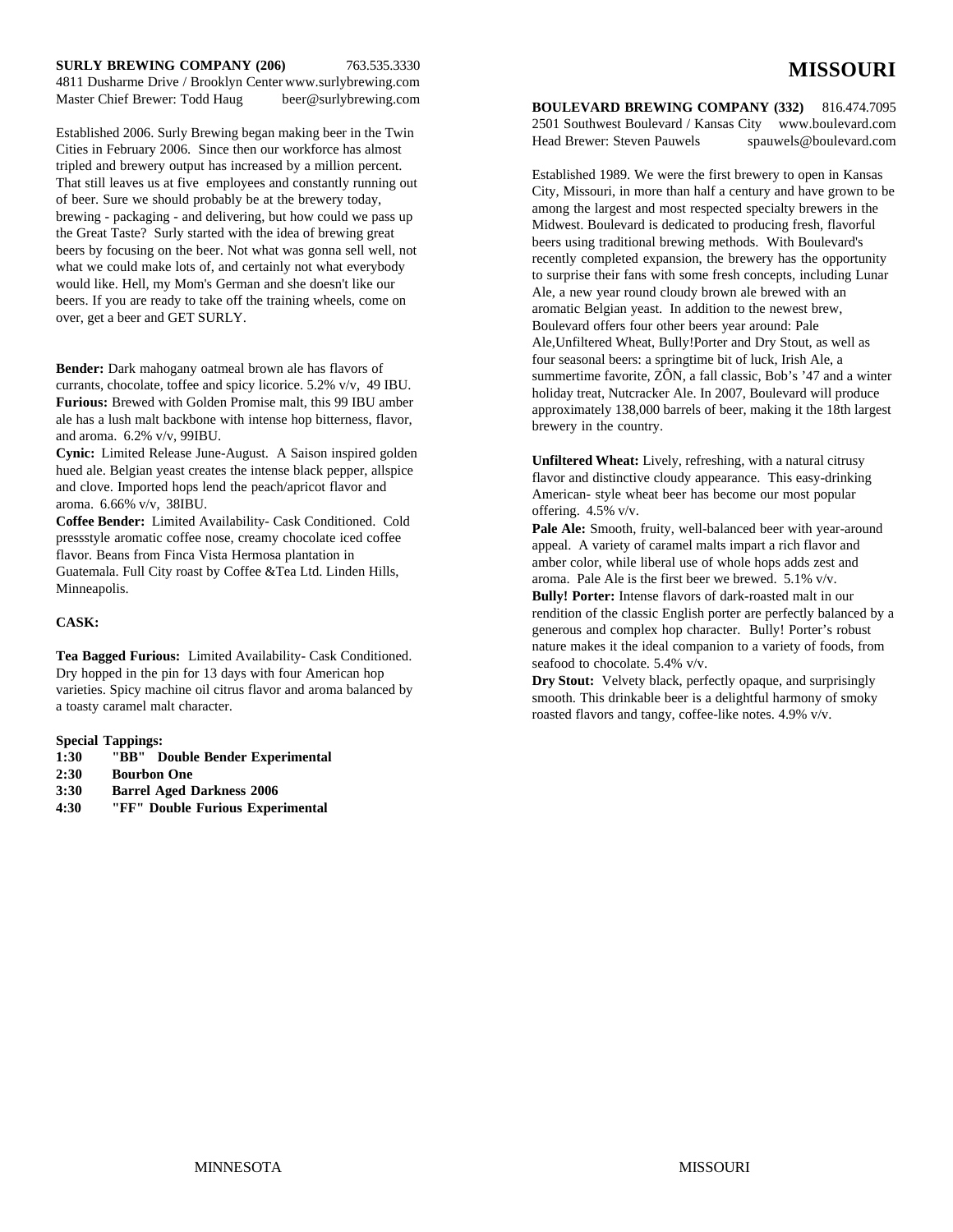Established 2000. We are a small manufacturing brewery Chief SubUrban Brewer & Chief Engineer: James Ottolini located in St. Charles County just northwest of St. Louis. Since shale@schlafly.com starting in Spring 2000, the company has grown from a husband-wife team to a staff of seven full-time and five part-time Established 1991. Missouri's first brewpub, The Schlafly Tap employees, all passionate about brewing. Currently we offer Room offers great food and fresh beer in a comfortable, relaxed four everyday brands and four seasonal beers, which are atmosphere. Located downtown in the historic Swift Printing available in limited quantities throughout the year. Several of the Buildings, the 15-bbl brewhouse produces the six year-around brewery's beers have been recognized in various competitions as beers on tap there, plus more than thirty-three-and-a-third among the best in their respective classes. The brewery works in seasonal beers. Try all the beers at the HOP in the City beer 15 and 30-barrel batches, producing up to 400 cases or 60 kegs at festival at The Tap Room on Saturday, September 15, 2007. a time. Fifty liter and 20.5 liter kegs and 22 ounce bottles are Schlafly Bottleworks opened in April 2003 and produces all filled manually and six-packs of 12 ounce bottles are loaded by Schlafly Beer for wholesale.Our distribution has recently hand. We self-distribute throughout Missouri and sell to expanded to include many major cities within a five hour drive, wholesalers in Colorado, Illinois, Indiana, Iowa, Kansas, and supports our belief that beer should be consumed as fresh Kentucky, Michigan, Minnesota and Wisconsin.  $\blacksquare$  and close to home as possible. The Bottleworks offers free

**O'Fallon Smoked Porter:** Robust porter made with 63% Beechwood smoked malt. Gold Medal smoked beer at the 2004 Great American Beer Festival. 6.0% v/v.

**O'Fallon Wheach:** Summer seasonal an American-style unfiltered wheat infused with natural peach flavor. Big peach aroma with a subtle flavor and crisp, clean finish. 5.1% v/v. **O'Fallon Pumpkin:** Fall seasonal amber ale mashed with real pumpkin and spiced with cinnamon, clove and nutmeg for a subtle and drinkable pumpkin pie flavor and aroma. 5.5% v/v. **O'Fallon 5-Day IPA:** Our latest creation, an American-style IPA with six different grains and four types of hops. The beer is named for the extra five days that it conditions in the tank on top of Cascade and Glacier hops. 6.3% v/v.

#### **CASK: O'Fallon 5-Day IPA**

**O'FALLON BREWERY (215)** 636.474.2337 **THE SAINT LOUIS BREWERY, INC. (115)** 314.241.BEER 26 West Industrial Drive / O'Fallon www.ofallonbrewery.com 2100 Locust Street / Saint-Louis (Taproom) www.schlafly.com Brewer: Brian Owens info@ofallonbrewery.com 7260 Southwest Avenue / Maplewood (Bottleworks) Chief Urban Brewer: Stephen Hale / Brewster: Sara Hale

> brewery tours, including an exhibit on the rich brewing history of St. Louis. Enjoy live music in our spacious Beer Garden through October. Our menu focuses on local purveyors, and Schlafly Gardenworks produces a huge quantity of the herbs and produce used in the restaurant. Schlafly is a member and devout supporter of the Slow Food St. Louis convivium, and embraces its philosophies. Long layover on your fly-by? Then stop by the Tap Room-Airport, serving Schlafly Beer and pub fare, at Lambert-International Airport. Both breweries combined will produce over 20,000 barrels in 2007. We're ecstatic to be back for our fifteenth year in a row! (Ed. note: And we're pretty happy to have you join us!)

Pilsner: Golden, medium-bodied lager with plenty of Bohemian hops for smooth bitterness and aroma. 4.8% v/v, 30 IBUs.

**Maibock:** Big, golden, malty lager. Full-bodied, sweet, delicious! Brewed for Maifest, in celebration of spring-a-ling-a-ding-dong. 7% v/v, 25 IBUs.

**Dortmunder:** This lager, also known as an Export, is straw colored and well-balanced; neither hops nor malt predominates. 5.7% v/v, 25 IBUs.

**American Pale Ale:** American-style Pale ale, light-amber in color, medium bodied and heavily hopped in aroma and flavor. Dry-hopped! 6% v/v, 50 IBUs.

**Helles:** It means light in German. Golden-colored lager, medium-bodied with a malty character. 5% v/v, 20 IBUs. **Bock:** A malty, tawny-colored, full-bodied lager with moderate hop bitterness. Gentle hopping helps to balance the sweetness from the malt, and the hop aroma is low. 6.6% v/v, 30 IBUs. **St. Louis Dark Lager:** This recipe was brewed by all the local

brewers for the recent Brewers Heritage Festival in May; malty, yummy, it's your new favorite. 5.5% v/v, 20 IBUs.

**Schwarzbier:** Black German lager. Clean, malty and roasty. Depceptive in appearance, a drinkable beer. 5% v/v, 25 IBUs. **Coffee Stout:** This collaboration with Kaldi's Coffee uses the cold toddy method of extraction. We mix it with Oatmeal Stout for an exceptionally delicious breakfast beer. 5.9% v/v, 36 IBUs.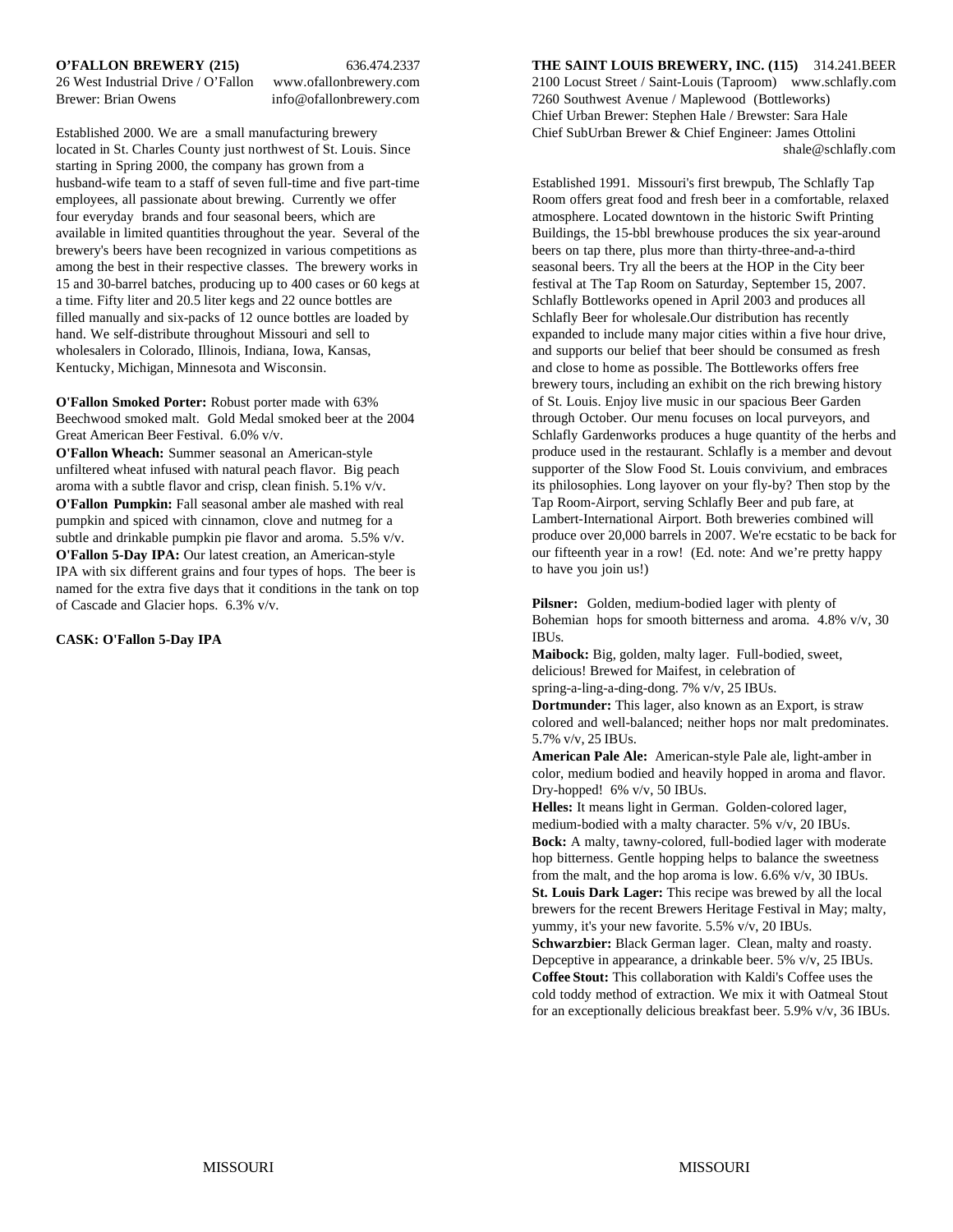**BOSTON BEER CO. (SAMUEL ADAMS) (204)**513.241.4344 1625 Central Parkway / Cincinnati www.samadams.com Founder: Jim Koch

Established 1985 (company) and 1997 (brewery). After years as a contract brewing company, Boston Beer Company acquired its Cincinnati brewery in 1997 (and therefore has its festival credentials as a Midwest brewer!) The brewery has a 200-bbl brewhouse and an annual capacity of 800,000 barrels. The Cincinnati brewery brews about 2/3 of the company's beer after a recent \$6 million expansion. The company also contracts with medium-to-large regional breweries outside the Midwest. Winner of more than 200 international awards. Nationwide distribution.

**Sam Adams Boston Lager:** Full-bodied and complex. Malty sweetness balanced with distinct citrus, pine and spicy notes. A strong, smooth finish and mouthfeel. 4.9% v/v. **Sam Adams Light:** Smooth, rich, clean and complex malt character ranges from roasty to sweet. A subtle hop note

reminiscent of mango and apricot. 4.05% v/v.

Samuel Adams Octoberfest: Celebrate the arrival of autumn. This hearty lager is rich with a blend of four malts, carefully balanced with hand-selected Noble Bavarian hops. The rich, deep golden amber hue of Samuel Adams Octoberfest is reflective of the season. Primarily malty, slightly fruity with medium bitterness. 5.4% v/v.

**Samuel Adams Cherry Wheat:** Sweet, refreshing beer that is light on the palate but long on complexity. Samuel Adams Cherry Wheat combines Michigan cherries with a generous portion of wheat malt to produce a bright, lively ale with a crisp finish. Distinct cherry tartness with a touch of sweet honey, cereal notes with a clean, fruity finish. 5.4% v/v. **Twisted Tea:** The Original Hard Iced Tea. It is a ground-breaking product combining real tea and real lemon in an alcoholic beverage that doesn't have the carbonation and the strong sweetness of other Flavored Malt Beverages. Created from a special blend of hand-selected teas, it has a smooth refreshing taste that is not too sweet. 5% v/v.

**BREW KETTLE TAPROOM (233)** www.thebrewkettle.com (BP/BoP) 8377 Pearl Road / Strongsville 440.239.8788 (Brewery) 20102 Progress Drive /Strongsville 440.846.HOPS Brewmaster: Vince Falcone brewkettle@ameritech.net

Established 1995/2002. Opened in 1995 asa homebrew shop and the first Brew-on-Premise in the state with 6 Canadian BOP kettles and a 3 barrel brewhouse. The homebrew shop gave way to a tasting room with a very limited menu. That lasted until we out grew the brewhouse and space in 2002. We moved three miles down the street, added a 10 barrel brewhouse, a 100 seat restaurant with 30 ever changing drafts and full kitchen specializing in hickory smoked bar-b-que. The pub and BOP are so busy, we are in the middle of moving our brewhouse out to a larger production facility that will allow us to quadruple our production and add more kettles and storage space for the BOP. In 2006, ratebeer.com listed us as the #3 brewpub in North America. This year, we moved to the #1 ranking for the USA! **Im"PERLE"ial Porter:** Huge! Weighing in around 8% with monstrous doses of German Perle hops for flavor and aroma.

**Old 21 Double IPA:** The name came from the 21 degrees Plato and 21 pounds of Simcoe hops used in this big ale. The last batch had 13 different hop additions starting with the brewing liquor and finishing with 2 separate dry hops.

**4 C's Pale Ale** Our everyday American Pale Ale. Cascade, Centennial, Columbus and Chinook hops provide that perfect Pacific Northwest profile in a session beer.

| <b>CORNERSTONE BREWING CO (305)</b> | 440.239.9820               |
|-------------------------------------|----------------------------|
| 58 Front Street / Berea             | www.cornerstonebrewing.com |
| Brewer: Jay Cox                     | shoesbrew $3@$ aol.com     |

Established 2004. Located in the heart of Baldwin Wallace College in downtown Berea, our small brewpub is equipped with a 15 bbl. Pub system and pumps out approximately 450 bbls. a year. Alongside casual American cuisine, we have three flagship beers all year round and rotate six other taps with a variety of seasonal concoctions. We pride ourselves on producing full flavored ales and lagers in keeping with the free artistic spirit of the craft We hope that you find our beers of exceptional quality and above all else enjoyable.

Seven - American IPA: Ever evolving, made with a variety of hops for loads of aroma, flavor and bitterness. This time it was joyously hopped with Warrior and Columbus. Served unfiltered to retain its resiny goodness. 78 IBU 17 P 7.5% v/v.

**Angry Gorilla - German Hefeweizen**: What's better than a big ol' angry gorilla? A beer with the same name. Engulfed in a yellow haze of banana, clove, wheat malt and bubblegum flavors, it's quite tasty with a crisp finish making it a nice summer sipper. Served cool, hazy, and WITHOUT FRUIT! Drink angry - Be Happy! 14 IBU 10.7 P 4.9% v/v

**Summer Ale - Ale w/ Lemon Grass & Ginger:** I know what your say'n, "What makes this summer ale different from the rest?" Well, besides painstaking dedication, we also used a combination of malted rye, red wheat, pilsner and pale malts, as well as, fresh lemon grass and ginger root for a refreshing citrus character perfect for hot summer nights. Not to mention the Rocky mountain spring water, choicest hops, beechwood aging, blah, blah, blah... Summer sun + Lemon Grass + Ginger x Beer  $=$  Cool 15 IBU 14.5 P 5.7% v/v

**GREAT LAKES BREWING COMPANY (221)** 216.771.4404 1947 West 28th Street / Cleveland greatlakesbrewing.com Brewer: Luke Purcell

Established 1988. Ohio's first microbrewery, opened by brothers Patrick and Daniel Conway, is highly acclaimed for its awardwinning lagers and ales. As a result of an \$8 million brewery expansion in 2000, Great Lakes Brewing Company's distribution area extends to Illinois, Kentucky, Michigan, Pennsylvania, New York, West Virginia and Wisconsin and ranks 34th in barrelage among U.S. specialty brewers. Although known for its flagship beer, Dortmunder Gold Lager, the brewery's Edmund Fitzgerald Porter is the most award-winning porter in the country. The brewpub at Great Lakes features a "rathskellar-type" Beer Cellar and a newly renovated, environmentally friendly Beer Garden.

They might be bringing some of these great beers in 2007 (?) Or maybe something else; they didn't tell us. Maybe next year. **;-)**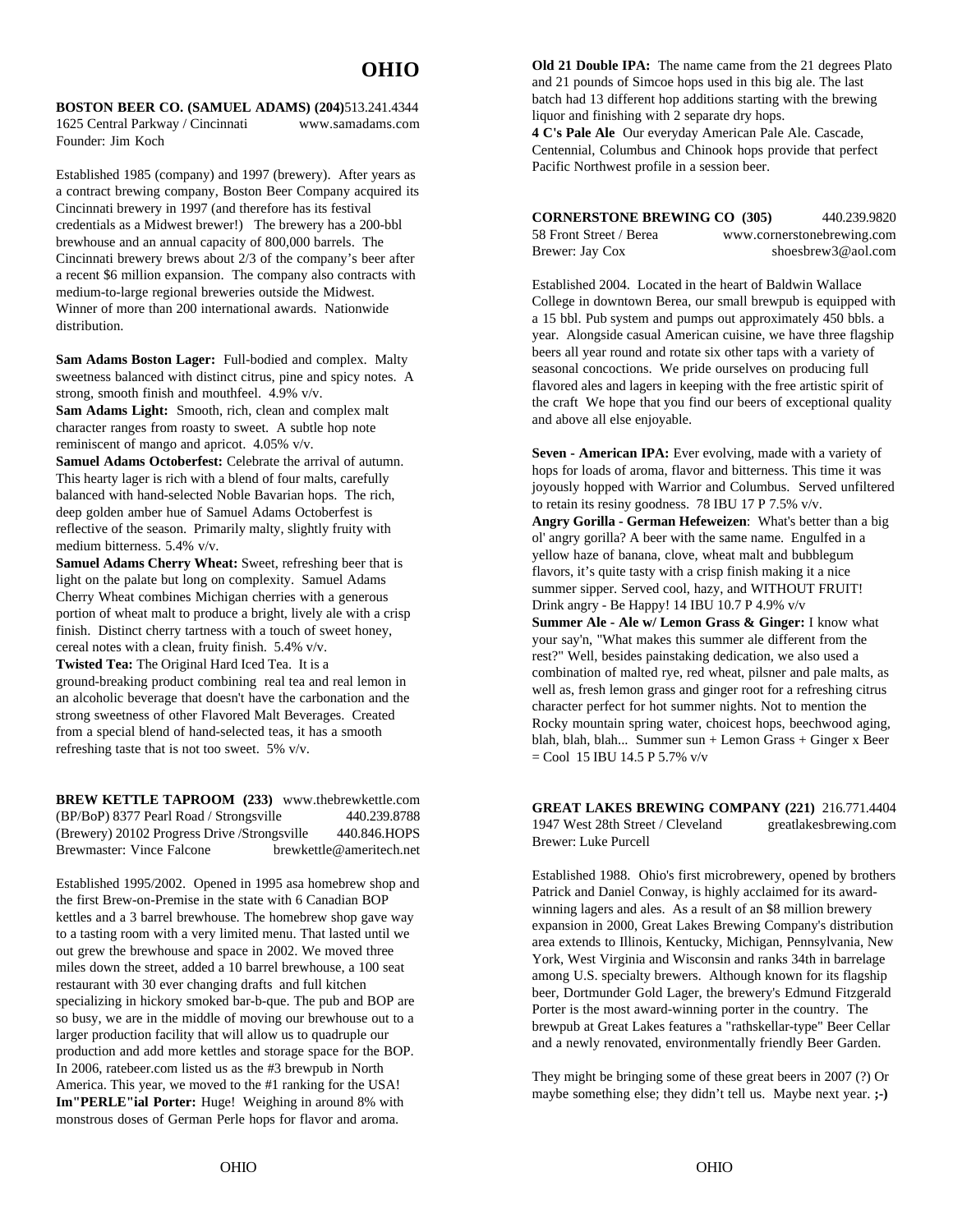**Burning River Pale Ale:** Assertive citrusy and piney hop **ROCKY RIVER BREWING COMPANY (112)** 440.895.2739 profile balanced by subtle malt and a satisfying dry finish. Great with red meats, strong cheeses. (6.0% v/v, 45 IBUs) Brew Dude: Matt Cole ohcraftbrewer@aol.com **Commodore Perry India Pale Ale:** A medium-bodied and well hopped India Pale Ale with a dry, fruity aftertaste. Also great with red meats and strong cheeses. (7.5% v/v, 80 IBUs) **Edmund Fitzgerald Porter:** Complex, roasty aroma with a bittersweet chocolate and coffee taste. Excellent with chocolate desserts. (5.8% v/v, 37 IBUs)

**Holy Moses White Ale:** A Belgian Wit ale spiced with orange peel, chamomile, and coriander. Great with seafood and salads. (5.4% v/v, 30 IBUs)

**HOPPIN' FROG BREWING CO. (219)** 330.352.4578 1680-F East Waterloo Rd./Route 224 / Akron HoppinFrog.com Brewmaster: Fred Karm fred@hoppinfrog.com

Established ????. Hoppin' Frog is the concept of owner and established brewmaster Fred Karm, who has designed and produced more award-winning beers than any other professional **Polar Eclipse Chocolate Stout:** Belgian chocolate, milk sugar, brewer in Ohio since 2000. All of these awards were won at the and nine malts give this rich, creamy stout a silky smooth finish. 2 most prestigious contests in the world, including the Great (16 Plato, 40L , 28 IBUs) American Beer Festival and the World Beer Cup. Mr. Karm has been a brewer of specialty beers since 1994, a life-long Akron, Ohio resident, and is a graduate of the University Of Akron.

**B.O.R.I.S. The Crusher Oatmeal-Imperial Stout:** This

bodacious Oatmeal Russian Imperial Stout will crush your taste buds! The granddaddy of all stout styles, with intensely deep roasted and full-bodied flavor. Robust hop character adds refreshing balance. 9.4% v/v.

**Mean Manalishi Double I.P.A.:** - Explore the extremes. Taste all the bitterness, flavor, and aroma. Extreme, super-assertive and satisfying amount of American hop character is balanced with a toasty, caramelized, intense malt presense. 8.2% v/v. **Wild Frog Wheat:** Traditional German wheat beer with a lively balancedflavor of malt, fruit and spices. A smooth golden elixir, which can be served with a slice of orange for a crisp, refreshing experience. 6.0% v/v.

21290 Center Ridge Road / 44116 rockyriverbrewco.com

Established 1998. Our award-winning brewpub has become one of Cleveland's best taprooms. Brewers Matt Cole and Rick Stains beer menu's change like the lakefront weather. The lineup includes over 50 seasonal and flagship favorites. Distribution is on-premises with kegs (call ahead) and growlers to go. Tours are any time the brewers are around. 17 GABF, World Beer Cup, and Real Ale Festival since 2000. Rick Stains also captured the AHA "Homebrewer of the year award 2007" Stop by and congratulate him!

**HopGoblin IPA:** Copper in color this west coast influenced (Marin, Thanks Arne!) IPA is brewed with truckloads of Pacific NW hops for a danky, spicy, hop punch. Unfiltered to retain its bitter bite. (17.5 Plato, 7 L, 75 IBUs)

**Tomahawk APA:** Massive additions of Columbus, Simcoe, Warrior, Centennial, and Cascade hops are balanced with pale, crystal, and wheat malts. (14.5 Plato, 11 L, 60 IBUs)

**Space Monkey:** Belgian strong spiced ale is inspired by the classic brewers of the Ardennes forest. Crisp, citrusy, and deceptively strong make this a beer that will make monkeys fly. (20 Plato, 9 L , 35 IBUs)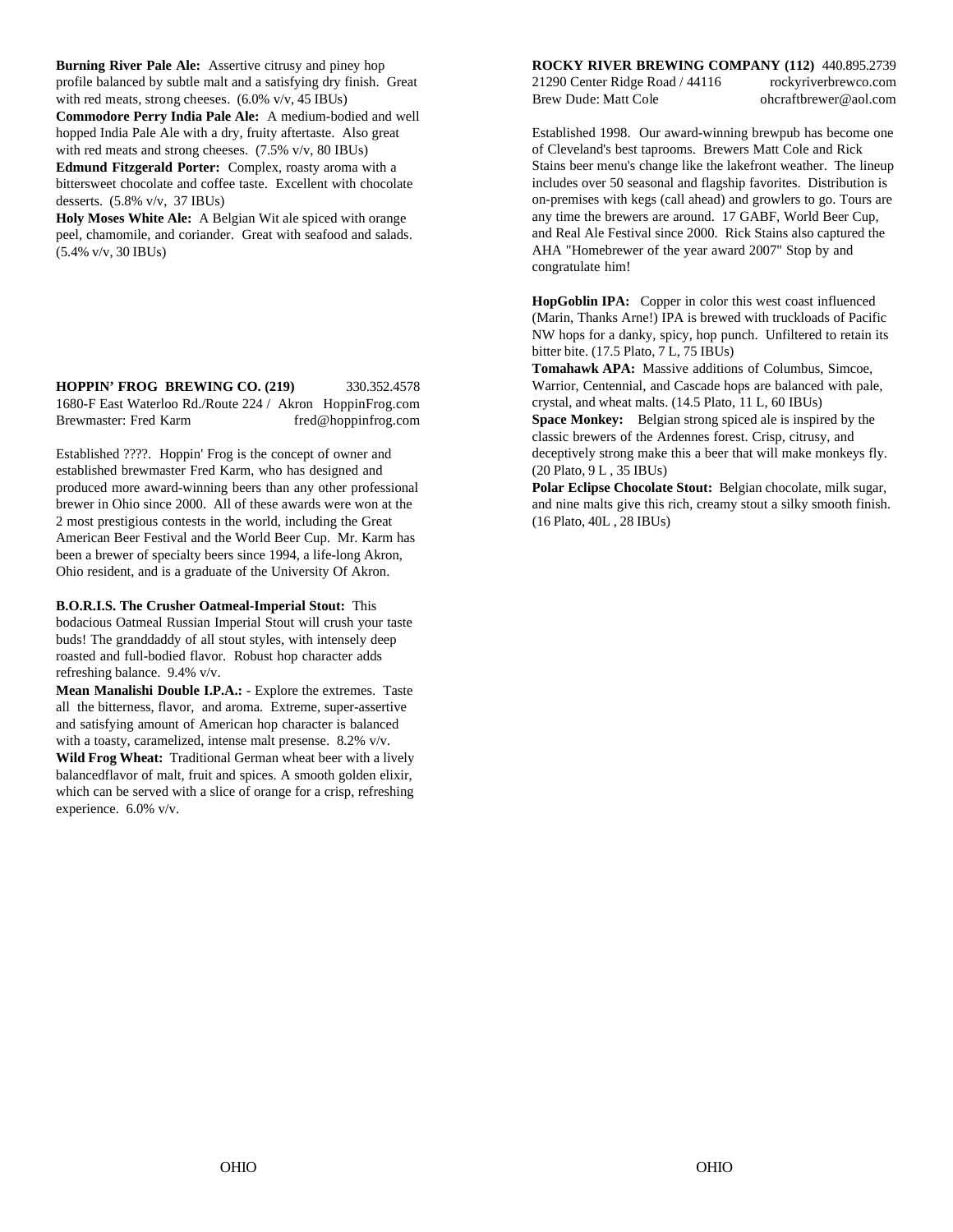# **WISCONSIN**

**AEPPELTREOW WINERY (311)** 262.878.5345 1072 288th Avenue/ Burlington www.appletrue.com

Pres./Cidermaker: Charles McGonegal wine@appletrue.com

Established 2001. Hard ciders with style made with locally grown uncommon and heirloom apples to make draft ciders, cider (and perry) champagnes, orchard table wines and after-dinner orchard mistelles. Our ciders are inspired by Old World tradition, but don't imitate historic ciders and perries. The venture grew out of our home cidermaking pastime and biology, chemistry and engineering skills. We believe that cider starts in the orchard, in using the most flavorful cultivars - grown locally - and that cidermaking is an act of conservation, both in the cellar and in the field. Come Experience a Taste of the Orchard That's True to the Apple.

**Barn Swallow Draft Cider:** Petillant,semi-dry fruity aromatic cider from a blend of common and uncommon mid-season apples. Standard:common cider in BJCP styles. 5.5%v/v.

**Red Poll Cranapple Draft Cider:** Petillant, semi-dry aromatic cider with hint of tannins. Mid-season apples flavored with cranberry. Specialty: Fruit cider. 5.5%v/v.

**Bunting Berry-apple Draft Cider:** Petillant, semi-sweet aromatic cider with strawberry bouquet and hint of sharpness. Mid-season apples flavored with strawberry. Specialty: Fruit cider. 5.5%v/v.

**Sparrow Spiced Draft Cider:** Petillant, semi-dry cider with incredible nutmeg and cassia notes. Mid-season spples steeped in the barrel with our own spice blend. Specialty cider: other. 5.5%v/v.

**Appely Brut Sparkling Cider Wine**: Highly sparkling, very dry cider champagne. Crisp fruit aromas with mineral finish. Methode-champenoise. 8%v/v.

**Appely Doux Sparkling Cider Wine**: Highly Sparkling, semi-dry cider champagne. Fruit-forward with substantial tartness. Methode-champenoise. 8%v/v

Perry Sparkling Pear Wine: Highly sparkling, medium sweet pear champagne. Floral aroma, fruity, smooth creamy finish. Methode-champensoise. 7.5%v/v.

**Cerise Cherry Port-style:** Fortified sweet/tart dessert wine made from red, black and wild cherries. Spicy tannins, hint of oak and intense sour cherry flavor. 19%v/v.

**Pommeaux Apple Dessert Wine**: Fortified style made in Normandy farmhouse tradition. Cousin to vermouth - very rich and sweet. Goes perfectly with the darkest of chocolate.19%v/v **Poirissimo Pear Dessert Wine:** Fortified style fashioned from Comice pears and Williams pear eau de vie. Intense bouquet, sweet with a touch of acidity. 19%v/v**.**

**ALE ASYLUM (116)** 608.663.3926 3698 Kinsman / Madison aleasylum.com Keg Boy: Dean Coffey dean@aleasylum.com

Established 2005 (opened 2006). Ale Asylum is located on Madison's northeast side. At the brewery is a full bar with ten tap beers, housemade pizzas, mammoth deli sandwiches and a large outdoor patio. Six packs(\*) are available for sale at all Dane County craft beer outlets and at the brewery. If you're still reading this without drinking one of these we weep for 3 of your 5 senses:

**\*Gold Digger Blonde Ale**: An enticing golden ale with balance of hops and malt for a refreshing aroma and smooth finish. **\*Ambergeddon Amber Ale:** With a fury of hop flavor and a hint of malt backbone, this west coast amber is part ale, part sensory eruption, and all American.

**\*Hopalicious American Pale Ale:** Eleven separate additions of Cascade hops give this its lush citrus aroma and bold hop flavor without crazy bitterness.

**\*Madtown Nutbrown Nutbrown Ale:** Velvety smooth with a rich caramel aroma. Seven different malts provide the right touch of sweetness and a creamy finish.

**Tripel Nova Belgian Tripel:** (Summer Seasonal) Light fruity aroma and subtle flavors disguise the euphoric kick that comes after just one serving of this strong Belgian ale.

**Big Slick Stout Oatmeal Stout:** From the thick head to the rich creamy finish, this beer is as big as a Madison winter is long. **Hatha-Weizen Hefe Weizen:** A balanced beer that is deliciously sweet, never bitter. Complex and quenching, our German Weizen swims in subtlety and grace.

**Happy Ending - Belgian Abbey:** This Belgian Abbey has subtle spicy aromas and flavors with a slightly sweet climactic finish. **Contorter - English Porter:** Medium-bodied ale, dark in color, and deceiving on the palate. The glassy smooth finish is one hint that dark in color doesn<sup>1</sup>t always mean heavy in stomach.

**ANGRY MINNOW BREWPUB (219)** 715.934.3055

10440 Florida Avenue / Hayward www.angryminnow.com Brewer: Jason Rasmussen jrasmussen27@hotmail.com

Established 2004. We are located in the Northwest Lumber Company office building which was built in 1889. The building was expanded in 2004 to house the 10 barrel brewing system, kitchen, more seating, and a beer garden. We currently have six beers on tap and have started bottling and distributing locally.

**River Pig Pale Ale:** Hoppy american pale ale with Centennial and Cascade. 30 IBUs, 5.4% v/v. **Oaky's Oatmeal Stout:** Brewed using five different malts: oats, pale, caramel, roasted barley, and Victory4.5% v/v**. Honey Wheat:** brewed with fifty pounds of local honey per 10 bbl batch 5.6% v/v.

**Seasonal: (??)**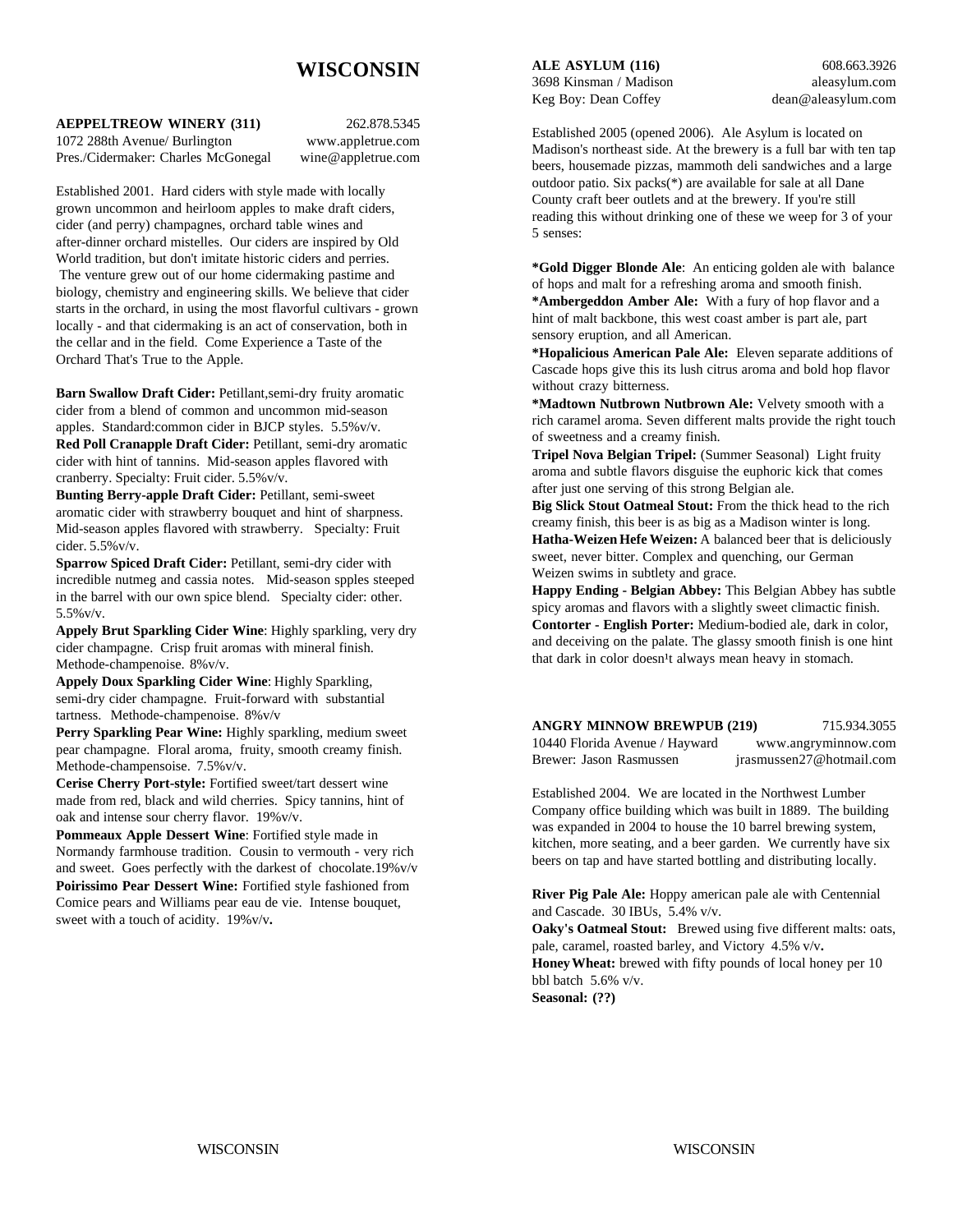#### **BREWERY CREEK (303)** 608.987.3298

23 Commerce Street / Mineral Point www.brewerycreek.com Owner/Brewer: Jeffrey Donaghue info@brewerycreek.com

Established 1998. Brewery Creek includes a 15-barrel brewery, a pub-restaurant, and a luxury bed and breakfast inn, all housed in a fully renovated three story 1854 limestone building in historic Mineral Point. Little brewery, little town, a little west of Madison, BIG beers. If you like what you have at the festival and want more, you'll have to visit us in Mineral Point. Why not spend the night? Hope you have a cracking good time!

**Vienna Alt: Shandy: Kolsch: Dark Amber:**

**CAPITAL BREWERY COMPANY (322)** 608.836.7100 7734 Terrace Avenue / Middleton www.capital-brewery.com Brewmaster: Kirby Nelson capbrew@capital-brewery.com

Established 1986. Capital has now been selling beer on the streets long enough to be of legal drinking age. Known for being producers of traditional style German Lagers we also have convinced (i.e., cattle prodded) our Brewmaster to producing Ales. Currently producing in the mid-high 20,000 bbl range annually, we recently finished a major infrastructure/new cellar project and have been working our brewers at a feverish pace to keep these tanks filled. As usual, we will be premiering this year's Autumnal Fire at the Great Taste, direct from the Lagering tank. Please stop by and give it a try!

**Oktoberfest:** Admire the firery amber hue that this Marzen beer exhibits. Gorgeous to the eye and smooth and malty on the palate. Without a doubt the mother of all seasonal beers. **Autumnal Fire:** Per tradition, this is the preview of this year's vintage of the Fire. This beer is taken directly out of the lagering tank and is due to be bottled in 2 weeks. Autumnal Fire has an Octoberfest beer flavor profile boosted to Doppelbock strength. Smooth. Rich. Devastating. Capital's most notorious product. **U.S. Pale Ale:** Newest addition to the lineup. Noticeable hop aroma and flavor, yet not to the point of masking the fact that malted barley is also present. We believe it's our duty to make beers that have interesting personality and are also extremely drinkable. It's all about balance, folks; our Brewmaster is as balanced as they get. Just ask anyone who's met him. **Island Wheat Ale:** A very pleasant North American Wheat Ale. The name comes from the wheat growing on 20 (count 'em!) different fields on Washington Island off the tip of Wisconsin's Door County. 2 different strains of wheat suitable for the unique maritime enviorment are grown on the island for this beer and Briess Malting in Chilton, Wisconsin process the wheat for us. No fruit is required to enjoy the flavor of this beer.

#### **CENTRAL WATERS BREWING CO. (109)**

| 351 Allen Street / Amherst        | 715.824.2739          |
|-----------------------------------|-----------------------|
| 108 West 9th Street / Marshfield  | 715.389.1868          |
| President/Brewmaster: Paul Graham | www.centralwaters.com |

Established 1998. We are a small microbrewery located ten miles west of StevensPoint in central Wisconsin. The brewery

produced only kegged beer for almost the entire first year of production. The seven barrel brewery was constructed out of used dairy equipment and was housed in a small 2,500 square foot building. After multiple additions of equipment to keep up with demand, we finally outgrew the original space. In January of 2007 we began production in our new production facility located in Amherst, WI. We sadly closed the doors, and said goodbye to Junction City to move into a brand new 7,500 sqaure foot building and 3.5 acres. With all the new space we added equipment to boost our capacity to 3,600 barrels per year and even added a tap room for the public. The tap room is open Fridays 4-9 pm and Saturdays 12-5 pm as well as tours during those hours. We also operate a brewpub. In October 2005, we teamed up with West 14th (a restaurant in Marshfield) and a historic 17,000 square foot building was renovated and retrofitted for the new brewery and restaurant. A 7 barrel brewing system was installed to supply house beer to the two story restaurant. Over 6 house beers are available only at the brewpub as well as the classic offerings from Central Waters Brewing Company. The restaurant also boasts two different menus: "the brewpub" offers a more relaxed atmosphere and lighter menu where "West 14th" offers more formal dining and an upscale menu. "Making the world a better place, one beer at a time."

**Mudpuppy Porter Lac Du Bay IPA Tiger's Eye (English Mild) Vienna Lager Happy Heron Pale Ale**

**Special Tappings:**

**1:45: Tapper's Tripel** (2006 Great Heron Homebrew Open grand prize winner) **2:45: Bourbon Barrel Stout 3:45: Bourbon Cherry Stout** (2006 GABF gold medal winner Oak and Barrel Aged Strong Beer Category) **4:45: Kosmyk Charlie's Y2K Catastrophe Ale** (Barleywine)

| <b>CITY BREWERY (318)</b>         | 608.785.4526            |
|-----------------------------------|-------------------------|
| 925 South Third Street / LaCrosse | www.citybrewery.com     |
| Brewmaster: Randy Hughes          | rhughes@citybrewery.com |
| Marketing Director: Jon Reynolds  | 608.785.4442            |

Established 1999. City Brewery produces its proprietary line of beers including its #1 seller, La Crosse Lager/Light.. In addition, the City Brewery won four other international medals-a Silver Medal (87 pts) for City Winter Porter, a Silver Medal for City Lager (86 pts), a Silver Medal (85 pts) for La Crosse Lager, and a Silver Medal (85 pts) for City Festbier at the 2004 World Beer Championships all held in Chicago, IL. New craft beers include Golden Leaf Wheat and Golden Leaf Pale Ale-both receiving 5 star ratings from Modern Brewery Age's expert taste panel. Once the flagship of the G. Heileman Brewing Company, City Brewery has an average annual production capacity of 5 million barrels or the equivalent of 70 million cases of 24/12 oz containers. City Brewery recently announced that it hit a milestone of 400 employees, up from its previous high of 380 employees. City Brewery also produces a wide variety of beers and other products by contract. Finally, the brewery has opened the former Rolling Rock Brewery in Latrobe, PA (1.2 million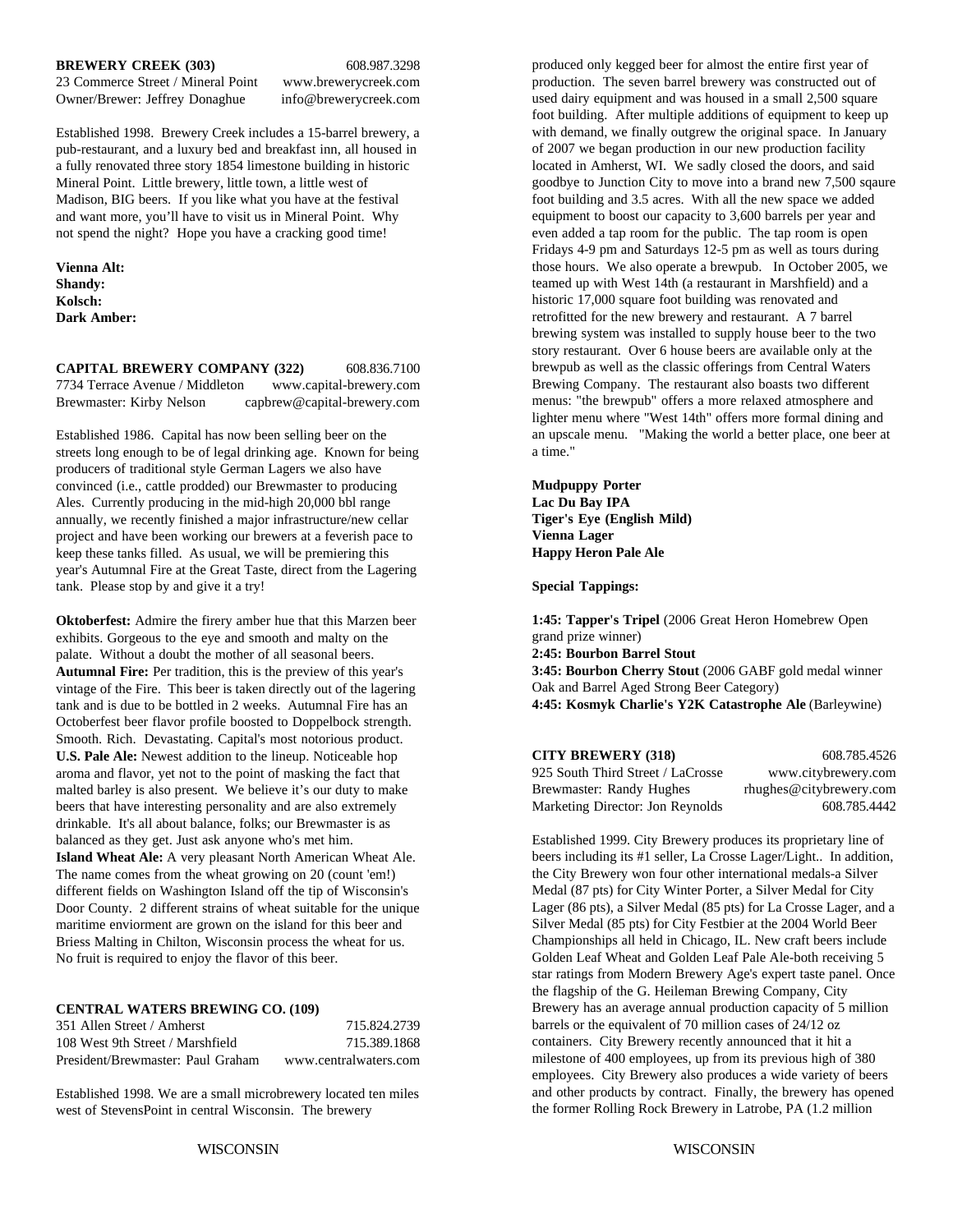barrels of additional capacity) and began operating it in full production during June 2007.

Golden Leaf Wheat: Brewed with 2-row barley malt, white amber color, with a full flavor and exceptional finish. wheat malt, and plenty of Cluster hops for a mellow malt flavor and a soft wheat finish. The infusion of pureWisconsin honey in fermentation gives a naturally sweet aroma and taste. A naturally cloudy wheat beer brewed with a hint of sweetness as a year-round refresher. 5.1% v/v

**Golden Leaf Pale Ale:** Classic American Pale Ale. Brewed using premium two-row and lightly roasted Caramel malts, Golden Leaf Pale Ale exhibits a rich amber hue and complex malt character. Single variety hopping allows the fragrant, floral notes of the Cascade hops to shine through. 5.7% v/v, 14.0P, 12.0 color, and 38 IBUs.

**LaCrosse Lager:** Full-bodied, full-flavored original lager beer, made with world class brewing techniques, including kraeusening, pure artesian water, and natural carbonation. This lager is brewed a full 30 days, and chilled in lagering tanks to produce a softer, more enjoyable taste. 4.8% v/v and 147 calories.

began operation in September 2001. Using a four barrel system, Maybe next year. the Pub has provided a variety of microbrews to accompany and enhance its fine dining menu. Since 2002, the Pub has annually received the Wine Spectator Award of Merit for its outstanding wine list, and this year, the restaurant was voted "best" in Manitowoc County by the readers of the Herald-Times Reporter.

**Weisen Bock:** Dark wheat beer, high alcohol, rich malty sweetness. IBU 20, 6.4% v/v, OG 1.072/ TG 1.022, SRM 18 **White Cap:** From the original recipe of Two Rivers Brewing Established 2002. Using our 15 barrel (1,000 gallon) Bohemian Co., provided to us by 84 year old Brewmaster Georege Liebich, brewing system, we brew and serve ten different styles of hand-"Refreshing as the Lake Breeze." Light, crisp, clean. I.B. U. 16, crafted beers and three gourmet sodas. Six of our beers (Honey

**Crown Pilsner:** Pale, clear lager, distinct hop aroma and flavor. I.B.U. 12, 5% v/v, O.G. 1.050, T.G. 1.012. SRM 4.

**Pub Root Beer:** Hand-crafted at the Pub; made with root beer extracts, cane sugar and lightly carbonated to provide a smooth mouth feel.

#### **CROSS PLAINS BREWERY INC. (402)** 608.798.3911 2109 Hickory Street / Cross Plains www.essersbest.com

Brewmaster: John Zappa (Point)

First established: 1863 Revived: 1995.George Esser arrived from Germany in 1852 with a taste for good German beer. He built a brewery in Cross Plains in 1863 and called his beer Esser's Best. Six generations of Essers have continued the tradition, keeping the company alive during Prohibition by distributing "near beer." Re-established in 1995, under the direction of Wayne and Larry Esser, Esser's Best is now brewed in Stevens Point from the original recipe. The Essers added a second brew in May 2001, a<br>
pilsner beer, Cross Plains Special. Both beers are available in experience of crystals, and Styrian Golding hops for a spicy aroma, produced bottles and kegs with statewide distribution. this medium body strong pale ale. 8.1% v/v45 IBUs.

**Esser's Best:** Medium-bodied old world German style lager brewed with a variety of special caramel malts producing a deep **Cross Plains Special:** A refreshing, golden, medium-bodied pilsner with a pleasant malt flavor and lightly hopped for good balance.

**DELAFIELD BREWHAUS (117)** 262.646.7821 3832 Hillside Drive / Delafield www.delafield-brewhaus.com Brewmaster: John Harrison

**COURTHOUSE PUB (309)** 920.901.1796 brewery is the focal point of the restaurant, with only a four foot 1001 South 8th Street / Manitowoc courthousepub.com high brick wall separating patrons from the gleaming stainless<br>Brewmaster: Brent Boldt john@courthousepub.com setel tanks. Growlers, 1/2 and 1/4 bbls. are available to go steel tanks. Growlers, 1/2 and 1/4 bbls. are available to go from Established 2001. Manitowoc County's only microbrewery upon the unsuspecting public. Who knows? He didn't tell us! Established 1999. Delafield Brewhaus has become a favorite stopping point for beer lovers, both for locals and those finding themselves traveling between Madison and Milwaukee. With multiple award winning beers and a seemingly endless variety of styles coming on line throughout the year, there is always something great on tap to tantalize the taste buds. Situated atop a small hill (midwestern mountain?), the Brewhaus offers an impressive view of South Eastern Wisconsin's Lake Country. A most pleasant setting for enjoying top-notch lagers, ales and culinary delights any time of the year. The open-concept the brewery. Who knows what beers John may be unleashing

**DELLS BREWING COMPANY (226)** 608.254.1122

110 Wisconsin Dells Pkwy So./ Wisconsin Dells Brewmaster: Jamie Martin www.dellsmoosejaw.com brewmaster@dellsmoosejaw.com

5% v/v, O.G. 1.05, T.G. 1.012 SRM 4 Ale, Light Lager, Dells Chief Amber Ale, Raspberry Cream Ale, Pilsner, and Kilbourn Hop Ale) are available year-round, while four taps alternate between selected seasonal and specialty beers. Moosejaw Pizza Company, the restaurant in which the Dells Brewing Company is located, seats over 500 patrons within three levels. Each level has its own appeal. The Brewery Bar overlooks the brewing system, while the main floor has numerous game mounts, a massive fireplace & old fashioned photos of its namesake, Moosejaw, Saskatchewan. The Rathskeller, Moosejaw's lower level bar, is complete with premium sports viewing, pool tables, arcade games, and a large conference and party room available for private events.

> **Weiss Bier:** Medium golden, unfiltered, traditional German-style wheat ale. Its fruity taste is derived from the Heferwiessen yeast. 4.5% v/v.

**Kilbourn Hop Ale:** Medium-bodied amber ale created with Pauls Pale Ale and Dingemann's Aromatic malt. Pleasant hop flavor and aroma thanks to locally grown hops harvested from Brownie Zinke's Hop Farm. 5.5% v/v.

crystals, and Styrian Golding hops for a spicy aroma, produced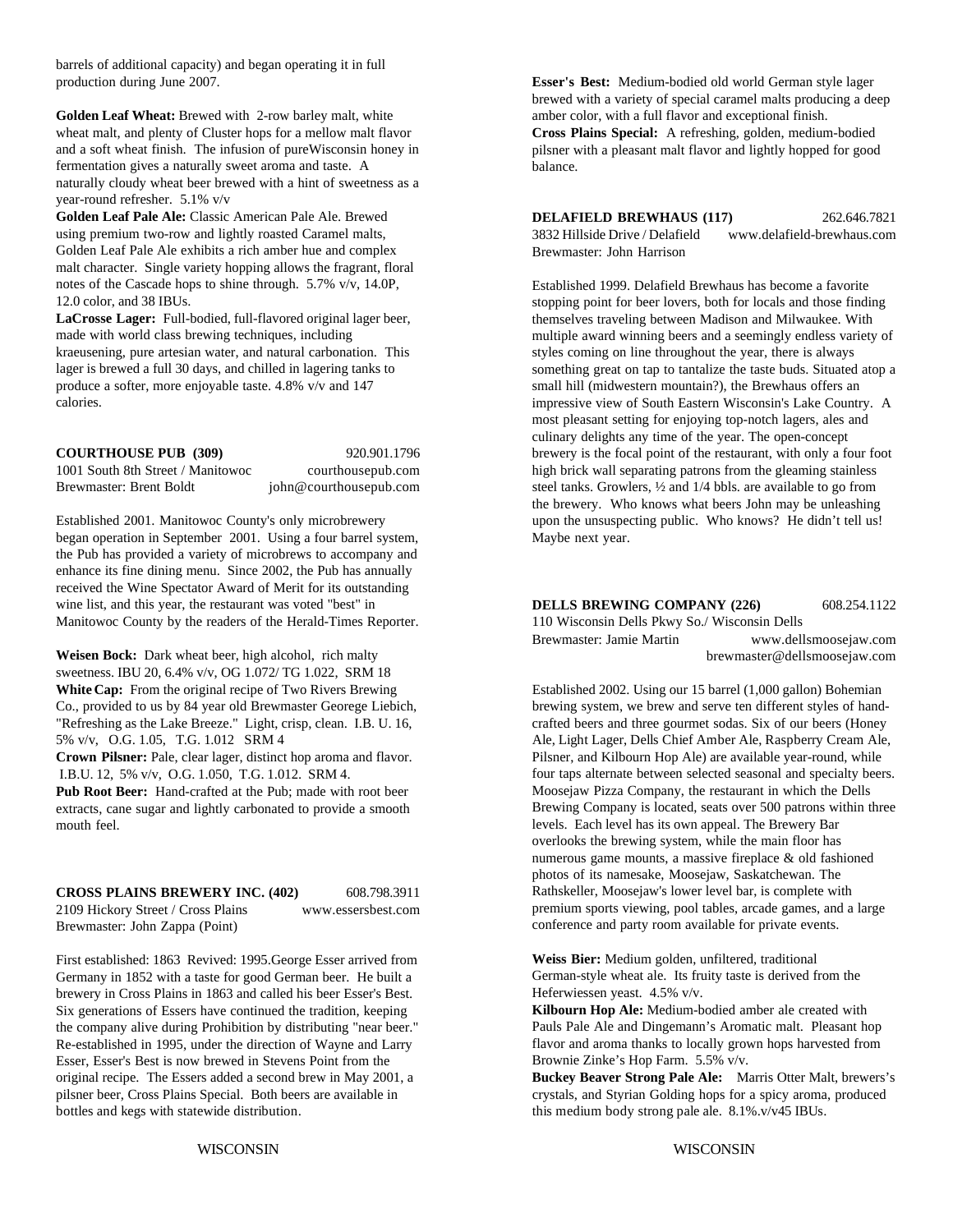**Imperial Stout** A collaboration brew between Teri Fahrendorf **FAUERBACH BREWING COMPANY (403)** 608.233.1793 chocolate, and black barley and roast malts, and balanced by Brewmaster: Fred Gray multiple hop additions of Columbus and Willamette. 6.8% v/v, 67 IBUs Re-established 2005. Started by Peter Fauerbach, a German

**Apple Beer:** It took 220gallons of unfiltered cider at 12 brix, White Labs 775 English Cider yeast and a good two months of fermentation and conditioning to reproduce my first recipe.  $6.3\%$  v/v

**FALLS BREWING COMPANY (225)** 920.846.4844 782 North Main Street / Oconto Falls www.fallsbrewing.com Brewmaster: John Daul thudson@fallsbrewing.com

Established 2004. We are located on the shores of the beautiful Oconto River. We are now one of Wisconsin's fastest growing breweries. Our production of fine quality English Ales is available from Green Bay to Chippewa Falls and from Iron Mountain to Racine. Falls Brewing Company is the result of a home brewing hobby gone terribly awry. One evening after **Fauerbach Export:** A German "Export" style lager designed lamenting about the lack of local availability of fresh English ales from 1890s family beer records. Using lamenting about the lack of local availability of fresh English ales building, making Falls Brewing Company the only brewery in a Dortmunder/Export style. (5.2% v/v, O.G. 13.3, 25 IBU) the state with a Playland and a drive-thru window (not in use). Our equipment was purchased from another Wisconsin brewery that was moving to larger quarters. We began production in July 2004 in earnest. Our products are available in bottles, 1/6 barrels and ½ barrels. Please look for our distinctive six packs at your local retailer, or on tap. Stop in for a tour. Someone is usually around.

**Falls Hot Tail Ale:** Copper color is the result of our use of pale been providing the Fox Valley with great beers for over ten malted barley, with small additions of caramel and biscuit malt. years. Our two brewery restaurants are the heart of the Supple Falls Pale uses lower hopping rates than the typical American Restaurant Restaurant Group. Fratellos Waterfront Brewery and Restaurant West Coast cousin. The result is what we consider a more widely established in Oshkosh in 1995 and Fox River Brewing accepted beverage. Only English hops are used. A creamy tan, Company, Appleton 1998, strive to balance great food, a fun long lasting head rests atop. atmosphere, and diverse, clean, flavorful beers creating many

**Falls Dirty Blonde Ale:** Somewhat lighter on the palate than our pale, with a small addition of Northeast Wisconsin wildflower honey. English two row and biscuit make up the bulk of the grainbill. A white long-lasting head sits atop this beautiful straw colored ale. One customer insists that his patrons **Fox Light:** German style Kolsch. Subtly hopped and slightly try a Falls Blonde with their Friday fish fry. Stronger than a fruity. 4.9% v/v. session brew, but not so strong as to knock you into next week. **Falls Uptown Brown Ale:** Translucent with a ruby hue. A light brown head holds true. The rich malty flavor is a balance of pale, chocolate, and crystal malts. We have avoided the dryness experienced in some nut brown offerings. Traditional hopping is subdued and yet keeps the brew from being too sweet. A great fresh, clean malt aroma remains as the beer warms.

**Falls Midnight Porter:** Dark, rich, and inviting; it leaves the palate wanting more. Pale, chocolate, crystal, and black patent malts, and only traditional English hops are allowed near the brew kettle. The result is inky black, and opaque, with an incredibly full malt aroma and taste. The finish leaves hints of chocolate and coffee. Roast beef, and prime rib feel honored to be served with this brew.

and Jamie Martin yielded a full bodied black ale that gets its 1714 Camus Lane / Madison www.fauerbachbrewery.com roasty, sweet malt flavor from two types of caramel malt, Owner/Historian: Peter Fauerbach zymurgy@ameritech.net

> immigrant, the Fauerbachs brewed beer on the shores of Lake Monona in Madison. You could have seen it across the lake from the site of the Great Taste of the Midwest. The brewery, started in 1848, operated until 1966. The brewery survived Prohibition by producing non-alcoholic "near-beer" and soda. The brewery buildings are gone, but the name and taste survive. Started again by great-great grandsons of Peter, the second phase of the legend lives with the fifth generation. fauerbachbrewery.com/history.html

**Fauerbach Amber Lager:** Vienna-style with a soft maltiness and a rich aroma. Not at all as bitter as its dark amber color suggests. It is an excellent beer to match and marry the flavors of a wide variety of foods. It is perfect for sweet spiced recipes or relatively sweet tasting meats. Pizza, sausage, grilled chicken, brats come to mind. (4.4 v/v, O.G. 14.0, 21 IBUs)

the idea for a brewery was hatched. Numerous business models label from 1890 for artwork, this beer will compete for customers were reviewed. A location was found in an old Hardee's in the broader German /American pilsner group but technically is

> **FOX RIVER BREWING (125)** supplerestaurantgroup.com 1501 Arboretum Drive / Oshkosh 920.232.2337 Fox River Mall / Appleton 920.991.0000 Brewmaster: Brian Allenbeermaker@supplerestaurantgroup.com

> Established 1995 (Oshkosh) and 1997 (Appleton). We have loyal fans and customers throughout Wisconsin. Beer available at the bar in half and full pints, to go in six packs, growlers and kegs. Full menu. Full bar.

**Blu:** Golden blueberry ale.

**Hoppy Face:** American style India Pale Ale.

**Red Baron Altbier:** German style brown ale.

**Paine's Lumberyard Pilsner:** Czech style pils.

**Breakfast Stout:** Milk stout brewed with espresso beans.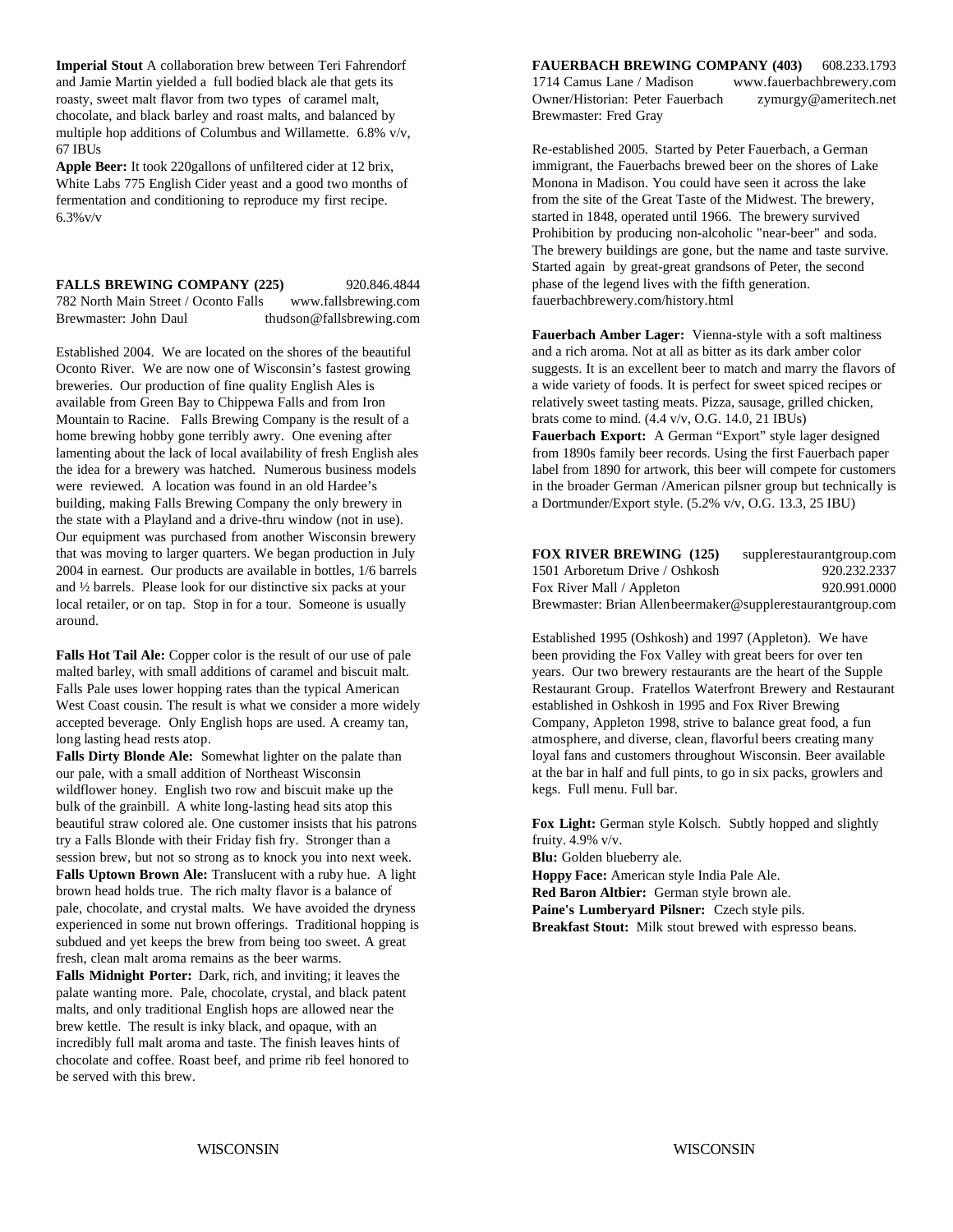841 East Milwaukee Street / Whitewater www.funhunters.net 2424 West Court Street / Janesville wwwgraybrewing.com Brewmaster/Owner: Mark F. Zingsheim mark@funhunters.net Brewmaster: Fred Gray fredgray@graybrewing.com Assistant Brewmaster: Raimondo Albarelli Brewery Assistant: Mark Strelow Established 1994 (current brewery). In 1856 Joshua C. Gray, an

brewery was established in 1994 with Randolph C. Cruse having soft drinks possible using the best recipes and the finest started as a homebrewer turned Brewmaster. The FunHunters ingredients available brewed by craftsmen who really cared. Brewery currently carries a total of 23 recipes with up to 6 brews More than 140 years and five generations later, the Gray family on tap. Mark Zingsheim, Randy's son-in-law took the helm of continues this tradition, one that has made the Gray Brewing the brewery and created 7 new recipes (totaling 23) in 2006 Company one of the oldest family-owned beverage companies including Mo's "Baby's got Bock" named after Mark's first in the nation. Today, the company remains deeply committed to daughter Morgan, Disphuncxkshunal Dopplebock, Autumnal the same enduring principles on which Joshua C Gray founded FestBier, Can't Porter Down Porter, Summerfest, Winterfest and the business because, after all that time, the secret to Gray's T-Roy's Trippple Belgian (named after Mark's little brother success has remained the same. Available in bottles,  $\frac{1}{2}$  barrels, Troy). The Funhunter's Lounge is the place to see many  $\frac{1}{4}$  barrels, and 1/6 barrels. nostalgic photos of the history of Whitewater and to see the arrest card of the late Jim Belushi. Mark and his wife Kristy welcome all travellers to come try the new and old recipes handcrafted in small 7 barrel batches.

**Oatmeal Stout Warhawk Wheat Ale Pre-Prohibition Lager Shagatanai Summer Ale**

**GRANITE CITY FOOD & BREWERY (329)** 608.829.0700 72 West Towne Mall / Madison www.gcfb.net Brewmasters: Bob McKenzie, Larry Chase madison@gcfb.net

Established 1999. Granite City Food & Brewery currently operates 19 casual dining restaurants featuring made-from-scratch food and all malt, craft brewed beers. Its broad menu offers traditional and regional foods served in generous portions at reasonable prices, affording guests an excellent value and great dining experience. Four flagship beers, along with five seasonal specialty beers, offer flavors to match and enhance the food. Beer is available on draft at the restaurants as well as in 2 liter growlers for take-out. Find our locations online at www.gcfb.net. In order to supply all our stores with handcrafted beer we have developed the Fermentus Interuptus system of brewing. This involves brewing the unfermented wort at our "worthouse" in central Iowa, then shipping the heavily chilled wort out to each restaurant for fermentation.

**Northern Light Lager:** A classic pale lager, this light bodied and golden beer is our mildest flavored craft beer. **Brother Benedict's Bock:** Named for the monks at the abbey in St. Cloud. Reddish-brown color, medium body, mouthwatering smoothness from the wonderful malt flavor. OG 1052 5.4% v/v.

**Duke of Wellington IPA:** Named for Arthur Wellesley, who commanded British troops in India and defeated Napoleon at Waterloo. Deep copper color, medium body, pleasing grapefruit flavor from Cascade dry-hopping. OG 1050 5.4% v/v.

**FUN HUNTERS BREWERY (312)** 262.473.8000 **GRAY BREWING COMPANY (207)** 608.754.5150

Irish immigrant, started a brewing business in Janesville based Established 1994. Family owned and operated since 1972, the on the simple principle of making the very best tasting ales and

> **Rock Hard Red:** Raspberry fermented malt beverage brewed like a traditional beer, yet offering a sweet, crisp, raspberry flavor.

**Honey Ale:** Wisconsin's original honey beer is brewed using locally harvested honey and brewed in small batches to ensure exacting flavor and freshness. The generous amount of honey is evident in the unique refreshing flavor and extraordinary aroma. Honey is used as a fermentable sugar source rather than a flavoring agent, as commonly used in national brands.

**Oatmeal Stout:** Rich color, strong roasted coffee-like flavor, and creamy texture from fresh rolled oats, paired with aromatic hops and richly roasted barley. The 56 refers to the year, 1856, the brewery was founded by Joshua C Gray.

**Rathskeller:** Rich golden color, robust full-bodied flavor, rich creamy head, and refreshing aroma.

**Irish Style Ale:** Brewed year round, the Irish Style Ale is a special blend of four types of malted barley and three varieties of hops. This ale is characterized by its sweet malty flavor and refreshing light scent. The rich red color is very distinctive to the origins of this style of ale.

#### **GREAT DANE PUB & BREWING CO. (321)**

123 East Doty Street / Madison 608.284.0000 2980 Cahill Main / Fitchburg / Madison Brewmaster/VP: Rob LoBreglio www.greatdanepub.com

Established 1994. The original Great Dane Pub and Brewing Company is located in the old Fess Hotel, an historic landmark building in downtown Madison. The great service, diverse menu, and variety of environments (pool hall, spacious bar / dining room, rathskellar pub, garden seating) have regularly netted the Great Dane "Best of Madison" laurels. Producing 3,200 barrels per year to keep 16 house-brewed beers on tap at all times--including two cask-conditioned real ales--shows that we are serious about beer. Dozens of bars and restaurants across the state also pour our brews, including a location at Madison's Dane County Regional Airport. The Fitchburg location just outside of Madison opened in 2002, and is no cookie-cutter clone. With a varied menu and distinctive "beer cathedral" ambience (10+ beers on tap), it pours another 1,300 barrels of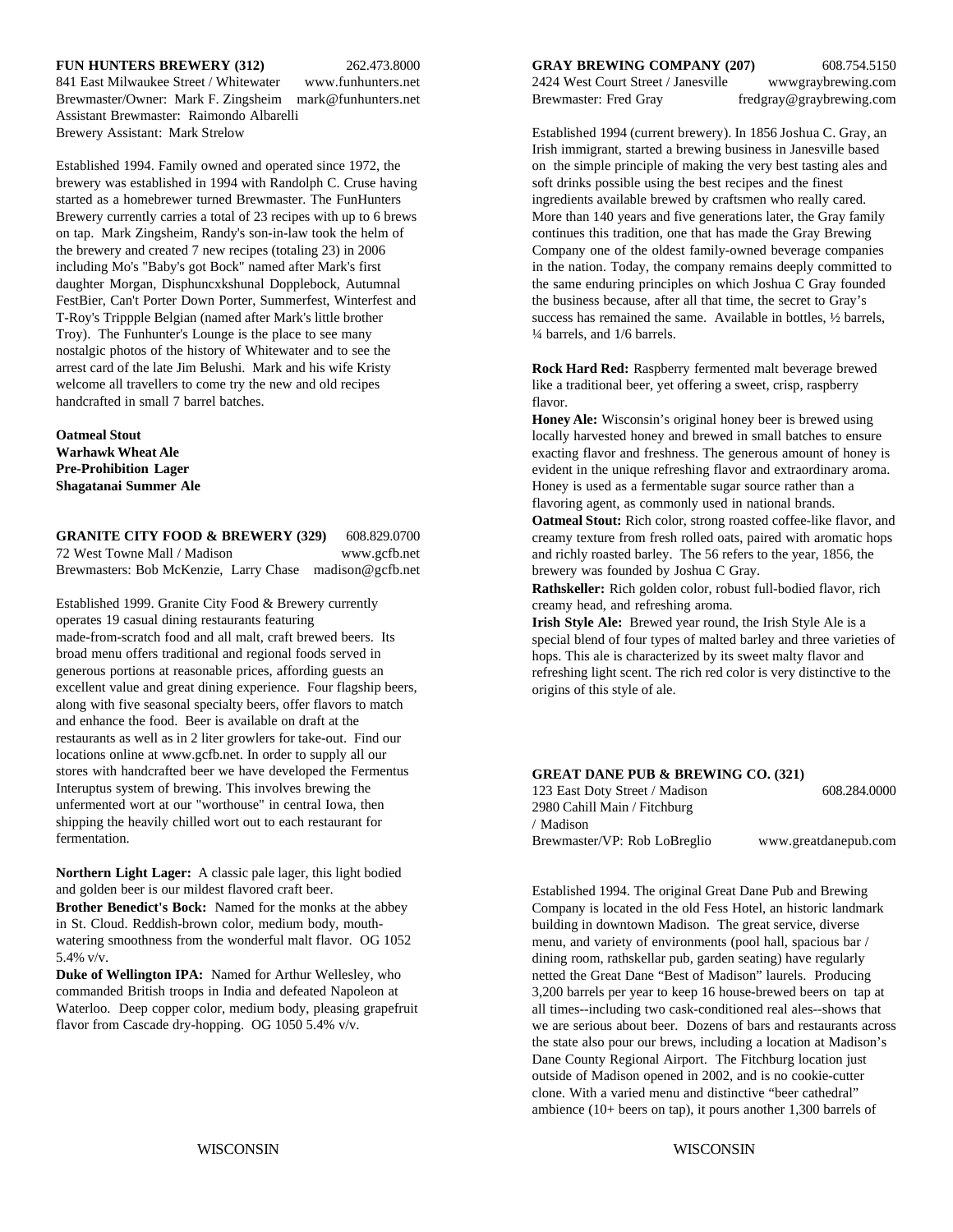hearty brew for our avid southside patrons. The latest addition to the Great Dane Pub family is our Hilldale location on Madison's near- west side, which opened in late 2006. Unfortunately, an antiquated state law currently prevents us from serving our delicious Great Dane Brew at thispub. We're working on it!

[Who knows what beers they loaded into the van? At least they won't have to go far if they run out!]

313 Dousman Street / Green Bay 920.438.8050 Brewmaster: Joe Karls / Owner: Bill Tressler hinterlandbeer.com

Established 1995.We are housed in a turn of the 20th century building originally built as a meat packaging plant. Our location is in Green Bay's brewing district at 313 Dousman street. Within our one block area are two craft breweries and a homebrew shop. Hinterland Brewery has entered its brews seven times in the World Beer Championships, garnering six medals and one honorable mention. Look for our products distributed in Madison, Northeastern Wisconsin, and Northwoods area of Minocqua, Eagle River and Rhinelander.

**Oak-aged Imperial I.P.A.:** - Brewed in September 2005, this brew at 10% v/v is one BIG beer. The nearly two year aging of this brew has mellowed the edges of this beer to unveil a very pleasing flavor and smooth mouth-feel. The extended oak aging has revealed an amazing complexity.

**Luna Coffee Stout** - This rich, opaque stout is brewed with a special blend of coffee roasted specifically for us by Luna Coffee Roaster. The nitrogen pour produces a smooth mouthfeel and rich, thick foam head. 6% v/v.

| <b>GRUMPY TROLL BREW PUB (105)</b>    | 608.437.2739       |
|---------------------------------------|--------------------|
| 105 South Second Street / Mount Horeb | thegrumpytroll.com |
| Brewmaster/Captain: Mark Duchow       |                    |

Established 2000. (1998 as Mount Horeb Pub and Brewery). The of wheat, hops, stouts, ales, and lagers. We are located in historic downtown Mount Horeb in a former cheese factory building. We feature a fine selection of hand crafted beers, a new cask every Wednesday and bourbon barrel aged beers. We offer a full menu, cozy outdoor beer garden, along with our newly remodeled restaurant and upstairs bar.

**Maggie:** Imperial IPA brewed with copious amounts of British malts and hops. Her grand and polymorphic flavor profile is only matched by the complexity of the hop character. O.G. 1.080 100 IBUs

**Grumpy:** British-Style Bitter, a traditional pub favorite in the U.K., light and refreshing with a distinctive British hop bitterness at the finish. A perfect beer for a warm and sunny afternoon O.G. 1.042 45 IBUs.

**Spersnaz:** Export-styled Stout named after the Russian Special Forces. This beer is very dark and mysterious with very inviting flavors resembling coffee and chocolate. O.G. 1.066 50 IBUs.

**HAUSMANN BREWING COMPANY (401)** 608.255.8262 125 North Hamilton #805 / Madison hausmannbrewery.com Brewmaster: Fred Gray

**GREEN BAY/HINTERLAND BREWING COMPANY (128)** the winter of 1923 destroyed the brewery. The fire department Re-established 2003. Joseph Hausmann, touted as "one of the oldest brewers in the state" and owner of "the largest of 5 German owned and run breweries in the city of Madison," started brewing Hausmann beer under his own label in 1864 - he originally rented and subsequently purchased the E.W. Voight Capitol Brewery located at the corner of State & Gorham. The company grew and continued to be run by his sons until a fire in managed to save the mahogany bar which was reinstalled in the Memorial Union at the University of Wisconsin. Fritz J. Hausmann, a descendent of Joseph, was invited to, and reintroduced to beer - "Hausmann Anniversary Beer" - as part of the 75th Anniversary celebrations of the Memorial Union. During Prohibition, Hausmann "near beer" was the beer of the Memorial Union. The Anniversary beer was so well received that in 2005, the original formula of Hausmann's Pale Ale was introduced. It is brewed by Gray's Brewing Co. of Janesville and is available on tap or by the 12 oz. bottle. It is distributed by H&M Distributing Co. of Madison, WI in the counties of Dane, Green, Iowa and Lafayette.

> **Hausmann Pale Beer:** Refreshing clean taste with a subtle hint of hopsand distinctive, balanced aroma. Smoother than ordinary commercial beers, Hausmann Pale Beer is sure to satisfy even the largest thirsts and most discriminating tastes. Excellent with German cuisine and hearty American meals.

**HEREFORD & HOPS (231)** 715.849.3700 2305 Sherman St. / Wausau herefordandhops.com Head Brewer: Kevin Bowen

Established 2000. We combine a true brewpub atmosphere, a grill your own steak house, and large banquet facilities under one roof. The pub is located directly off U.S.51. Our Whitetail Ale, grumpytroll@charterinternet.com Cleary Red, and Schwarzbier are year round award winning selections, while we feature seasonal beers to satisfy the tastes

> **Kolschbier:** Very light, crisp, dry German lager. Light noble hop aroma, with hoppy notes throughout. Very light malt character leads to a quick finish.

**Dortmunder:** European export lager, light malt sweetness and aroma blended and balanced with gentle German hop additions. **German Weiss:** Opaque orange colored weissbier. Aroma of wheat malt, banana, and clove distinctive of weissbier. Unfiltered and highly carbonated this beer is a very refreshing summer standard.

**Hop Rocket:** Copper colored American Pale Ale with aroma and flavor of American "C" Hops. Light caramel and biscuit malt profile with strong emphasis on hops.

**English E.S.B.**: Very rich. Deep ruby red color, and full bodied, this beer has considerable caramel malt sweetness, balanced with high alcohol levels and hops. Starts slightly sweet and finishes with a mouth coating hop character.

**Schwarzbier:** Black lager with an emphasis on malt character. Aroma and flavor of rich dark malts, but without the associated bitterness. Gold Medal - 2004 World Beer Cup.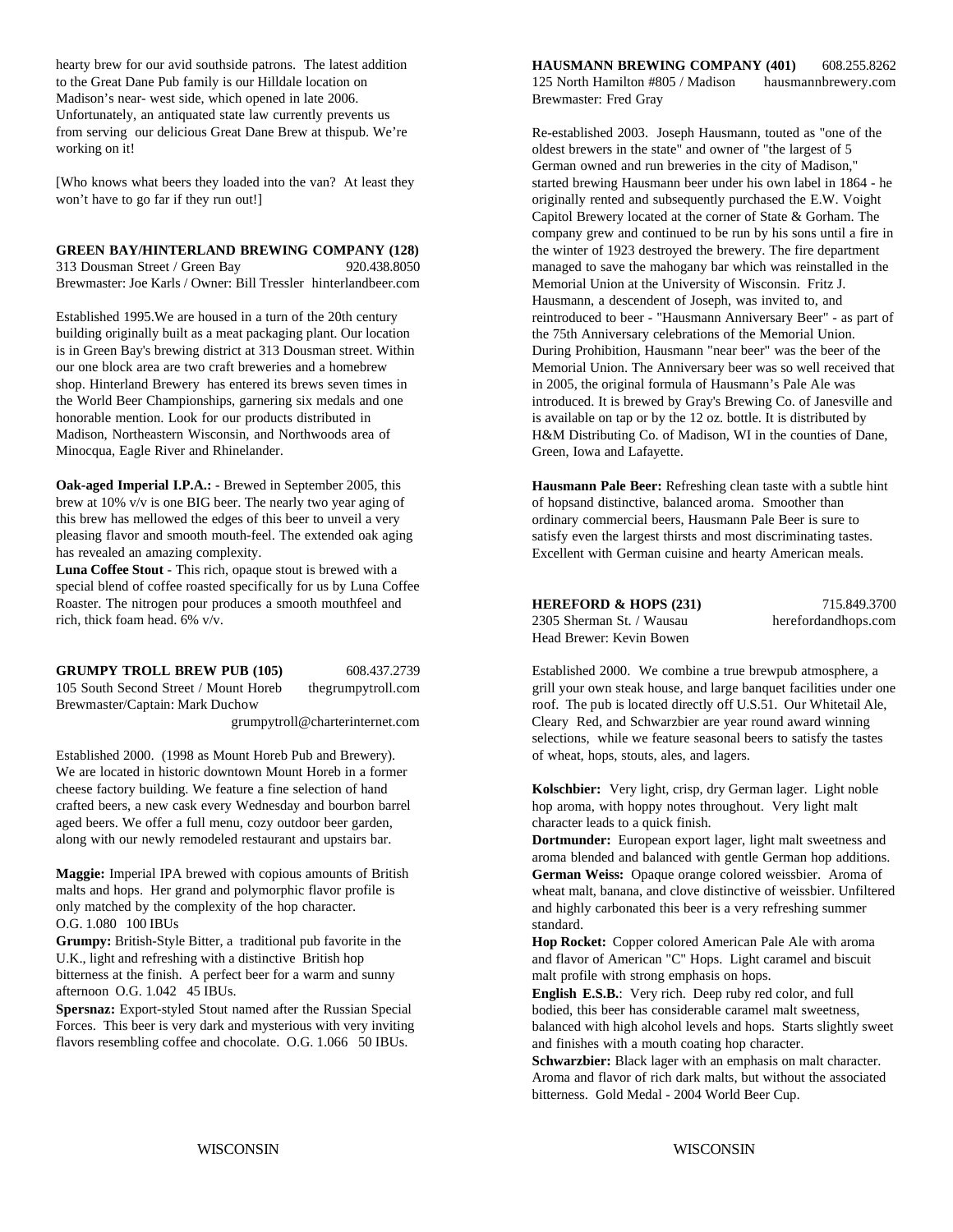sarsaparilla, nutmeg, and molasses.

#### **HOPS HAVEN BREWHAUS / PWBC (334)** 920.457.HOPS 1327 North 14th Street / Sheboygan

Brewmaster: Jeff Kolar brewmaster@charter.net

Established 1996 (Port Washington Brewing Company) and 2003 (Hops Haven). Hops Haven Brew Haus is located in a renovated 100 year old building with exposed cream city brick and large wooden posts and beams. The large, open design and historic setting make a comfortable atmosphere for any age. An open kitchen is in the works and will offer pizzas, paninis, wraps and sandwiches starting in the fall. Bottles of Pier 96 Lager, Amber Ale, and Old Port Porter are currently available at the brewery with more brands in the works. Growlers of all brands are always available.

**Hop-2-It I.P.A.:** A whole lot of hops make a well rounded and balanced ale -- balanced if you like a whole lot of hops.

Triple  $\tilde{A} \neg H \tilde{A} \circledast$  True German style hefeweizen, complete with the natural flavors of banana, citrus, clove and vanilla produced by the wheat and a special strain of yeast.

**Black Cherry Porter:** Semisweet, dark ale with the combination of chocolate and black cherries. Very complex and very popular but it's not a beer for just anyone.

### **J.T.WHITNEY'S PUB AND BREWERY (216)** 608.274.1776 674 South Whitney Way / Madison www.jtwhitneys.com Brewmaster: Richard Becker brewery@jtwhitneys.com

Established 1995 (brewery in 1996). The pub opened in October 1995 and has featured Brewmaster Richard Becker since opening. Rich's family brewing background heralds from the Mahrs Brau Brewery in Bamberg, Germany which was established in the 1670's. With annual capacity of just over 1000 barrels, Rich has developed a reputation for brewing a larger **Louie's Reserve:** Strong Scottish Ale (Limited Releasevariety of beers including American, German, Belgian, and October),A higher gravity version of our Warped Speed Scotch British Style Ales, with an occasional improvised fun beer. Ale. Truly one of the finest Scotch Style Ales available on the Over the past  $11\frac{1}{2}$  years, Rich has introduced more than 80 planet (so says beer advocate.com). Sells out almost as fast as different beer varieties to his customers. Boasting of two Great Taste tickets! different Mug Clubs with more than 500 members, Rich always has an audience waiting for his newest creation.

**Badger Red Ale:** Two time medal winner at the Great American Beer Festival. Medium bodied Irish red ale with notes of caramel and honey. Lightly sweet maltiness and moderate hop bitterness.

**Black Diamond Porter:** Robust porter with lots of roasted malt and hop flavor. Chocolate and Coffee are some of the myriad of flavors in this beer. Imported English Fuggle hops are the predominant hop flavor, providing a smooth balance to the malt. **India Pale Ale:** British-style India Pale Ale with robust hop bitterness and aroma from the traditional imported East Kent Golding hops, balanced by imported British malts.

**N/A Root Beer:** Classic Root Beer flavors of vanilla, licorice, **Raspberry Weiss:** Traditional German style weiss beer brewed with fresh whole raspberries to give it a refreshing raspberry aroma and flavor.

> **LAKE LOUIE BREWING COMPANY (323)** 608.753.2675 7556 Pine Road / Arena lakelouie.com Owner/Brewer: Tom H. Porter tom@lakelouie.com Assistant brewers: Tim Wauters, Tanner Brethorst

**Pier 96 Lager:** Sweet, malty, medium bodied, lightly hopped finer public houses in the area. Check out our web site for and golden in color. Aged slowly to produce a smooth, clean locations. Lake Louie Brewing LLC self distributes, so you can tasting beer. be assured of the freshest, highest quality beers available, as well Established 1999. Lake Louie is a small brewery located on the beautiful shores of Lake Louie (actually a ¼ acre pond) just outside of Arena in SW Wisconsin. When we aren't swimming in summer or ice skating in winter, we're producing top quality local beers for local people. We offer English-, Belgian- and American-style ales in kegs and six packs to taverns, restaurants, and liquor stores. Our beers are being tapped by some of the as personal service unequalled in the business. When you have comments or concerns about our products or service, you are talking to the brewers, not some sales person. Check out our booth for a limited release seasonal brew!

> **Coon Rock Cream Ale:** Pre-prohibition Cream Ale using white corn for a creamy, full bodied beer. Lightly hopped with traditional varieties that would have been grown in SW Wisconsin a hundred years ago. The ultimate lawnmower beer! **Arena Premium Ale:** Intended to be a highly hopped full flavored beer, an American Pale Ale but with more malt flavor. Using American grown hops and barley malted here in Wisconsin, this is a beer that will make even the most discerning tongue tingle.

**Warped Speed:** Brewed in the classic Scotch Ale style with a deep reddish brown color. Full of body, sweetness and flavor. Rated the #1 Scotch Ale by beeradvocate.com. Winner of the Midwest region Scotch Ale at the U.S. Beer Tasting Championship in 2006.

**Prairie Moon Farmhouse Ale:** (April thru September) Contains wheat, coriander, and orange peel. Unfiltered, moderate strength beer with a great thirst quenching quality. **Brother Tim's Tripel:** Belgian Style Limited Release (August): Based on strong abbey style ales of Belgium, it has a spicy nose and a delicate, fruity balance of malt, hops, and yeast.

Kiss the Lips IPA: Old school version of an IPA. Still balanced; not a "one trick pony" pale. Inspired by the country song, It's hard to kiss the lips at night that chew your ass out all day long**.**

**COOLER STASH ??:** Stop by our booth to see what we dug out of our cooler just for today's event.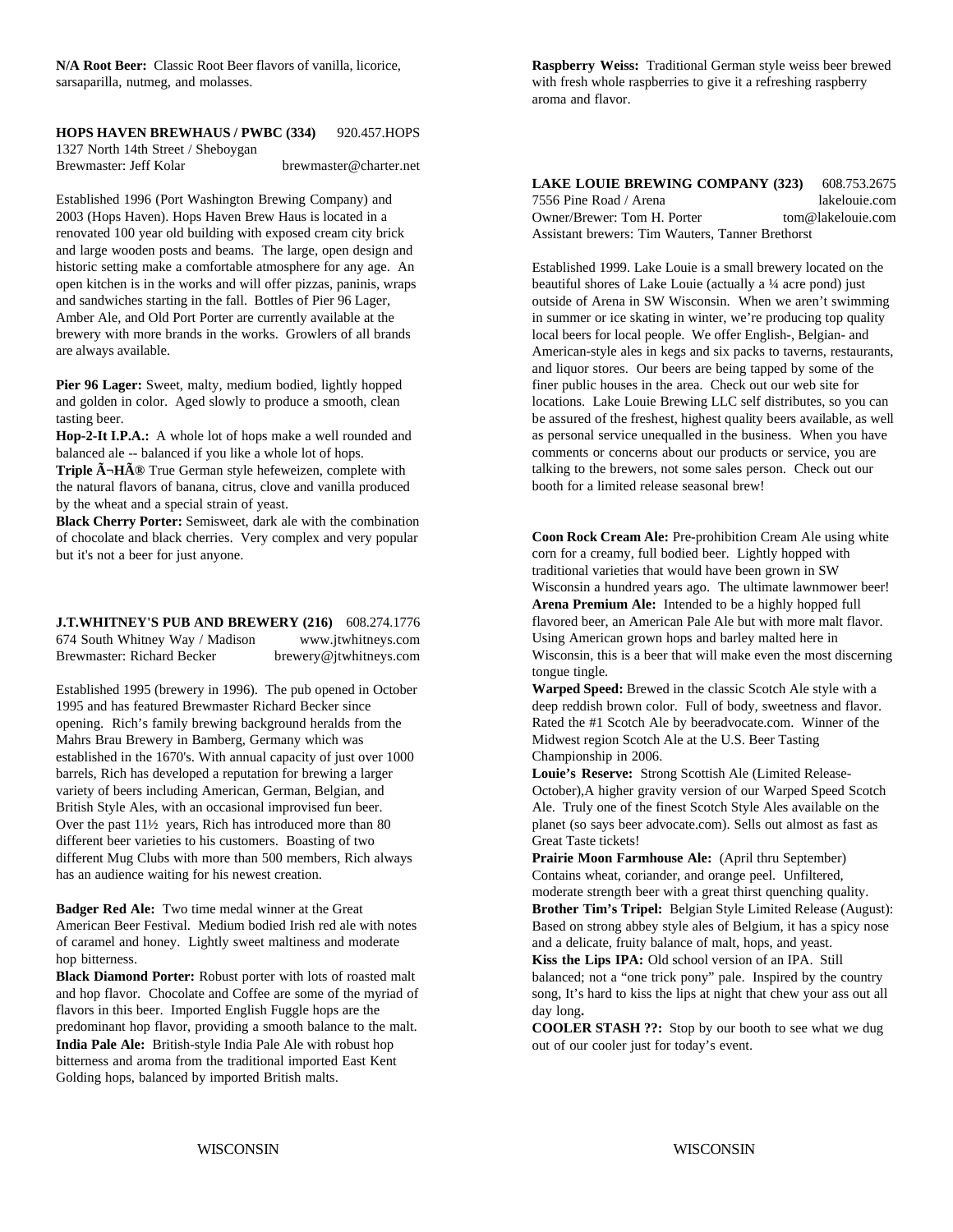#### **LAKEFRONT BREWERY (129)** 414.241.1441

1872 North Commerce / Milwaukee www.lakefrontbrewery.com Brewmaster: "Luther" lakefrnt@execpc.com

innovative style beers. Brewing 14 different beers year around. Stop by their booth and find out what they are, because they 2005 Great American Beer Festival(r)) has the full, deep forgot to tell us! blackish-brown color of a stout, without its bitterness.

#### **JACOB LEINENKUGEL BREWING COMPANY (404)**

| 1 Jefferson Avenue / Chippewa Falls | 715.723.5557   |
|-------------------------------------|----------------|
| 1515 North 10th Street / Milwaukee  | 414.931.6706   |
| Thomas "Jake" Leinenkugel           | www.leinie.com |
|                                     | 888.LEINIES    |

Brewmasters: John Buhrow (Chippewa Falls), Greg Walter (Milwaukee)

Established 1867 (Milwaukee, 1995). Founded by German immigrant, Jacob Leinenkugel, the brewery is the nation's seventh oldest. Managed by the fifth generation of the Leinenkugel family, brothers Jake, Dick and John Leinenkugel, the company is a leading regional craft brewery in the upper Midwest with beers known as "The Flavor of the Northwoods." The Leinie Lodge tour center and gift shop in Chippewa Falls is open daily.

V/v. Malted wheat, Cluster hops, and a hint of Wisconsin honey full steam soon and will feature tours, a sampling room, and also give this refresher a clean, crisp, slightly sweet taste. Winner of showcasing the Museum of Beer and Brewing's permanent five awards (Silver in the World Beer Cup(r): 2000, 2004 & 2006; rotating exhibit of all things brewing. Gold in 2002 and Silver in the 1998 Great American Beer Festival(r)) in the American-Style Wheat Ale or Lager category. **Leinenkugel's Sunset Wheat:** Belgium White. 4.9%.v/v. If **Louie's Demise Amber Ale:** Nicely balanced medium bodied, you've ever watched the sun set over a Northwoods lake, you with a solid malt base, and smooth hop finish. Though not style know the exact moment we've captured in our Leinenkugel's specific, this beer has its own character. It can loosely be Sunset Wheat. Brewed with malted wheat, cluster hops and described as a cross between a fest style lager and an English natural coriander for a hint of citrus refreshment. Winner of the style ESB. 5.2% v/v, 24 IBU. bronze medal in the Herb & Spice Beer Category at the 2006 World Beer Cup(r) and a silver medal at the Great American Beer Festival(r).

**Leinenkugel's(r) Berry Weiss:** Fruit flavored wheat beer. 4.7% Summer beer. v/v. Enjoy its color, aroma and sweet taste over ice, or mix it with Honey Weiss for a perfect refresher. This tasty fruit beer, around since 1996 and winner of the Bronze medal in the Fruits and Vegetables category at the Great American Beer Festival(r) 2004, is brewed with Pale and Wheat malts, Cluster hops, and flavored with a blend of blackberries, elderberries and loganberries.

**Leinenkugel's(r) Summer Shandy:** Weiss beer with lemonade flavor. 4.2% v/v. A Shandy derives its roots in Europe, both in the UK where the Brits mix ales with lemon lime soda or lemonade, and in Germany, where, primarily in the summer, Germans mix in lemonade with their Weiss and Hefeweizens to create the Radler. Leinenkugel's brews a light-bodied weiss beer using red wheat and Cluster hops and adds real lemonade flavor to create a perfect summer refresher. Available April - August. **Leinenkugel's(r) Red Lager:** Vienna-style lager. 4.9% v/v. Our family's Better Red. Brewed since 1993 with five barley malts, two of which are specially roasted, and Cluster and Mt.

Hood hops for a smooth, hearty, robust taste no other Red can match. 2002 Gold and 1998 Silver winner in the World Beer Cup(r) for Vienna-style lagers!

**Leinenkugel's(r) Creamy Dark:** American dark lager. 4.9% Established 1987. Lakefront Brewery was started by two v/v. Available year-round and aged slowly, our winner of 6 brothers Jim and Russ Klisch. We specialize in traditional and awards in American Dark Lagers (Bronze 2004, Gold 2002, innovative style beers. Brewing 14 different beers vear around. Silver 2000 World Beer Cup(r); Silver 2 Don't let the color fool you. This is a tasty, smooth brew with a nutty, crisp finish, handcrafted since 2000 from a rich blend of six malts and Cascade, Cluster and Mt. Hood hops.

> **MILWAUKEE ALE HOUSE (234)** 414.226.2337 233 North Water Street / Milwaukee www.ale-house.com Brewmaster: Jim Olen

Leinenkugel's Honey Weiss: American Wheat Lager. 4.9%. is a short distance south in Walker's Point. We plan to be up to Established 1997. Celebrating our 10th year of great beers. The Milwaukee Brewing Company was established by local homebrewers and has grown into one of Wisconsin's largest brew pubs. Chef Tyler serves excellent dishes that are the perfect compliment to the fine ales and lagers hand crafted by Brewmaster Jim Olen. Enjoy the atmosphere of a true Milwaukee beer hall featuring live music four nights a week. We are located on the Milwaukee Riverwalk in downtown's Historic Third Ward where you can enjoy dining and drinking outside on our beautiful double-decker beer garden. Our packaging brewery

**Solomon Juneau Golden Ale:** Crisp refreshing golden ale brewed with Styrian Golding and Czech Saaz hops and dry hopped with Czech Saaz for a fine lightly floral aroma. Excellent

**Pull Chain Pail Ale:** Combines the best of the Old and New World hop varieties in one great beer. Bittered and dry hopped with both Cascade and East Kent Golding hops resulting in a superb pale ale that won't skin your palate.

#### **MINHAS CRAFT BREWERY (203)** 608.325.3191

1208 14th Avenue / Monroe www.minhasbrewery.com Director of Brewing: Kris Kalav kris.kalav@minhasbrewery.com Brewery Development Manager: Tyler Peters

tyler.peters@minhasbrewery.com

Established 1845.

**Mountain Creek Classic Lager Lazy Mutt Farmhouse Ale an unnamed all malt premium pilsner**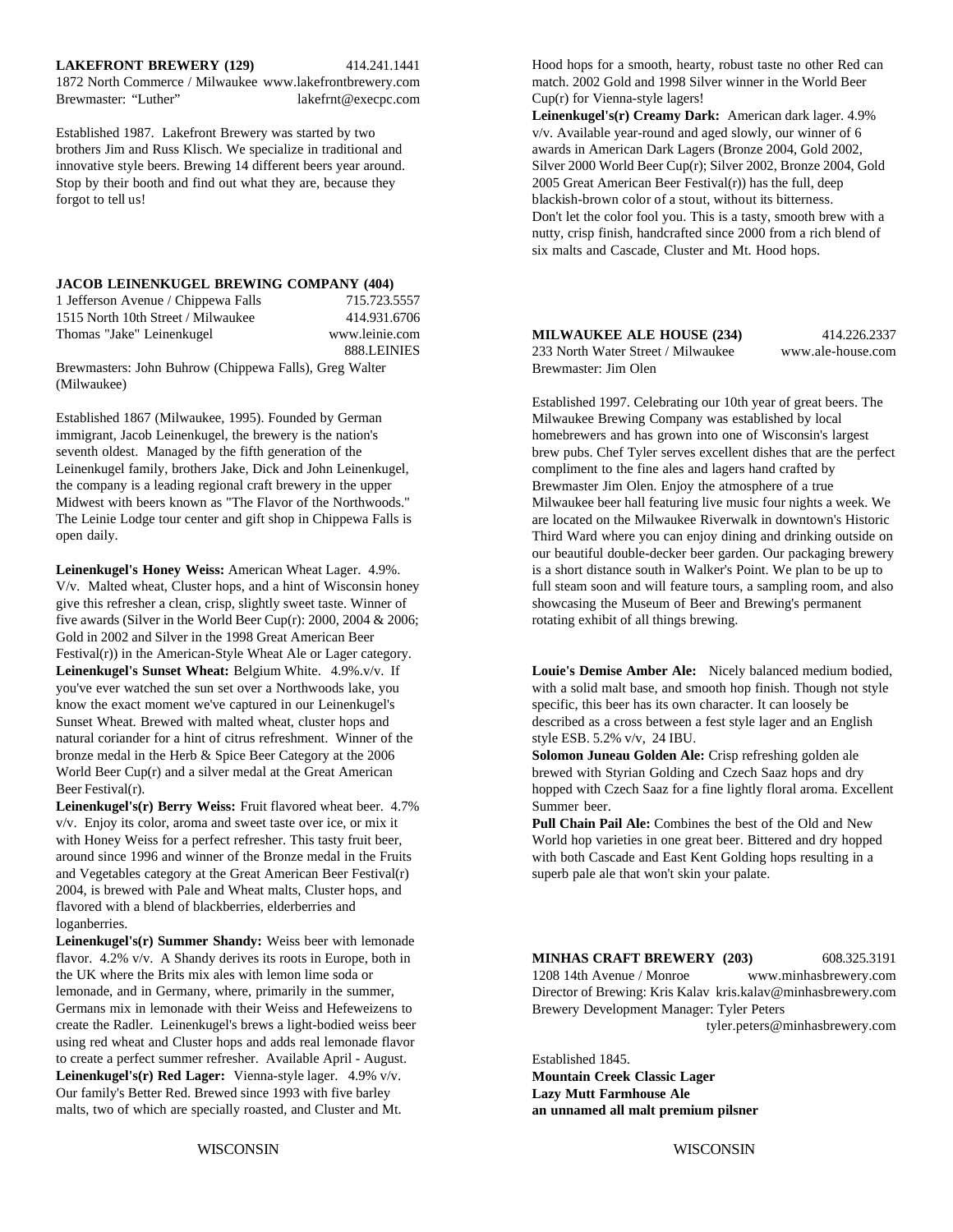#### **MUSKIE CAPITAL BREWERY (104)** 715.934.BEER

15546 County B / Hayward

Muskie Capital is the workhorse for the Old Hayward Eatery. https://www.blops.combine in classic German brewing methods. Expect this The new facility was built on the site of Hayward's Historyland. beer to be comfortable, crisp and slightly cloudy. Buy Local, The main dining embodies the atmosphere of the famous **Drink Yorkel**. lumberjack cook shanty, there is an awesome beer garden, and a beautiful English Pub style bar. The brewery is based around a 15 barrel Bohemian brewhouse and despite its youthfulness has already established itself as a exceptional craft brewery. We feature at least six styles of beer on tap at any time. In this excellent mix you will usually find a couple lagers, a playful hop rocket of one degree or another, and something Belgian. Currently, this facility is not distributing.

**Double Honey Maibock:** Known as a pale or "blonde" bock, and of German origin, this style is generally reserved for spring consumption. Very malty in flavor and aroma, practically no bitterness, but a small amount of the hop aromas may come through. Full bodied and hearty, the phrase "a porkchop in every glass" could well have originated with this bock style. 7.60% v/v. **American Pale Ale:** Two things distinguishes this pale ale from our standard pale. First is the color. We've made some minor deletions in some dark caramel malt and the most obvious is that we poured the hops to it. Much like an India Pale Ale as bitterness goes, however this beer features Northwest American bittering and aroma hops. (The IPA featured English style hops). Not for the faint of heart. A bold assertive brew with distinguishing citrus smells and flavors from the hops. Yet the malty sweetness is there enough to provide flavor stability. 5.0% v/v

**Red Lager:** A very smooth and pleasant lager beer, with a color and depth of flavors achieved by a dominance of Vienna malt with complimentary additions of rye and a couple caramel malts. Crispness and drinkability come from lagering and the flavor balance created by Cascade and Liberty hops. We think you'll enjoy the difference this beer has in comparison to others of the same style. 4.6% v/v.

colored, deceptively big. Spicy and estery notes are imparted by really serving! the selective yeast strain. Plenty of malt character, yet a defining sweetness from the addition of Belgian candy sugar. 9.5% v/v.

**NEW GLARUS BREWING COMPANY (218)** 608.527.5850 County Route W & State Route 69 / New Glarus Diploma Master Brewer: Daniel Carey newglarusbrewing.com

Established 1993. A favorite Wisconsin brewery, New Glarus has wasted no time establishing itself as a world class operation. Dan and Deborah have successfully combined their business management and brewing professionalism with their philosophy based on individuality, cooperation, and the use of 100% natural ingredients to produce world class, handcrafted beers for their friends in Wisconsin. Gift shop hours: 10am-5pm daily; audio tour runs daily until 4:30.

**Fat Squirrel: Nut Brown Ale:** 100% Wisconsin malt of six different varieties impart the natural toasted color and hazelnut notes to this bottle conditioned unfiltered ale. Hops from

Slovenia, Bavaria and the Pacific Northwest give Fat Squirrel its backbone.

Brewer: Badger Colish **Yokel: Wisconsin Lager with Yeast:** A whole beer straight Established 2005. Located in picturesque and lively Hayward, Wisconsin, German, and English barleys and the finest Bavarian from the tanks smooth, unfiltered, and without pretense.

> **Dancing Man Wheat:** A true hefeweizen made with Wisconsin grown and malted wheat. Naturally bottle-fermented and hazy, and with rich spicy clove and cinnamon notes from the yeast. **Coffee Stout:** Hearty and satisfying with the deep coffee flavors derived from dark roasted malts. Served at room temperature, guaranteed to warm even the coldest heart.

**Wisconsin Belgian Red:** The marriage of wine and beer, brewed with whole Montmorency cherries, Wisconsin wheat, and Belgian roasted barleys, lagered in oak tanks, and balanced by Hallertau hops we aged in our brewery for one full year. There's more than a pound of Door County cherries in every bottle of this highly carbonated and intense beer.

**3:00 will be the Wooden keg tapping of the Super Hop Hearty at the New Glarus Booth by the almost famous Brewmaster Dan Carey. Rumor has it lederhosen will be worn - Uff da!**

| <b>NICOLET BREWERY (113)</b> | 715.528.5244          |
|------------------------------|-----------------------|
| 3578 Brewery Lane / Florence | nicoletheer.com       |
| Brewmaster: Art Lies         | alies@nicoletbeer.com |

Established 1998. Our microbrewery and brewpub is located just north of God's Country. We make well aged beer styles ranging from traditional to outrageous (ask about our ice beers). Our authentic meals are homemade and we specialize in foods cooked outdoors over a wood fire, even in the winter, eh! At Nicolet we are not hasty about anything (beer, food, life...), so be prepared to spend some time in the "slow lane." Come visit us and enjoy some Northern hospitality.

**Belgian Trippel:** A complex beer to say the least. Golden enjoy some northland hospitality and find out what they're We don't know what beers they plan to bring, so stop by and

**PEARL STREET BREWERY (214)** 608.784.4832

1401 Saint Andrew St. **/** LaCrosse www.pearlstreetbrewery.com Owner/Brewmaster: Joe Katcheverinfo@pearlstreetbrewery.com

Established 1999. Pearl Street Brewery originally began as a family owned operation down in a basement on La Crosse's fabled Pearl Street. For many years the tiny, underground brewery produced award-winning ales and lagers. After years of growth and expansion the brewery is still family owned and operated but now resides in the infamous and historic La Crosse Rubber Mills building, located in La Crosse's lower-northside depot neighborhood. 2007 saw the first Pearl Street beers to hit the shelves in bottles! Also, please come take a brewery tour and visit our tasting room at the brewery. We have limited hours, so calling ahead is a good idea.

**Downtown Brown:** Chocolate brown in color with a creamy texture. Malty with just enough hop presence to keep it from being too sweet. The aroma also mostly comes from the malt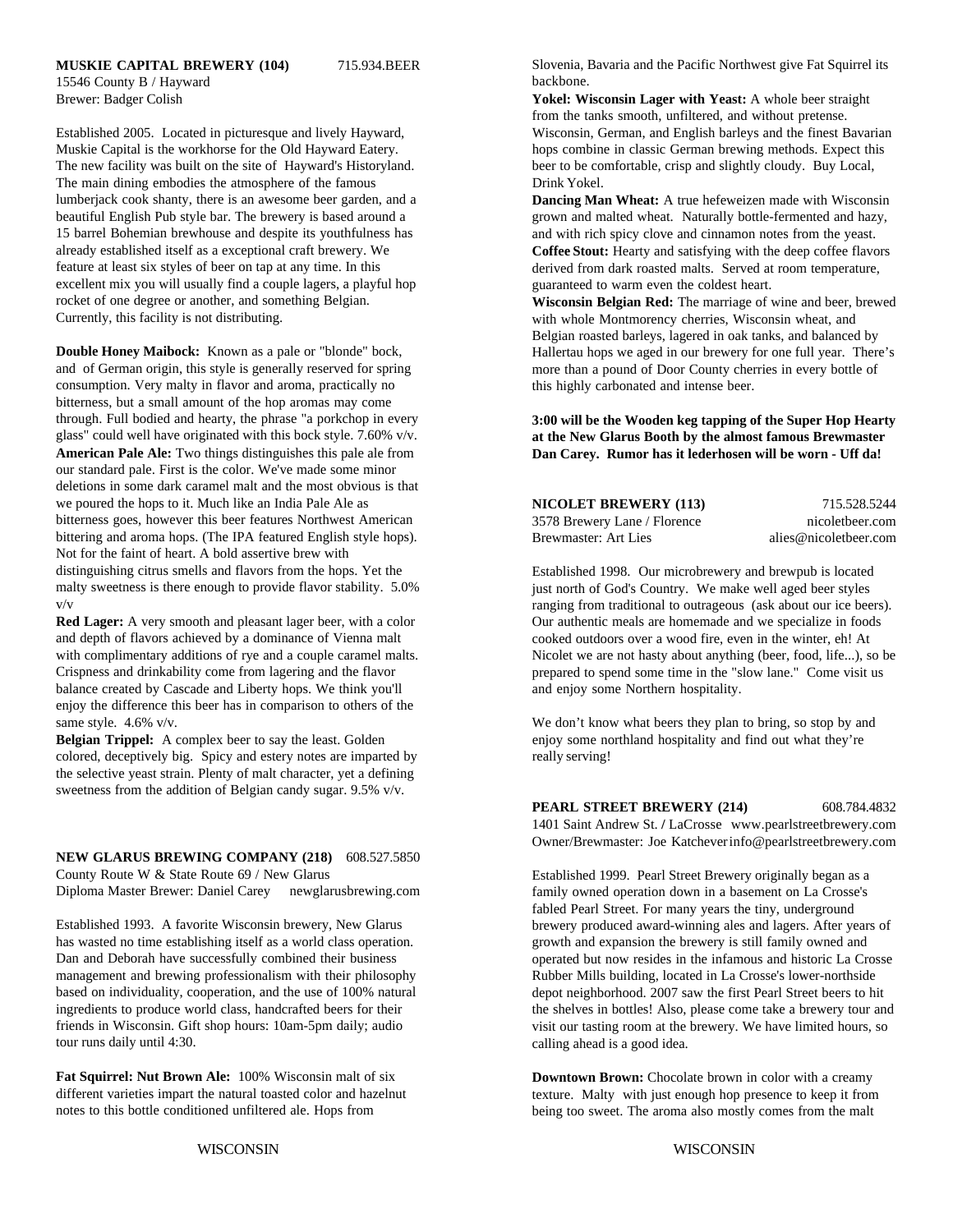with a hint of spiciness in there from Pacific-Northwestern hops. Brewed with white wheat from Wisconsin, this blonde ale is Seven different malts are milled at the brewery and combine to lively and fresh. We engineered this summer seasonal to appeal provide a complex, nutty flavor with subtle roasted undertones. to those favoring a lighter beer. Our wheat ale is purposefully This Pearl Street original is a favorite amongst locals and cloudy in the glass and mild on the palate. professional beer judges alike. Gold Medal Winner at the World Beer Championships, 2003. 5.5% v/v.

**el Hefe Bavarian Hefeweizen:** Brewed with a combination of dry-hop this ale in the conditioning tank after fermentation to wheat and barley, weiss beers are among the most distinctive add a subtle fruity nose. The yeast for this beer was custom<br>ales made in the world. With a light palate, a rich body and fruity reated and cultured for us by a ales made in the world. With a light palate, a rich body and fruity tones, weiss beers are enjoyed both as transition beers and as a one-of-a-kind experience found in no other micro. special treat for enthusiasts. El Hefe combines wheat, Munich malt and American 2-Row malt. This Bavarian-style wheat beer is unfiltered and is traditionally served with a wedge of lemon. Lemon squeezed over a glass of El Hefe contrasts nicely with the clove and banana scents. The Weinstephan yeast that we use really gives El Hefe a classic Bavarian appeal. 5.0% v/v. **Pearl Street Pale Ale:** Well-defined hop flavor and aroma. Few beer drinkers can pass up the flowery, slightly dry yet full-bodied flavor of Pearl Street Pale. Four separate additions of British hop varieties mingle in the brew kettle to create its intriguing and assertive hoppiness, and the age-old "dry-hopping" method using our own locally grown hops during fermentation tops Pearl Street Pale Ale off with spicy and floral hop aromatics. Silver Medal Winner at the World Beer Championship, 2003. 6.5% v/v

with pure barley malt and slowly conditioned in our lagering Cuisine, we feature regional favorites created around our wood cellar until it reaches maturity. Moderately hopped, so the taste burning rotisserie and grill. Along with our incredible of fresh hops shines through, yet subtle enough to allow the assortment of fine foods, we feature a selection of hand crafted crystal malt and carapils to show their crisp, roasted sweetness. brews. From tasty Lagers and Pales, to refreshing Stouts and 6% v/v. Rustic Root Beer, we guarantee that our pub favorites are sure to

740 North Plankinton Ave. / Milwaukee www.rockbottom.com 320 Pierce Street / Black River Falls www.sandcreekbrewing.com

Established 1997. Located downtown on the Milwaukee River Established 1997 (Pioneer), 1999 (Sand Creek), 2004 Walk, Rock Bottom offers hand crafted beer and dining in a (merger). We're located in west central Wisconsin, just a short casual, southwestern atmosphere. Dine outdoors on the patio, distance from the river in beautiful Black River country. Our

**RUSH RIVER BREWING COMPANY (337)** 715.426.2054 990 Antler Court / River Falls rushriverbeer.com Owner/Brewer: Dan Chang rushriverbrewing@yahoo.com

Established 2004. Rush River Brewing Co. is proud to continue brewing only unfiltered and unpasteurized ales from a newly constructed facility in River Falls. Our 10,000 square foot brewery houses our original expanded brewhouse and cellar as well as a reconditioned bottling line. This plant will allow us to expand our geographical reach as well as explore new styles in the coming years. Three years old and we are poised for growth. We thank you for your support and hope you continue to enjoy our products.

**Small Axe Golden Ale:** Back in season! This is our own version of a light wheat ale without the sour-spicy tones of a hefe.

**The Unforgiven Amber Ale:** Our flagship beer is deep amber in color, and slightly cloudy; this beer is remarkably smooth. We

**Bubble jack IPA:** One of our favorite styles, this ale is a hop explosion. Light in color, heavily hopped in the kettle as well as dry-hopped with several varieties. This creates a beautiful floral/citrus nose which is balanced well by a smooth and round finish.

**RUSTIC RAIL BREWPUB (205)** 920.494.2755 1966 Velp Avenue / Green Bay rusticrailgrillandbrewhouse.com jamierustic@yahoo.com

**Lucky Logger Lager**: Light-amber color Wisconsin lager made  $\&$  Grill cooking method. Along with traditional American Established 2005. The Rustic Rail was Green Bay's first eating establishment to feature the world famous Wood Fired rotisserie please even the most discriminating tastes.

**ROCK BOTTOM BREWERY (314)** 414.276.3030 **SAND CREEK BREWING COMPANY (230)** 715.284.7553 Brewer: David Bass Brewmaster: Todd Krueger sales@sandcreekbrewing.com

main bar area, dining room, or downstairs pub. Tours available historic brewery building was built in 1856 and was home to one upon request and on weekend bout tours. Growlers available.  $\qquad \qquad$  of the area's first breweries right up until Prohibition in 1920. In 1856, Swiss immigrant Ulrich Oderbolz founded the Oderbolz Brewing Company in Black River Falls on the site of the present Sand Creek Brewing Company. Mr. Oderbolz cut his brewery into the side of a hill, as was the practice in those days, and created thick stone foundation walls to make a brew cellar for keeping the beer fresh -- in the winter, blocks of ice were cut from nearby Spaulding pond. The Sand Creek Brewing Company began on a dairy farm in Downing, Wisconsin, about 20 miles northwest of the city of Menomonie. After homebrewing on the family farm for years, brewmaster Cory Schroeder teamed up with Jim Wiesender to found the brewery in 1999. Using equipment scrounged from various industries, such as a converted pudding tank for the brew kettle, the pair launched a successful business, brewing the beer just steps away from the chicken coop and a busy dairy farm. Their Sand Creek Golden Ale and English Style Special Ale, available only on draft and in half-gallon growlers, soon developed a reputation throughout Wisconsin's many brew fests. With a capacity of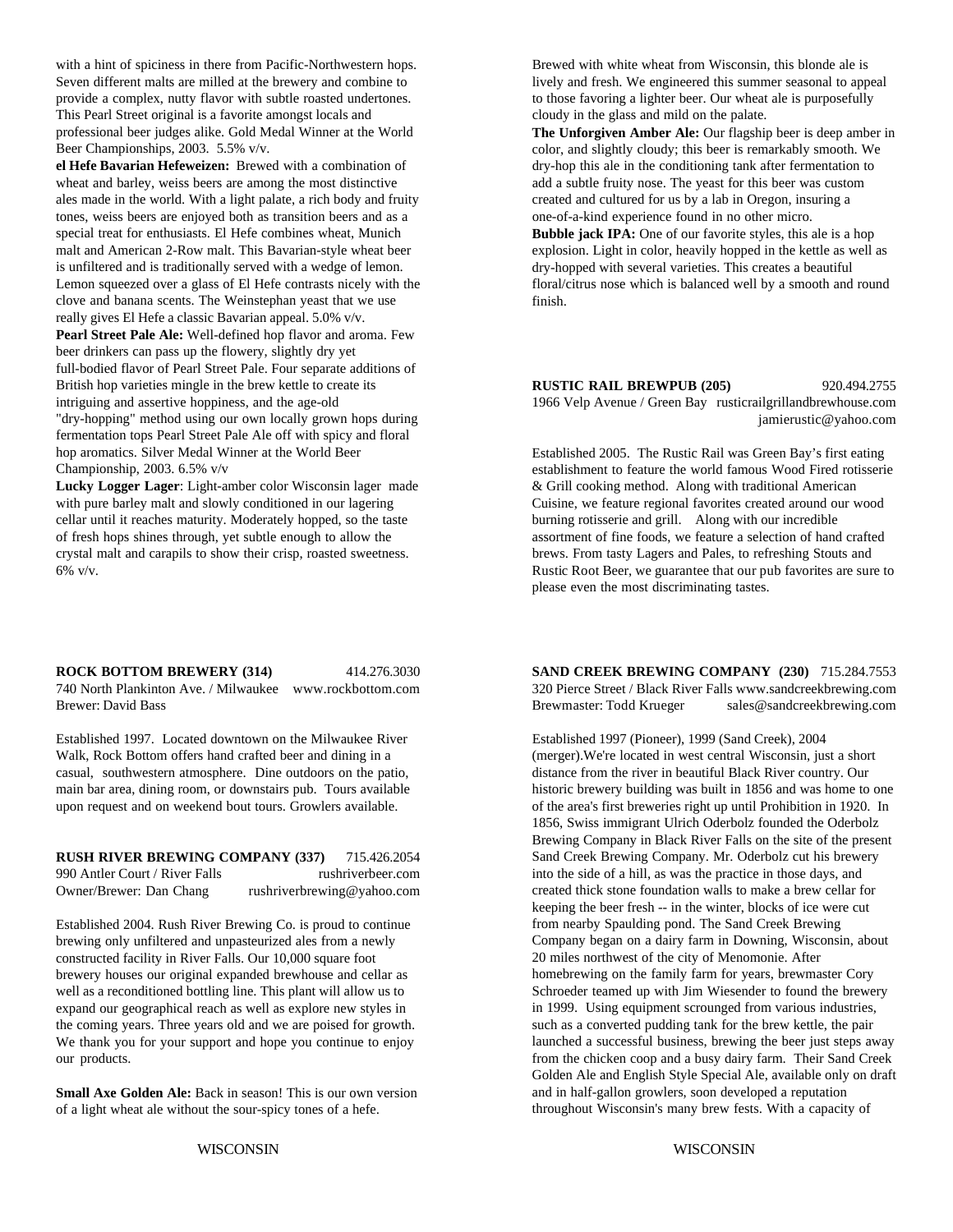only about 150 barrels per year, the brewery, now with a third its inception. Originally located in the historic Soo Line Depot owner on board, quickly outgrew the little farm shed converted building in downtown Ashland, it existed with the Railyard Pub. into a brewhouse. Hoping to remain in the Dunn/St. Croix A few additions to the brewery allowed for increased capacity counties area, the company looked for a suitable place to and distribution. A catastrophic fire ravaged the Depot building relocate, but came up empty handed. Then opportunity knocked April 1, 2000 and left the brewery temporarily homeless. A new<br>in the form of a phone call one evening from their friend in Black site was secured in July, 2000 in the form of a phone call one evening from their friend in Black River Falls, Pioneer brewmaster Todd Krueger. The brewery was lasted until late March, 2001. The new brewhouse and for sale. In March of 2004 the combined forces of the two production line was formally commissioned March 29 that year. breweries officially formed the new Sand Creek Brewing Co. of The brewery is dedicated to producing flavorful innovative Black River Falls, Wisconsin. Today the Sand Creek Brewing products that use the best of traditional techniques and taps the Co. operates in Mr. Oderbolz's same brewery building, and the resources of originality from its professional staff. Currently the beer is stored in the same 19th century beer cellar. We offer free brewery distributes its ever increasing line of products tours to the public every Friday afternoon at 3:00. Stop by the throughout Wisconsin, the western UP of Michigan, the Duluth brewery at 320 Pierce Street in Black River Falls and see how we metro area and North Shore of Minnesota, plus select Twin make our fine ales and lagers! Other times can be arranged if Cities locations. you call ahead at (715)284-7553. Our normal hours of operation are Monday through Friday, 9 am to 5 pm. Sand Creek products are available through out Wisconsin, Northern Illinois and Minnesota.

India Pale Ale is wonderfully hopped for a strong start, a smooth great with all types of food. 5.0-5.5 % v/v. finish, and a fine amber color.

**We will be rotating the following beers - Check back at our booth often!**

**Sand Creek Imperial Porter Pioneer Oderbolz Bock Beer**

N57 W6172 Portland Rd. / Cedarburg wonderful flavor. Compliments desserts well and try one in Brewmaster: Steve Venturini www.silvercreekbrewing.com place of a cup of coffee. 5.9-6.8 % v/v

Company established 1999. We are located in the historic Cedarburg Mill, at the southeast corner of Columbia and Portland Roads in the heart of Cedarburg. Flanked by waterfalls and flowing water, our beer garden provides a picturesque setting amidst the many local shops. Nestled between the beautiful banks of Cedar Creek and the mill's spillway, you'll enjoy the water flowing over the historic mill dam and through the original vertical-shaft turbine. Our pub and brewery have been carefully constructed on the building's machinery level, preserving the historic architecture of the 1855 mill. The smokefree setting ensures your social enjoyment.

[Brewer failed to provide a list of festival beers for publication.]

**SOUTH SHORE BREWERY (339)** 715.682.9199 808 West Main Street / Ashland www.southshorebrewery.com Head Brewer/Owner: Eugene "Bo" Bélanger

southshorebrewery@charterinternet.com

Established 1995. The South Shore Brewery was established in May 1995 and became the state's seventh microbrewery and first in Northern Wisconsin. Many changes have occurred since

Sand Creek Wild Ride IPA: A whole lotta hops! This classic American. Our "flagship" brew, it's a very social drink and goes **Nut Brown Ale:** Don't be intimidated by the rich walnut color. This beer is really not heavy at all. Very smooth, no bitterness, and a warming, nut-like flavor and aroma. Brewed to match a traditional English mild, it has carbonation levels that are more

**Sand Creek Hard Lemonade:** A great twist on a cool smooth) with the best of an ale (fruity and complex) into one refreshing drink! Pleasantly tart but irresistibly smooth. beer. 5 % oatmeal and 16% white wheat for a round, smooth **Herbal Cream Ale:** Combines the features of a lager (crisp and flavor and mouthfeel and moderate hop bitterness. The innovative feature of this beer is that we brewed one batch as an ale the other as a lager. After primary fermentation they were combined in condition tanks and allowed to mature. Yet another special feature of this beverage is that we've introduced a blend of herbs into the finished product. 4.3 % v/v.

**Woody's Wheat Rhoades' Scholar Stout**: Our only named beer to date. Its **Oscar's Chocolate Oatmeal Stout honorary status is in tribute to its designer.** Allen Rhoades, a **Sand Creek English Style Special Ale fellow** brewer who captured a blue ribbon at the Western **Black River Red** Washington State Fair when it was entered as a homebrew. It's **SILVER CREEK BREWING CO. (331)** 262.375.4444 and crystal malts along with roasted barley combine to create the everything a stout should be. Rich and hearty, not thick and overpowering, comes complete with a creamy head. Chocolate

> **Wheat Dopplebock:** This style is a brewed with two yeast strains. The first is the famous Weinstephan ale yeast which imparts the estery/ banana smells and flavor. The second is the Weinstephan lager yeast, used to produce the very tight and creamy head. It has been cold conditioning or lagering for close to six months. A German brewer once said that the secret to producing a fine Dopplebock is that the drinker should be able to appreciate the product as a great beer first, only realizing the strength when getting up from the table. This beer is dark in color, with beautiful amber highlights. It also utilizes 70% wheat malts, including wheat caramel and wheat chocolate, which produces a very rich malty profile along with the warming sensation of the higher alcohol content. 8.4% v/v

> **Coffee Mint Stout** Rhoades' Scholar Stout recipe is the base for this beer, a "sweet" stout by definition. More like the London Stouts ( Makeson; Chocolately) and unlike the Irish Stouts ( i.e.. Guinness; Roasty). It will incorporate fresh ground coffee and dried peppermint leaves as aromatic additions at the end of the boil. In the same way hops are used in most beers. The beer will be everything the Rhoades' Scholar is; rich and hearty; not thick and overpowering. 6.8% v/v

**Bourbon Barrel Coffee Mint Stout:** All the above plus a three plus month stint is 12 year old bourbon barrels!!! 6.8% v/v.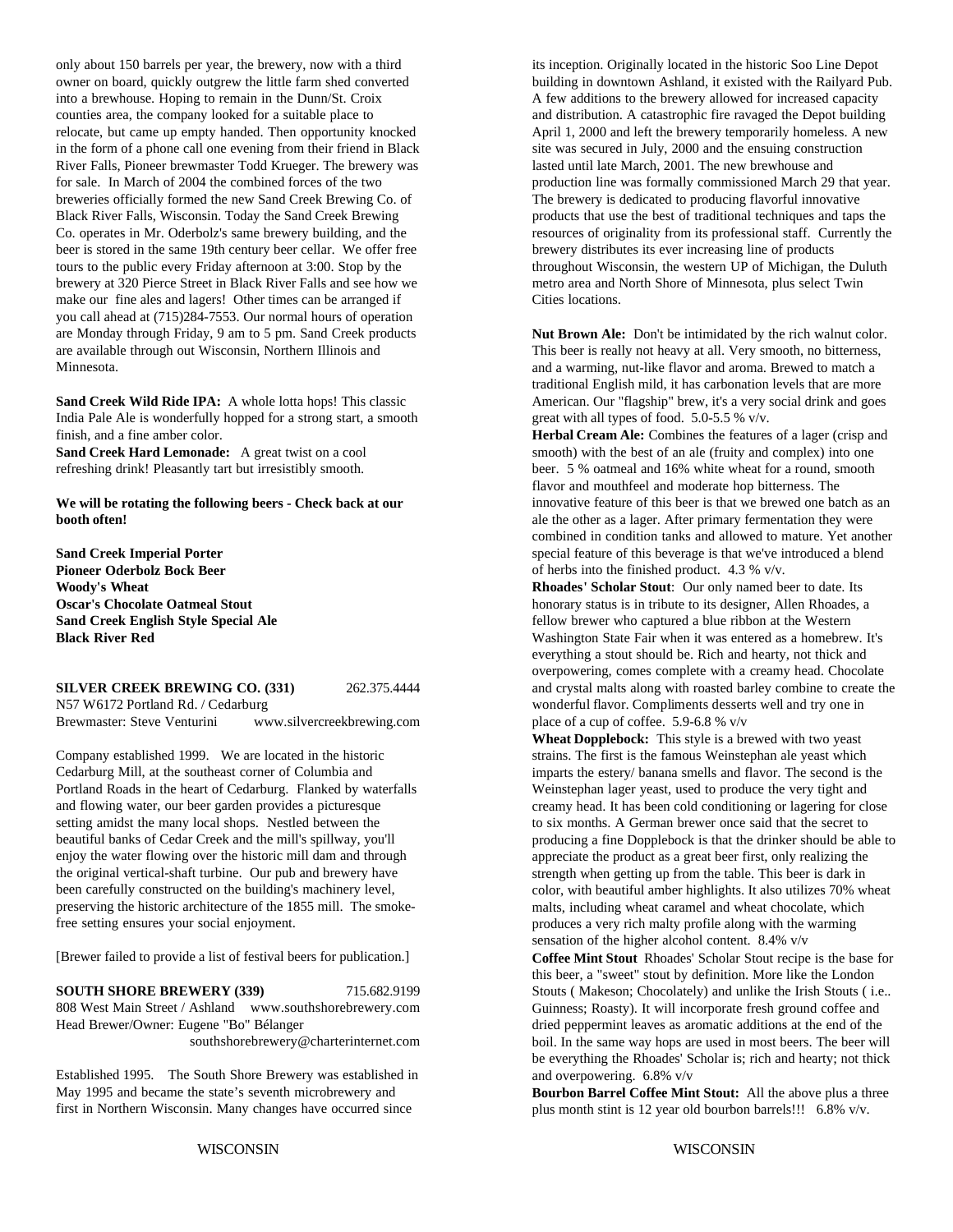### **SPRECHER BREWING COMPANY (324)** 414.964.7837

701 West Glendale Avenue / Glendale sprecherbrewery.com Owner/President: Randal G. Sprecher Brewmaster: Craig Burge beer@sprecherbrewery.com **Point Cascade Pale Ale:** Crafted using generous quantities of

European and traditional style beers and gourmet sodas. After 10 malt palate. years in Milwaukee's Walker's Point area, the brewery moved to a larger location, a former elevator car factory, to continue its growth in producing distinctive beers for discerning beer drinkers. Sprecher produces five year-around varieties, more than six seasonals, and seven gourmet sodas. Tours (reservations required): Fridays at 4pm and Saturdays at 1, 2, and 3pm. Additional weekday and Sunday tours during the summer months (by reservation). June-August on Mondays through Thursdays. Distribution: Most of Wisconsin, plus metropolitan areas in Minnesota, Illinois, Michigan, Indiana, Baltimore, Northern California, and the Boston and New York areas.

**Micro Light:** The latest brew from Sprecher, is an easy drinking light refreshing ale sure to satisfy your thirst any time of the year.

**India Pale Ale:** This traditional ale was originally brewed in England for the British troops stationed in India. Fermented and dry-hopped, it has intense hop flavors and aromas delicately balanced with a potent, yet delicious, maltly sweetness. **Hefe Weiss:** Coarse filtered wheat ale fermented with a German yeast culture for a refreshing light spiciness and hints of citrus fruit.

**German Fest Bier:** Pale malt flavors balanced with rich hop Owner/Brewmaster: Steve Lonsway character and a light fruit bouquet in this lager. Dry hopping and ask@stonecellarbrewpub.com extended aging give this strong blonde bier a distinctive flowery Established 2004. Wisconsin's oldest continually brewing

**Pipers Scotch Ale:** This hearty red-brown ale has a slight smoky aroma complexed with caramel and lightly toasted malt. The flavor is malty, yet very smooth, with a delicate hop finish and a creamy head.

Sodas may include: Ravin' Red, Root Beer Soda, Puma Kola, Ginger Ale.

**STEVENS POINT BREWERY (123)** 715.344.9310 2617 Water Street / Stevens Point www.pointbeer.com

Brewmaster: John Zappa info@pointbeer.com

Established 1857. We are the second oldest continuously operating brewery in Wisconsin and the fifth oldest in the United States. Today, one hundred and fifty years later, each hand-crafted Point Brand is still carefully brewed and aged. Over the years, the Stevens Point Brewery has taken great care to preserve this time-honored brewing tradition, passing on its commitment of quality from generation to generation. The Stevens Point Brewery has gained national recognition for its numerous medals from the Beverage Tasting Institute, World Beer Cup, and the Great American Beer Festival. Stevens Point Brewery beers and gourmet soft drinks are currently distributed in Wisconsin, Illinois, Minnesota, Iowa, Michigan, Indiana, **Sixfinger IPA:** Our hoppiest beer. Brewed with Pale and South Dakota, Pennsylvania, Georgia, Kansas and Missouri. Crystal malt, hopped generously with Chinook and Centennials. Enjoy a complete line of high quality hand-crafted specialty  $7\%$   $\frac{y}{y}$ . beers that satisfy a variety of tastes and continue the brewery's rich heritage and legendary tradition. Historic brewery tours are available (reservations suggested) on the hour between 11:00

a.m. and 2:00 p.m. The Stevens Point Brewery is proud to be Wisconsin owned and operated.

Established 1985. Sprecher is dedicated to producing fine Munich malts for a signature fragrant hop bouquet and a soft Yakima Valley Cascade hops, and crystal, 2 row pale, and

> **Point Belgian White:** Smooth, refreshing and distinctive, brewed in the tradition of Belgian Style White Ales. Brewed with barley and wheat malts, white wheat, rolled oats, and Noble Hallertau and Saaz hops - naturally flavored with a hint of Curacao orange peel and coriander. The result is a light-bodied beer renowned for its signature golden-white haze.

> **Point Oktoberfest (Seasonal offering):** Point Oktoberfest is an authentic Marzen Style Lager beer, a style reminiscent of the beers originally brewed for the first Oktoberfest Celebrations in Germany during the early 1800's. Craft brewed using Hallertauer Hops and sweet Vienna roasted malts result in a full flavored, finely balanced beer brewed in celebration of the upcoming season

> **James Page Iron Range Amber Lager:** Brewed with two-row malted barley, Munich malts and Spalter hops, this smooth Vienna style beer is a true European red lager with a well balanced, distinctive flavor.

#### **STONE CELLAR BREWPUB (327)** 920.731.3322

1004 So. Olde Oneida / Appleton www.stonecellarbrewpub.com

aroma and potent kick. brewpub. Housed in a building built as a brewery 149 years ago, you will find ten hand-crafted, fresh, and natural beers, gourmet sodas, traditional bier garten, unique stone walls in the dining room and pub, a comfortable party and meeting room, and pub fare with a flair.

[Hey, Steve, what are the beers?]

### **STONEFLY BREWING COMPANY (313)** 414.264.3630

735 East Center Street / Milwaukee Brewmaster: Jacob Sutrick

Established 2001 (as Onopa). Stonefly Brewing Company was established in 2005 in the former Onopa brewhouse. Located just north of downtown in Milwaukee's eclectic Riverwest neighborhood, Stonefly continues to win acclaim for our fresh unfiltered ales. We produce 12 different styles each year including rotating seasonals and special batches in our seven-barrel mild-tank brewhouse. Known as one of Milwaukee's premier live music venues, Stonefly features national and international touring acts. Our kitchen will open in the fall of 2007 offering our brewpub specialties as well as a Friday fish fry and Sunday brunch. Open daily at 4pm. Brewery tours by request.

**Moustache Ride Pale Ale:** American pale ale, brewed with pale and munich malts. Hopped with Cascades and East Kent Goldings. 6%v/v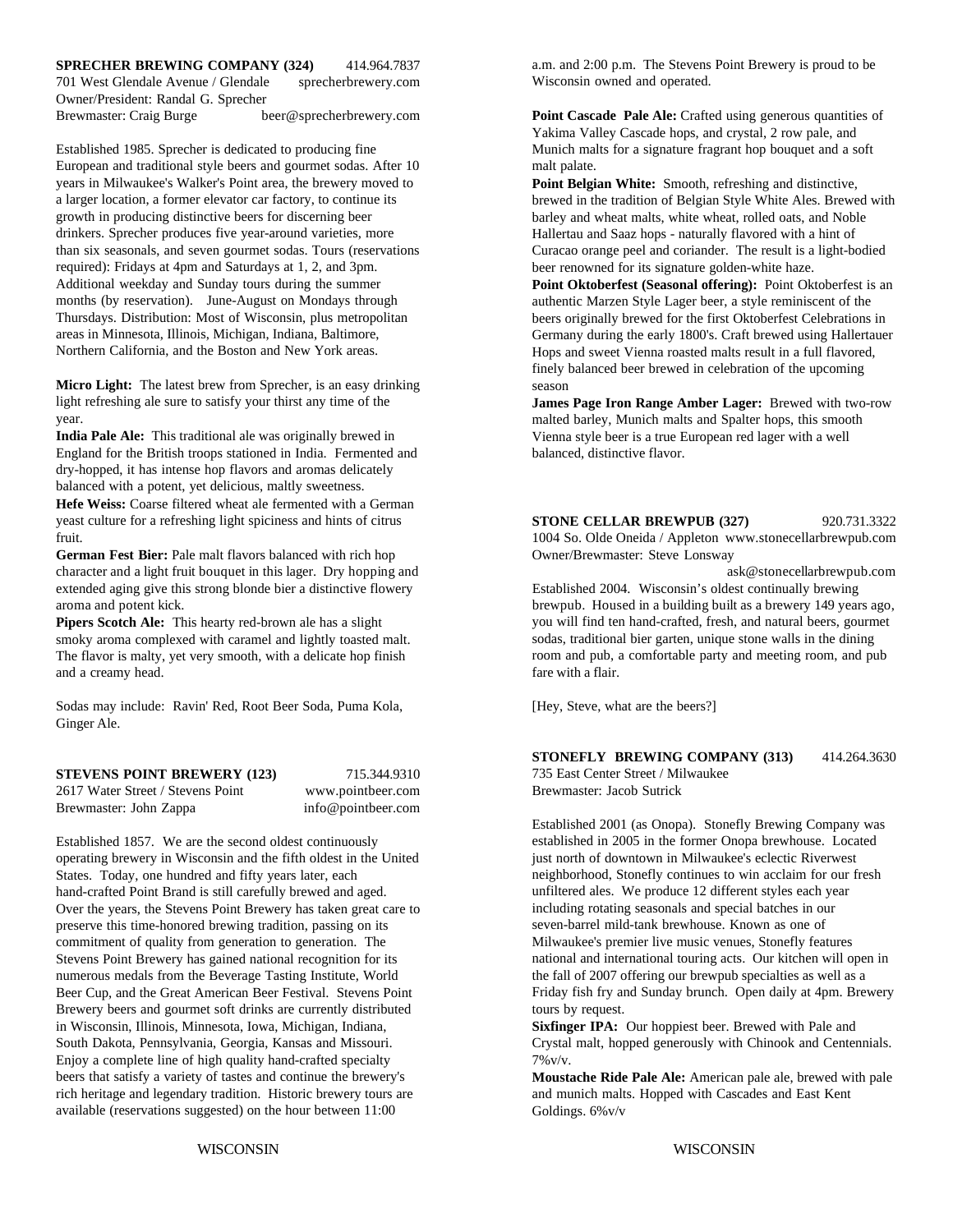**Boba Fett Bourbon Stout:** Our oatmeal stout aged in a **TYRANENA BREWING COMPANY (340)** 920.648.8699 bourbon cask for one year. Only 50 gallons made.  $8\%v/v$  1025 Owen Street / Lake Mills www.tyranena.com **Simon's Bourbon Coffee Stout:** Aged six months in a bourbon cask w/coffee beans. We have'nt tasted it yet.

**THIRSTY PAGAN BREWING CO. (316)** 715.394.2500 1623 Broadway / Superior thirstypaganbrewing.com Brewmaster: Rick Sauer steve@thirstpaganbrewing.com

Established 1996. Thirsty Pagan (formerly Twin Ports) Brewing is the only micro brewery in Superior. We are located in the old Russel Creamery, on the corner of Broadway and Ogden, near downtown Superior. Our 2BBL system provides everyone with 9 different microbrew varieties on tap. 5 tried and true house ales, and 4 seasonals, including pours off of our famous beer engine. We are open from 4 pm to close everyday. Our gourmet pizza is available from 4-9 every weekday, and 4-10 on the weekends. Enjoy a smoke-free dinner, then light up after 9pm. Live music 5 nights a week!

**Derailed Ale:** Classic American Pale Ale brewed with 5 malts, Cluster, Willamette, and Cascade hops.

**Big Lake Steam Beer:** Brewed with American 2-Row and 3 kinds of caramel malt. Fermented with authentic California lager yeast.

**Golden Summer**: Light colored strong ale brewed with imported wheat and barley malts. Fermented with a unique Belgian yeast strain.

**TITLETOWN BREWING COMPANY (326)** 920.437.BEER 200 Dousman Street / 54303 www.titletownbrewing.com Head Brewer: info@titletownbrewing.com

Established 1996.For 10 years, Titletown Brewing Company has aroma and balanced hop bitterness. been serving fresh beer and great food in the renovated Chicago & Northwestern Railway depot in Green Bay's downtown historic district. Our brewer is commited to creating a variety of outstanding beers, which you may enjoy at our two bars, in our billiard room, or in our outdoor beer garden overlooking the Fox River.

**Belgian Summer Ale:** This traditional Belgian saison (say-sawn) style summer ale is deep golden, light-bodied, cloudy, and features the fruity nose and complex, spicy flavor which are the handiwork of a classic Belgian yeast strain. Made with pilsner malt, Belgian sugar, and two cereal grains, this is a strong yet refreshing summer thirst-quencher.

**Johnny "Blood" Red:** An American take on the classic Irish Red Ale, this amber red hued beer features a medium malty flavor with a slightly toasty note, a medium East Kent Golding hop presence and a soft mouthfeel.

**Hopsaurus Rex:**American IPA available year-round, showcases a complex blend of citrusy American hop varieties, their bitterness well-balanced by distinctive supporting malt for smooth, medium body and exceptional drinkability. 6.5% v/v **Beergarden Pale Ale:** Golden-orange, slightly hazy, malt-oriented pale ale has a flowery, sweet aroma, lots of toasty

malt flavor, and moderate grassy Willamette hop flavor. **Sno-Cap Root Beer:** A tasty non-alcoholic treat. Now available in bottles at the brewery.

Brewmaster/Founder: Rob Larson info@tyranena.com Brewer: Benji Orcutt

Established 1999. Our modern brewing facility produces six year-around beers and a number of specialties. Tyranena recently began bottling a line of big, bold, and ballsy beers especailly for full-flavor aficionados. The "Brewers Gone Wild!" series debuted in March 2006 with Who's Your Daddy Bourbon Barrel Aged Imperial Porter. Additional releases: Bitter Woman from Hell Extra IPA, Hop Whore Imperial IPA, Spank Me Baby! Barleywine, The Devil Made Me Do It! Imperial Coffee Oatmeal Porter, High Class Broad Imperial Brown Ale Aged in Brandy Barrels and Stickin' It To The Man Extra IPA. Tyranena brews are available both in bottles and at select draught accounts in southern Wisconsin. Our beautiful smoke-free Tasting Room and Beer Garden are open Wednesday through Sunday. Enjoy live music performances every Saturday night with no cover charge. Growlers available.

**Three Beaches Honey Blonde:** Wisconsin version of American Blonde Ale and our newest year-around beer available in bottles. Easy-drinking with a sweet touch of honey and mild citrus accent.

**Bitter Woman IPA:** Our Wisconsin variation of an India Pale Ale. Intensely bitter with a mighty hop flavor and aroma.

**Rocky's Revenge**: American brown ale with a portion aged in bourbon barrels. Each bourbon barrel will contribute its own unique character to this rich, satisfying ale.

**Chief BlackHawk Porter:** Robust black and sharply bittersweet ale. This style was traditionally the session beer consumed by the porters in London.

**Headless Man Amber Alt:** Brewed in the "old way" of a Dusseldorf-style Altbier. A unique cold lagering process gives this amber ale its smooth taste.

**Gemuetlichkeit Oktoberfest:** Rich, amber lager with a malty

**Brewers Gone Wild! Rotating Tap** (when one beer is finished the next will go on tap):

**Spank Me Baby! Barley Wine-Style Ale:** Ruby appearance. Fruity nose. Rich, thick malty body. Stiff hop backbone. Thank you ma'am, may I have another?

**The Devil Made Me Do It! Coffee Imperial Oatmeal Porter:** A big ol' black beer with oatmeal silkiness. Aged with coffee beans from Sumatra and Costa Rica. Devilishly delicious.

**High Class Broad Imperial Brown Ale Aged in Brandy Barrels:** Dark brown and full-bodied. Sweet brandy and oak accented aroma and flavor. A Wisconsin original.

**Stickin' It to the Man Extra IPA:** Ruby red and nearly medium-bodied. Specifically roasted malts and audacious hopping produce a rich cornucopia of fruity flavors and aromas. Stickin' it to the beer establishment.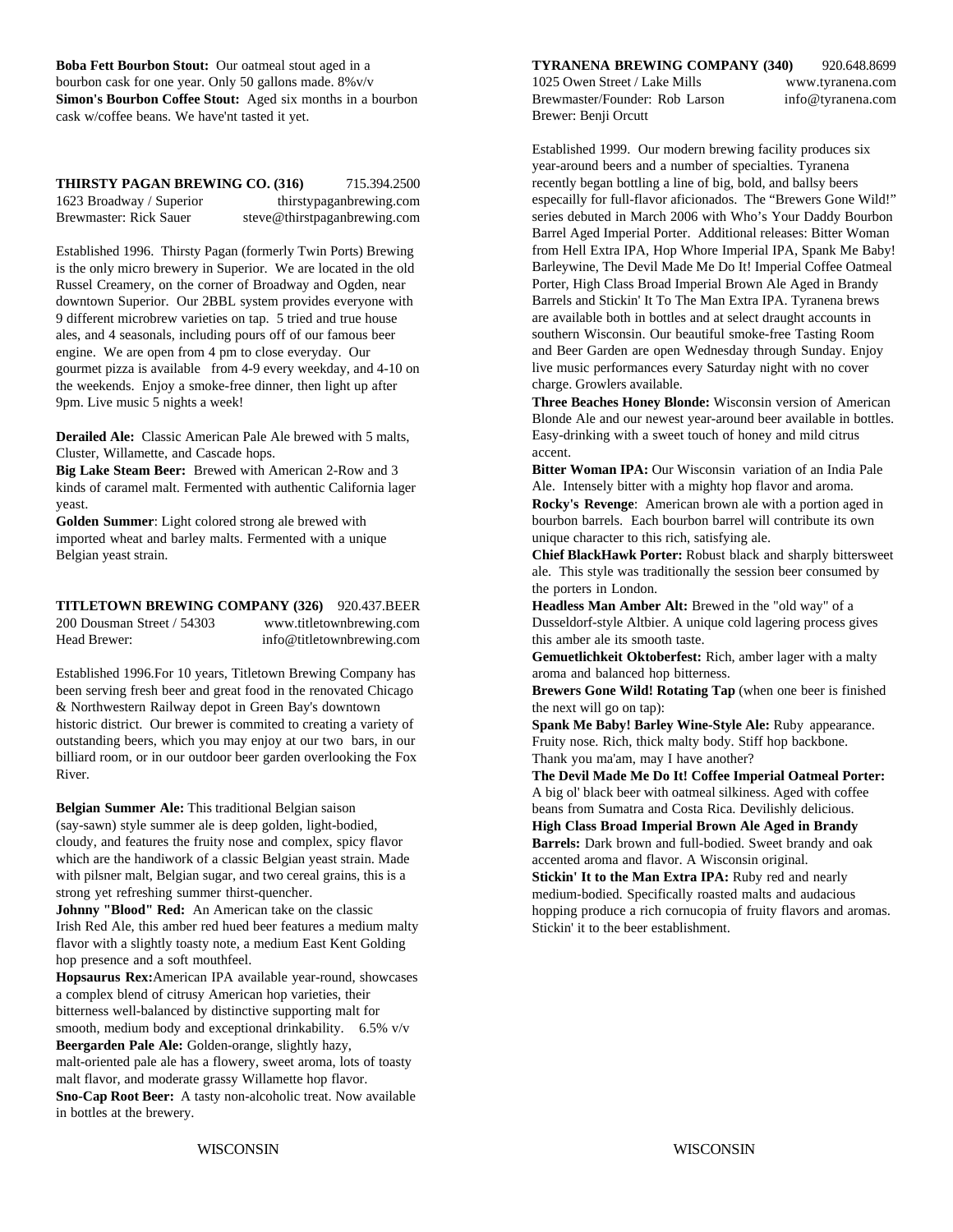### **VIKING BREWING COMPANY (336)** 715.837.1824 **Mead:** Fermented honey, lightly spiced with ginger and lime

234 Dallas Street W. / Dallas www.vikingbrewing.com Brewmasters/Owners: Randy and Ann Lee **Brown Ale: Caramel malty English style brown ale.** Asst. Brewer: Darren Conover (son) brewer@vikingbrewing.com brewster@vikingbrewing.com

Established 1994. Viking Brewing Company is a small family owned and operated craft microbrewery in the picturesque village of Dallas in the historic Dallas Creamery Building right on the millpond Viking was established in August of 1994 and was the first new brewery in Northwest Wisconsin since prohibition. Randy and Ann are committed to take Viking's beer to its highest level. Before they brew a style of beer, they research its history and its tradition: where the style originated, who brewed it and with what ingredients. This helps them to gain a deep understanding about the complexities of the beer style and aids in their ability to brew a product that captures the heart and soul of the beer. Viking brews over 23 styles of beer of its own, several contract beers and root beer.

**Lime Twist:** Light and refreshing wheat beer made with a twist of lime. It is a perfect summer beer.

**Queen Victoria's Secret:** A classic English-style India Pale Ale. Hopped with Vanguard, Fuggles and East Kent Goldings giving it a very dry finish.

**Abby Normal**: Tripel Abbey-style Ale that is very complex and dark, but light bodied because it is brewed with Belgian Candi Sugar and Wheat malt.

**Big Swede:** Imperial Stout.Very dark and heavy, but extremely smooth. Ann describes it as an "Espresso of Beers." **Limited editions:**

**Hot Chocolate:** Chocolate Stout made with cocoa, milk sugar and a dash of cayenne pepper for warmth. WOW! It is also great with vanilla ice cream. A BEER FLOAT! **Acer:** Mead made with Maple syrup, semi sweet,

**HoneyMoon:** The second Bracket that Viking brewed. It is like a light, honey champagne.

#### **WATER STREET BREWERY (121)**

| 1101 North Water Street / Milwaukee | 414.272.1195               | You  |
|-------------------------------------|----------------------------|------|
| 3191 Golf Road / Delafield          | 262.646.7878               | off! |
| Brewmaster: George Bluvas III       | www.waterstreetbrewery.com |      |

Established 1987. Water Street Brewery began in the historic district once home to Blatz, Pabst, and Schlitz. Gleaming copper kettles greet customers as they walk in the door of our 100 year old cream city brick building. We serve a variety of house beers, seasonals, and root beer to go along with our contemporary food selection. In 2000 we built a second location in Delafield, which is about 25 miles west of Milwaukee, so we are nowa chain, albeit a small one with only two links. Both locations brew the same great beer and serve the same great food. Both locations currently are displaying portions of the Water Street Beer Memoribilla Collection. This collection of antique brewery items focuses on Wisconsin's brewing heritage, and includes many pieces from the early 1900's including tap handles, bottles, cans metal and neon signs.

**Water Street Brewery Radler Weiss:** Heffeweizen blended with lemonade, light and refreshing summer drink.

peel

**Peach Weiss:** Hefeweizen blended with peach juice **Raspberry Weiss:** Hefeweizen blended with fresh raspberries. Pale Ale: Highly hopped American style pale ale.

| <b>WHITE WINTER WINERY (306)</b>          | 715.372.5656        |
|-------------------------------------------|---------------------|
| 68323-A Lea Street (at US 2) / Iron River | whitewinter.com     |
| Meadmaker: Jonathan G. Hamilton           | jon@whitewinter.com |
| Head Taskmaster: Kim Hamilton             | 800.697.2006        |

**CopperHead:** Dunkel Märzen style ruby lager. Sample, or look for our fine products at a retailer near you. Established 1996. White Winter Winery produces high quality hand crafted meads, or honey wine, using locally produced pure Wisconsin honey and fruit. Mead is the oldest fermented beverage in the world but relatively unknown in modern times. We believe strongly in using what is in our own back yard and have built our business on this sustainable practice. We are truly a regional winery using ingredients grown within approximately 100 miles of the cellar. We use what our neighbors produce to make a great product. It helps them, it helps us, it's environmentally and ethically sound, and you, the consumer, know exactly what you are drinking, where it comes from, how it's made, and that every purchase stays in the community and supports a family farm (and winery!). Some specialty wines and Reserves only sold at the winery. Come for a visit and a free

**Black Harbor:** Rich, Honey wine with black currants, aged with French oak, 21% v/v

11.5% v/v

#### **Reserve offerings:**

You thought it was good before, try it now, it'll knock your socks **Sweet Reserve:** The last of the 2004 vintage, Gold Medal Best of Class 2005 New World International Wine Competition winner. We stashed about 100 cases for 2 years.

**Black Mead:** A drier, light bodied, fruity mead made from black currents and honey. Lightly oaked. Serve as you would any dry red wine at room temperature. 11.5%-12.5% v/v.

**Strawberry Mead:** A semi-dry mead. Fruity but not overly sweet. Pairs well with fresh fruit and cheese. 11.5% v/v. **Cyser:** Semi-Sweet made with fresh apple cider and honey. Excellent with sharp cheeses, pork and spicy foods. Similar to a late harvest Riesling. 11.5% v/v. Int'l Eastern Wine Competition Bronze Award 2003, Gold Medal Int'l Mead Competition 2004, Gold Medal Great Lakes Olde World Syder Competition 2005 **Blueberry Mead:** Semi-sweet blueberry, subtle fruit, velvety mouth, spicy finish. One of the mead makers favorites. 11.5% v/v., excellent before, or after dinner, or during dinner for that matter!

**Sweet Mead:** Refreshing sweet honey and water fermented to the traditional drink of Kings and Queens. A "Honeymoon" Tradition! Nicely balanced acidity with sweetness. Refreshing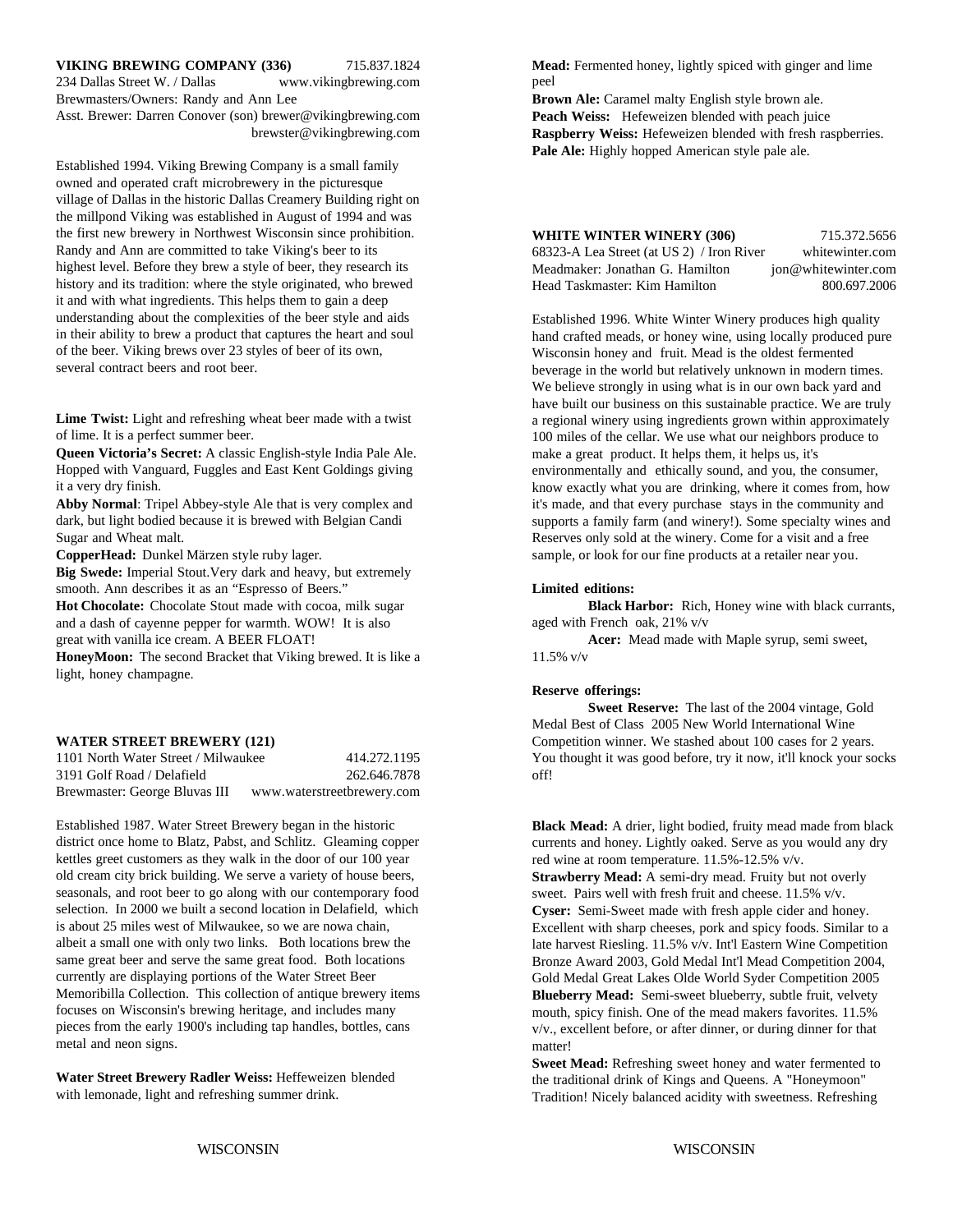over ice with a twist or warmed and spiced. Silver Medal - Eastern Int'l Wine Competition 2003,Gold Medal Best of Class New World Int'l Wine Competition 2005, Silver medal Int'l Mead Competition 2006.

**Dry Mead:** Off dry, delicate traditional mead, just honey and water. Pairs well with poultry, seafood, or a green salad . Dryness of a Chardonnay with a light honey finish. 11.5% v/v /Int'l Eastern Wine Competition Bronze Award 2001/

**Raspberry Mead**: Semi-sweet raspberry, full raspberry nose and mouth, try with chocolate for a decadent taste delight! 11.5% v/v.

**Perry (Hard Pear Cider):** Just fresh pressed pear cider fermented to about 4.5%-5.0% v/v. Light, crisp, and bubbly. Very refreshing!

# **If you enjoyed this year's festival, join us next year for the**

# **22nd Annual Great Taste of the Midwest 9 August 2008**

(Remember! It's always the second Saturday in August.)

Ticket price will be determined by next April Check http://mhtg.org for information

# **Tickets go on sale in May: Mail order with May 1 postmarks Local sales first Sunday of May**

(Don't miss out like many of your friends did this year! Buy early and book your hotel rooms or bus trips early.)

**We invite your comments on this year's festival.**

Write to us at: Great Taste! Madison Homebrewers and Tasters Guild Post Office Box 1365 Madison, Wisconsin 53701-1365

# **Now go have a beer, eh?**

# **GET REAL!**

### **REAL ALE for Real Beer Enthusiasts**

For the second year, the Great Taste presents the Real Ale Tent, now in a new location and with more fine cask ales from which to choose. Why is cask ale or real ale different from the multitude of delicious brews at the Great Taste?

\* It's fresh and must be consumed young. It is fermented for a second time in the 10.8 gallon serving cask or "firkin," and special care must be taken in its storage and serving. It will be served by gravity, cask into your glass.

\* It's unfiltered and unfined, leaving many flavor components that are removed in other non-cask ales. See if you can tell the difference!

\* It may show flavors and nuances not found in similar beers with more carbonation and filtration.

\* It follows centuries of British and U.K. brewing traditions, and is "brewing history in a glass".

Drop by our Real Ale tent, order a cask ale by number or by name, and see if what we mean by the distinctive character of "Real Ale". It may not be at proper English serving temperatures (we can't dig a cellar at Olin Park), but we do our best to serve great Midwest cask ales.

The following is a tentative listing of the cask ales being served in the Real Ale Tent, subject to change. Order by number, but confirm your selections with the updated signs posted in the tent. Some beers will not be available all day.

- 1. O'Fallon Cask Conditioned IPA
- 2. Fitger's Brewpub Starfire Pale Ale
- 3. Fitger's Brewpub Black Paddle Porter
- 4. Two Brothers Domaine du Page
- 5. Two Brother Cain and Abel Red Ryes
- 6. Old Capital Brewworks Rye IPA
- 7. the Livery English Pale Ale, Dry-Hopped
- 8. the Livery King Cole Porter
- 9. Rocky River Brewing Hop Goblin IPA
- 10. Rocky River Brewing Chocolate Coconut Stout 11. 3 Floyds
- 12. Barley Island Sinister Minister Belgian Black
- 13. Barley Island Bourbon Barrel Aged Porter
- 14. Mickey Finn's Scottish Ale
- 15. Schlafly APA
- 16. Schlafly Pale Ale, Dry-Hopped
- 17. Great Dane Wooden Ships ESB
- 18. Great Dane Potter's Run IPA
- 19. Great Dane Hop Jack Pale Ale
- 20. Summit ESB
- 21.Broad Ripple
- 22. Brugge Brasserie
- 23.Rock Bottom Chicago Belgian Saison on Cranberries
- 24. Bell's Two Hearted Ale
- 25. Bell's
- 26. Kuhnhenn Creme Brulee Coffee Stout
- 27. Kuhnhenn IPA
- 28. New Holland Mad Hatter IPA
- 29. New Holland Poet Oatmeal Stout
- 30. Goose Island Oak-aged Celebration Red Ale
- 31. Lakefront
- 32. Barley John's
- 33. Grumpy Troll Bitter
- 34. Grumpy Troll Stout
- 35. New Albanian Malcolm's Old Setters Ale
- 36. Minneapolis Town Hall APA
- 37. Summit IPA
- 38. Surly Tea Bagged Furious